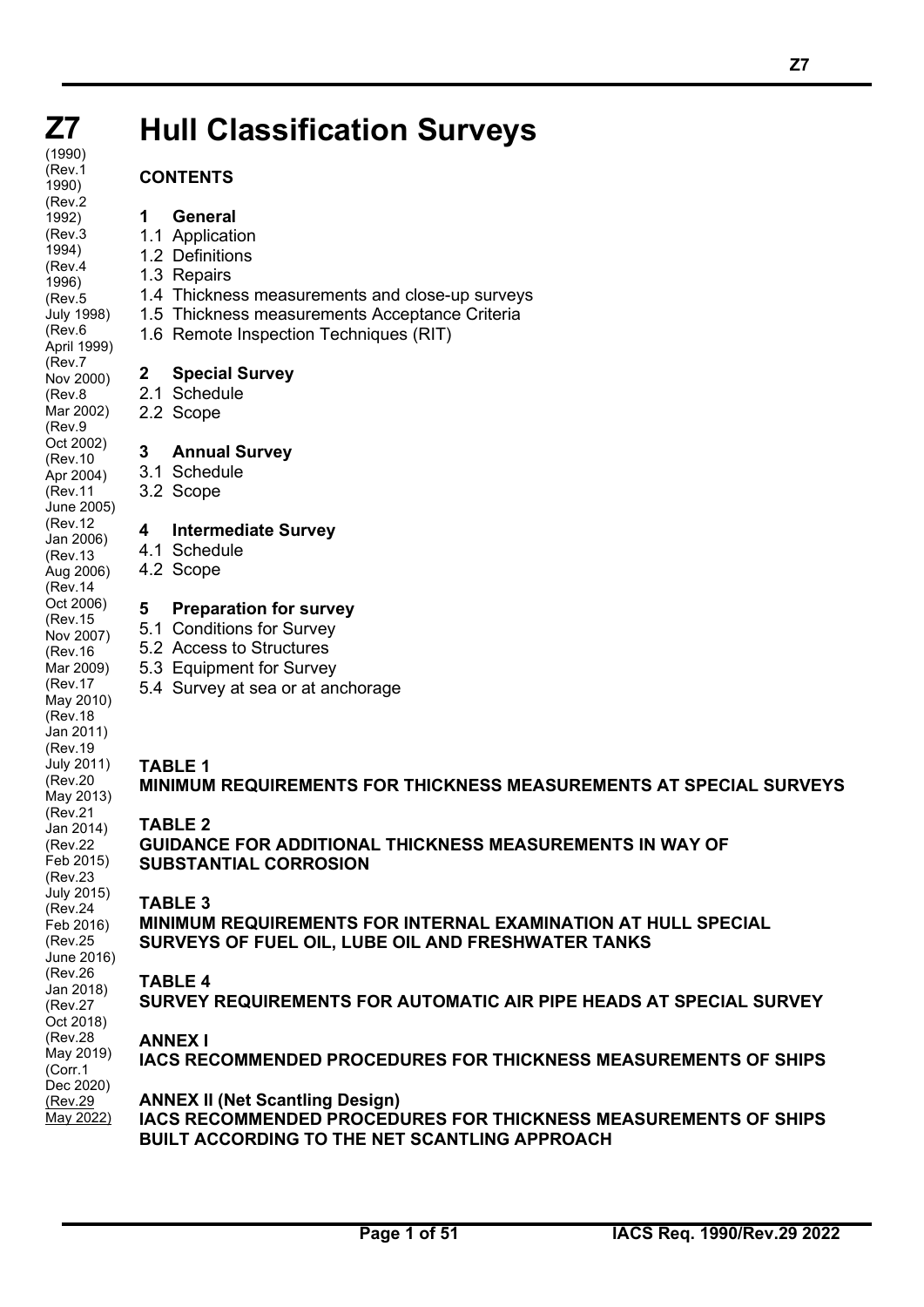Note:

**Z7**

- (cont'd) 1. Changes introduced in Rev.7 are to be applied by all Members and Associates from 1 July 2001.
	- 2. Rev.10 deletes para. 5.4.5 and is effective from the date of adoption by Council (21 Apr 2004).
	- 3. Change introduced in Rev.11 are to be uniformly implemented from 1 July 2006.
	- 4. Changes introduced in Rev. 12 are to be uniformly applied by IACS Societies on surveys commenced on or after 1 January 2007.
	- 5. Changes introduced in Rev. 13 (paragraph 1.1.5) are to be uniformly applied by IACS Societies at special and annual surveys, as applicable, carried out after the ship has been made compliant with the requirements of SOLAS II-1/23-3 and II-1/25, and commenced on or after 1 July 2007 (see UR Z7.1 Rev. 4).
	- 6. Changes introduced in Rev. 14 are to be uniformly applied by IACS Societies on surveys commenced on or after 1 Jan 2008.
	- 7. Changes introduced in Rev.15 are to be uniformly applied by IACS Societies for surveys commenced on or after the 1 January 2009.
	- 8. Changes introduced in Rev.16 are to be uniformly applied by IACS Societies for surveys commenced on or after 1 July 2010.

As for the requirements regarding semi-hard coatings, these coatings, if already applied, will not be accepted from the next special or intermediate survey commenced on or after 1 July 2010, whichever comes first, with respect to waiving the annual internal examination of the ballast tanks.

- 9. Changes introduced in Rev.17 are to be uniformly applied by IACS Societies for surveys commenced on or after 1 July 2011.
- 10. Changes introduced in Rev.18 are to be uniformly applied by IACS Societies for surveys commenced on or after 1 January 2012.
- 11. Changes introduced in Rev.19 are to be uniformly applied by IACS Societies for surveys commenced on or after 1 July 2012.
- 12. Changes introduced in Rev.20 are to be uniformly applied by IACS Societies for surveys commenced on or after 1 July 2014.
- 13. Changes introduced in Rev.21 are to be uniformly applied by IACS Societies for surveys commenced on or after 1 January 2015.
- 14. Changes introduced in Rev.22 are to be uniformly applied by IACS Societies for surveys commenced on or after 1 July 2016.
- 15. Changes introduced in Rev.23 are to be uniformly applied by IACS Societies for surveys commenced on or after 1 July 2016.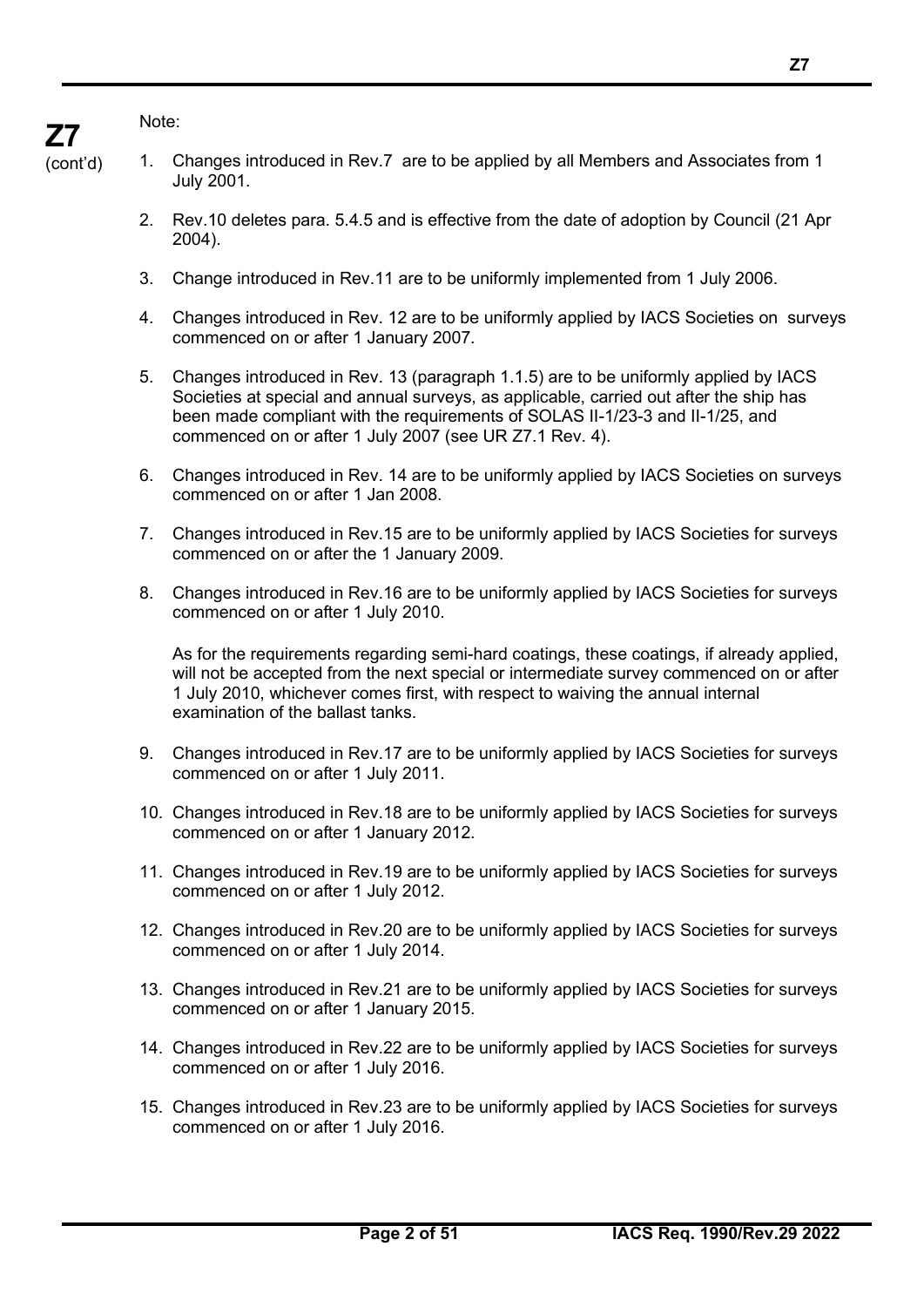16. Changes introduced in Rev.24 are to be uniformly applied by IACS Societies for surveys commenced on or after 1 July 2017.

(cont'd)

**Z7**

- 17. Changes introduced in Rev.25 are to be uniformly applied by IACS Societies for surveys commenced on or after 1 July 2017.
- 18. Changes introduced in Rev.26 are to be uniformly applied by IACS Societies for surveys commenced on or after 1 January 2019.
- 19. Changes introduced in Rev.27 are to be uniformly applied by IACS Societies for surveys commenced on or after 1 January 2020.
- 20. Changes introduced in Rev.28 are to be uniformly applied by IACS Societies for surveys commenced on or after 1 July 2020.
- 21. Changes introduced in Rev.29 are to be uniformly applied by IACS Societies for surveys commenced on or after 1 July 2023.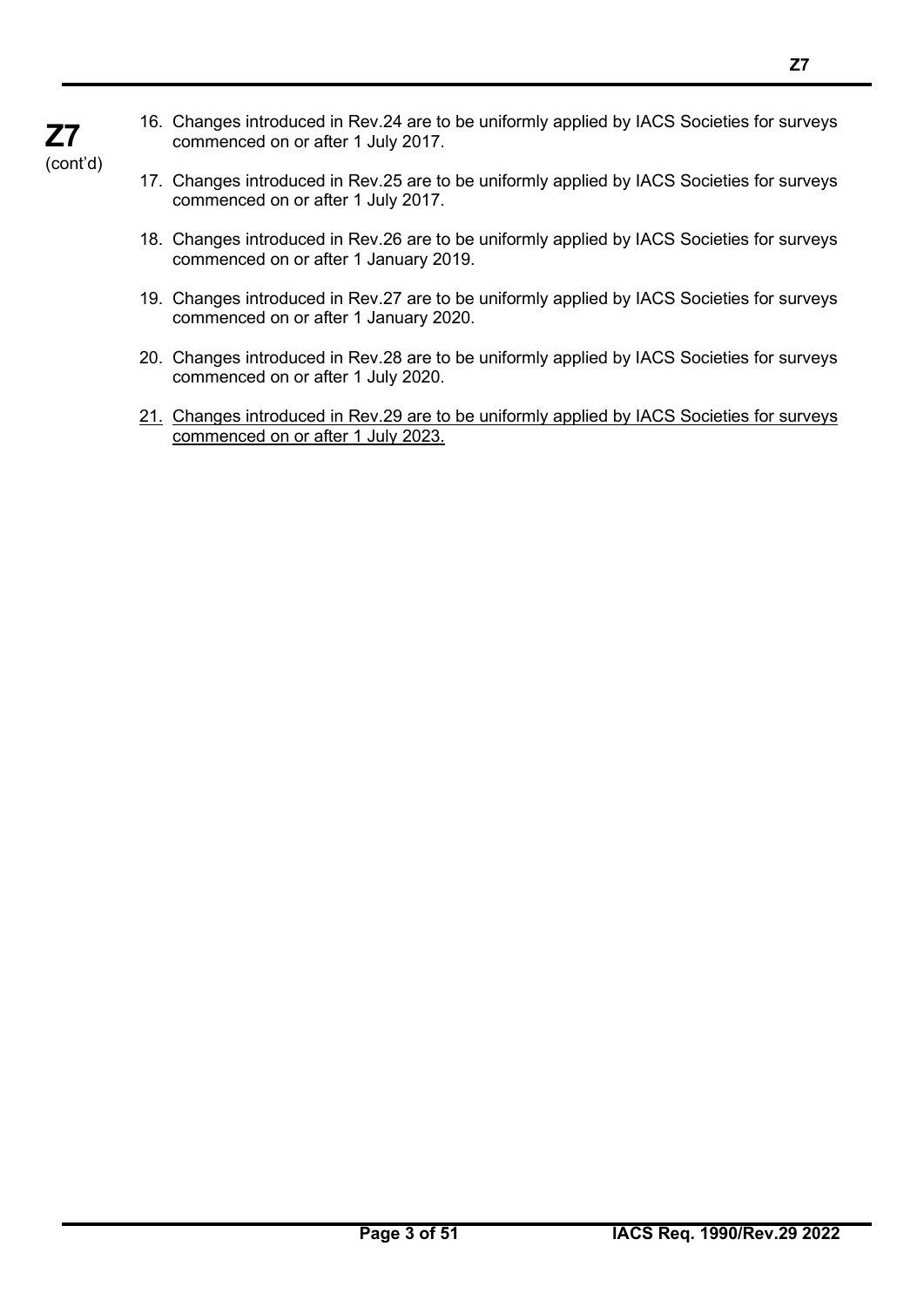#### (cont'd) **1.1 Application**

**Z7**

1.1.1 These requirements apply to all self-propelled vessels.

1.1.2 For additional items, refer to Z1.

1.1.3 For additional requirements for hull structure, piping systems and ballast tanks applicable to tankers, bulk carriers, chemical tankers, double hulled tankers, double side skin bulk carriers, general dry cargo ships and liquefied gas carriers, refer to Z10.1, Z10.2, Z10.3, Z10.4, Z10.5, Z7.1 and Z7.2 respectively.

1.1.4 For additional requirements applicable to cargo installations on ships carrying liquefied gases in bulk, refer to Z16.

1.1.5 For additional requirements applicable to water level detectors fitted on single hold cargo ships, refer to UR Z7.1.

1.1.6 Special consideration may be given in application of relevant sections of this Unified Requirement to commercial vessels owned or chartered by Governments, which are utilized in support of military operations or service.

#### **1.2 Definitions**

#### 1.2.1 Ballast Tank

A Ballast Tank is a tank that is being used primarily for salt water ballast.

#### 1.2.2 Spaces

Spaces are separate compartments including holds and tanks.

#### 1.2.3 Close-Up Survey

A Close-Up Survey is a survey where the details of structural components are within the close visual inspection range of the surveyor i.e. normally within reach of hand.

#### 1.2.4 Transverse Section

A Transverse Section includes all longitudinal members such as plating, longitudinals and girders at the deck, sides, bottom, inner bottom, and longitudinal bulkhead. For transversely framed vessels, a transverse section includes adjacent frames and their end connections in way of transverse sections.

#### 1.2.5 Representative Space

Representative Spaces are those which are expected to reflect the conditions of other spaces of similar type and service and with similar corrosion prevention systems. When selecting representative spaces, account is to be taken of the service and repair history on board and identifiable Critical Structural Areas and/or Suspect Areas.

#### 1.2.6 Critical Structural Area

Critical Structural Areas are locations which have been identified from calculations to require monitoring or from the service history of the subject ship or from similar ships or sister ships, if applicable, to be sensitive to cracking, buckling or corrosion which would impair the structural integrity of the ship.

**Z7**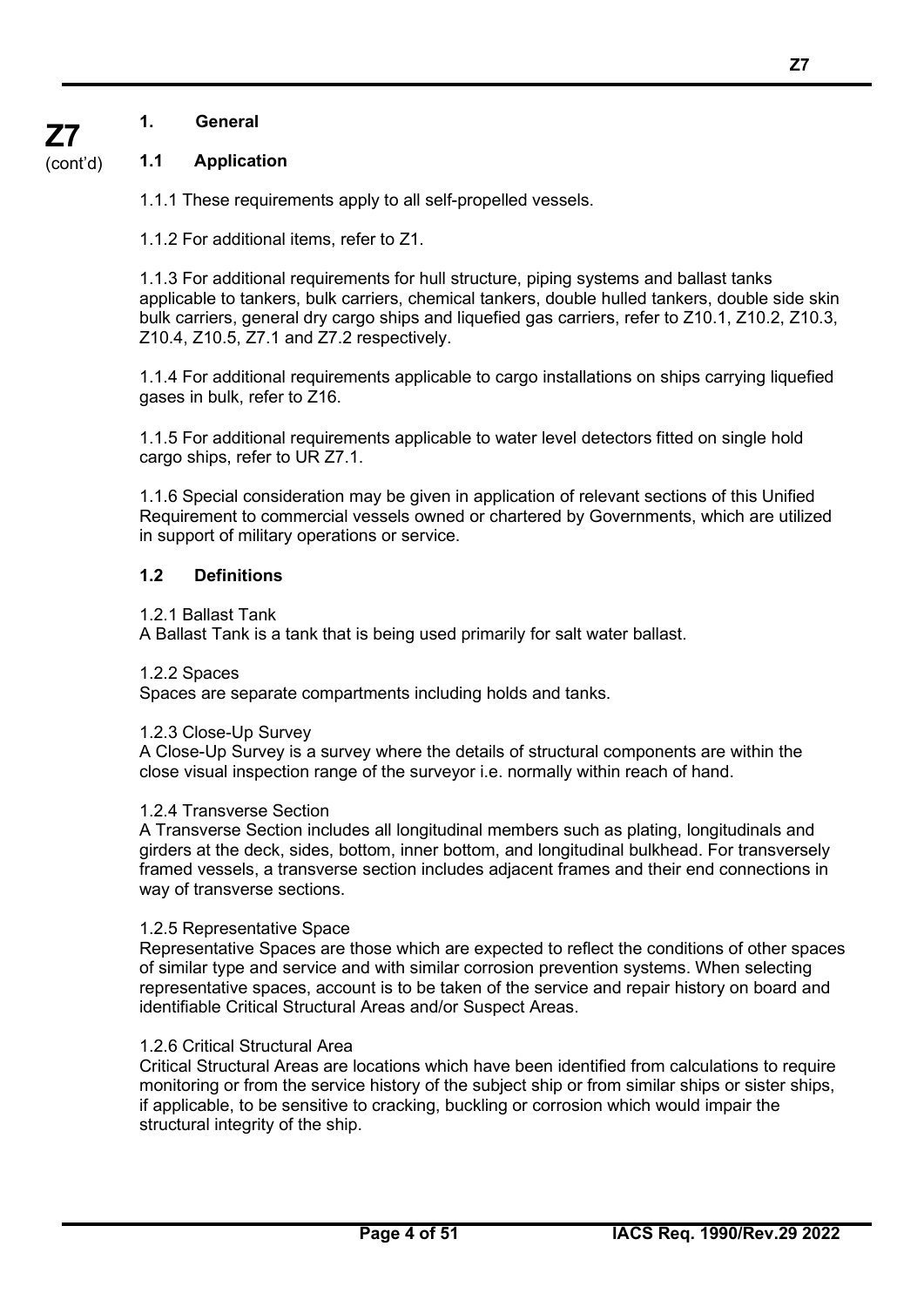1.2.15 Remote Inspection Techniques(RIT) Remote Inspection Technique is a means of survey that enables examination of any part of the structure without the need for direct physical access of the surveyor(refer to Rec.42).

#### 1.2.7 Suspect Area

**Z7** (cont'd)

Suspect Areas are locations showing Substantial Corrosion and/or are considered by the Surveyor to be prone to rapid wastage.

1.2.8 Substantial Corrosion

Substantial Corrosion is an extent of corrosion such that assessment of corrosion pattern indicates a wastage in excess of 75% of allowable margins, but within acceptable limits.

1.2.9 Corrosion Prevention System

A Corrosion Prevention System is normally considered a full hard protective coating.

Hard Protective Coating is usually to be epoxy coating or equivalent. Other coating systems, which are neither soft nor semi-hard coatings, may be considered acceptable as alternatives provided that they are applied and maintained in compliance with the manufacturer's specifications.

1.2.10 Coating Condition

Coating condition is defined as follows:

- GOOD condition with only minor spot rusting
- FAIR condition with local breakdown at edges of stiffeners and weld connections and/or light rusting over 20% or more of areas under consideration, but less than as defined for POOR condition
- POOR condition with general breakdown of coating over 20% or more of areas or hard scale at 10% or more of areas under consideration

#### 1.2.11 Prompt and Thorough Repair

A Prompt and Thorough Repair is a permanent repair completed at the time of survey to the satisfaction of the Surveyor, therein removing the need for the imposition of any associated condition of classification.

#### 1.2.12 Special consideration

Special consideration or specially considered (in connection with close-up surveys and thickness measurements) means sufficient close-up inspection and thickness measurements are to be taken to confirm the actual average condition of the structure under the coating.

#### 1.2.13 Air pipe head

Air pipe heads installed on the exposed decks are those extending above the freeboard deck or superstructure decks.

#### 1.2.14 Cargo Length Area

Cargo Length Area is that part of the ship which contains all cargo holds and adjacent areas including fuel tanks, cofferdams, ballast tanks and void spaces.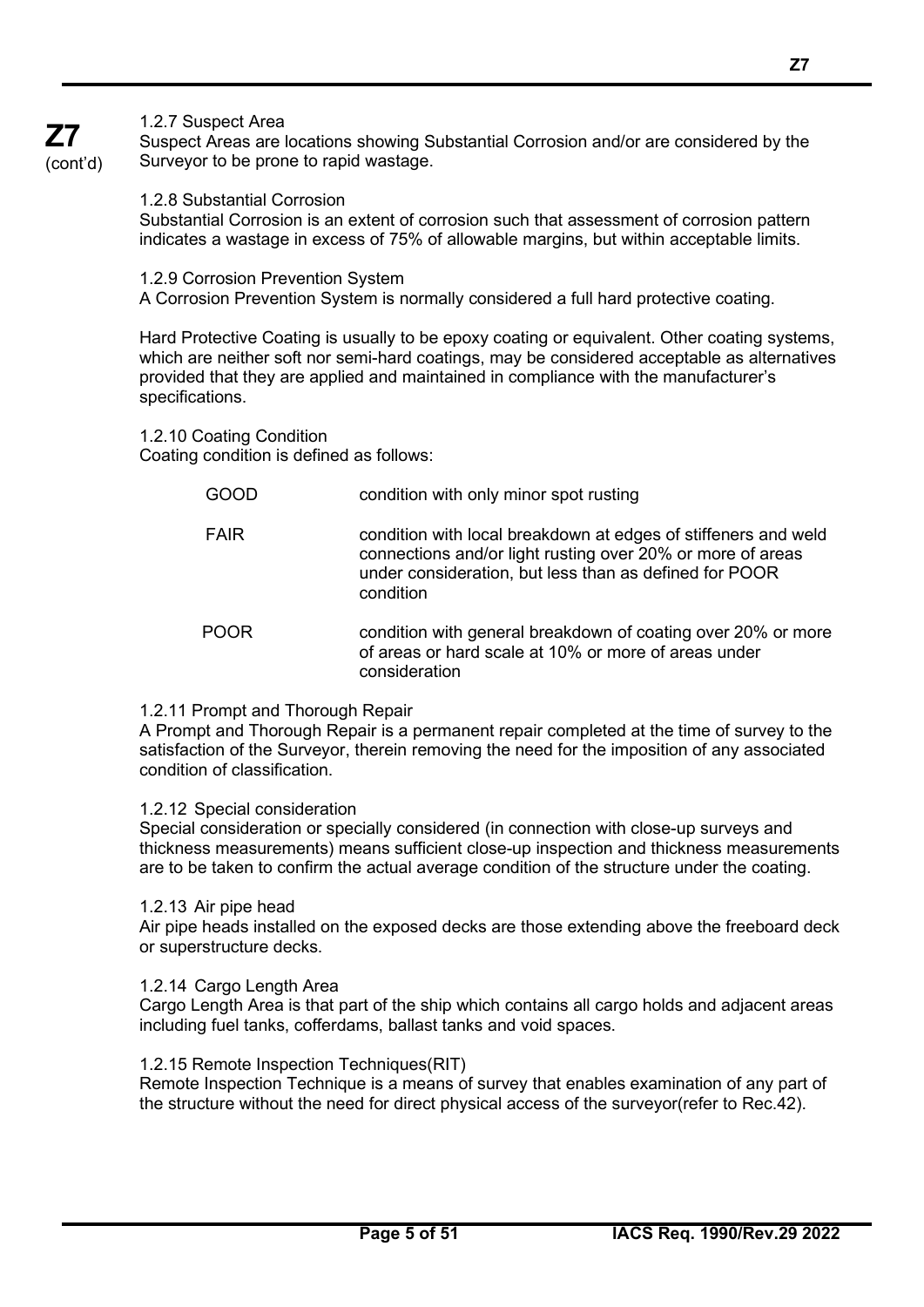considered include:

**Z7** (cont'd) 1.3.1 Any damage in association with wastage over the allowable limits (including buckling, grooving, detachment or fracture), or extensive areas of wastage over the allowable limits, which affects or, in the opinion of the Surveyor, will affect the vessel's structural, watertight or weathertight integrity, is to be promptly and thoroughly (see 1.2.11) repaired. Areas to be

- side shell frames, their end attachments and adjacent shell plating;
- deck structure and deck plating;
- bottom structure and bottom plating;
- watertight or oiltight bulkheads;
- hatch covers and hatch coamings;
- items in 3.2.3.5, 3.2.3.6 and 3.2.3.8.

For locations where adequate repair facilities are not available, consideration may be given to allow the vessel to proceed directly to a repair facility. This may require discharging the cargo and/or temporary repairs for the intended voyage.

1.3.2 Additionally, when a survey results in the identification of structural defects or corrosion, either of which, in the opinion of the Surveyor, will impair the vessel's fitness for continued service, remedial measures are to be implemented before the ship continues in service.

1.3.3 Where the damage found on structure mentioned in Para. 1.3.1 is isolated and of a localised nature which does not affect the ship's structural integrity, consideration may be given by the surveyor to allow an appropriate temporary repair to restore watertight or weather tight integrity and impose a condition of class in accordance with IACS PR 35, with a specific time limit.

#### **1.4 Thickness measurements and close-up surveys**

1.4.1 In any kind of survey, i.e. special, intermediate, annual or other surveys having the scope of the foregoing ones, thickness measurements of structures in areas where close-up surveys are required, shall be carried out simultaneously with close-up surveys.

1.4.2 Consideration may be given by the attending Surveyor to allow use of Remote Inspection Techniques (RIT) as an alternative to close-up survey. Surveys conducted using a RIT are to be completed to the satisfaction of the attending Surveyor. When RIT is used for a close-up survey, temporary means of access for the corresponding thickness measurements is to be provided unless such RIT is also able to carry out the required thickness measurements.

1.4.3 For structure built with a material other than steel, alternative thickness measurement requirements may be developed and applied as deemed necessary by the Society.

#### **1.5 Thickness measurements Acceptance Criteria**

The acceptance criteria for thickness measurements are according to the Rules of the individual Classification Society and/or specific IACS URs depending on ship's age and structural elements concerned, e.g UR S18<sup>1</sup> for corrugated transverse bulkhead, UR S21A<sup>2</sup> for all cargo hatch covers and coamings on exposed decks.

 $\overline{\phantom{a}}$ 

<sup>1</sup> UR S18 Revision 7 or subsequent revisions or corrigenda as applicable.

<sup>2</sup> UR S21A applies for ships contracted for construction on or after 1 July 2012, Rev.1 of UR S21 A applies for ships contracted for construction on or after 1 July 2016.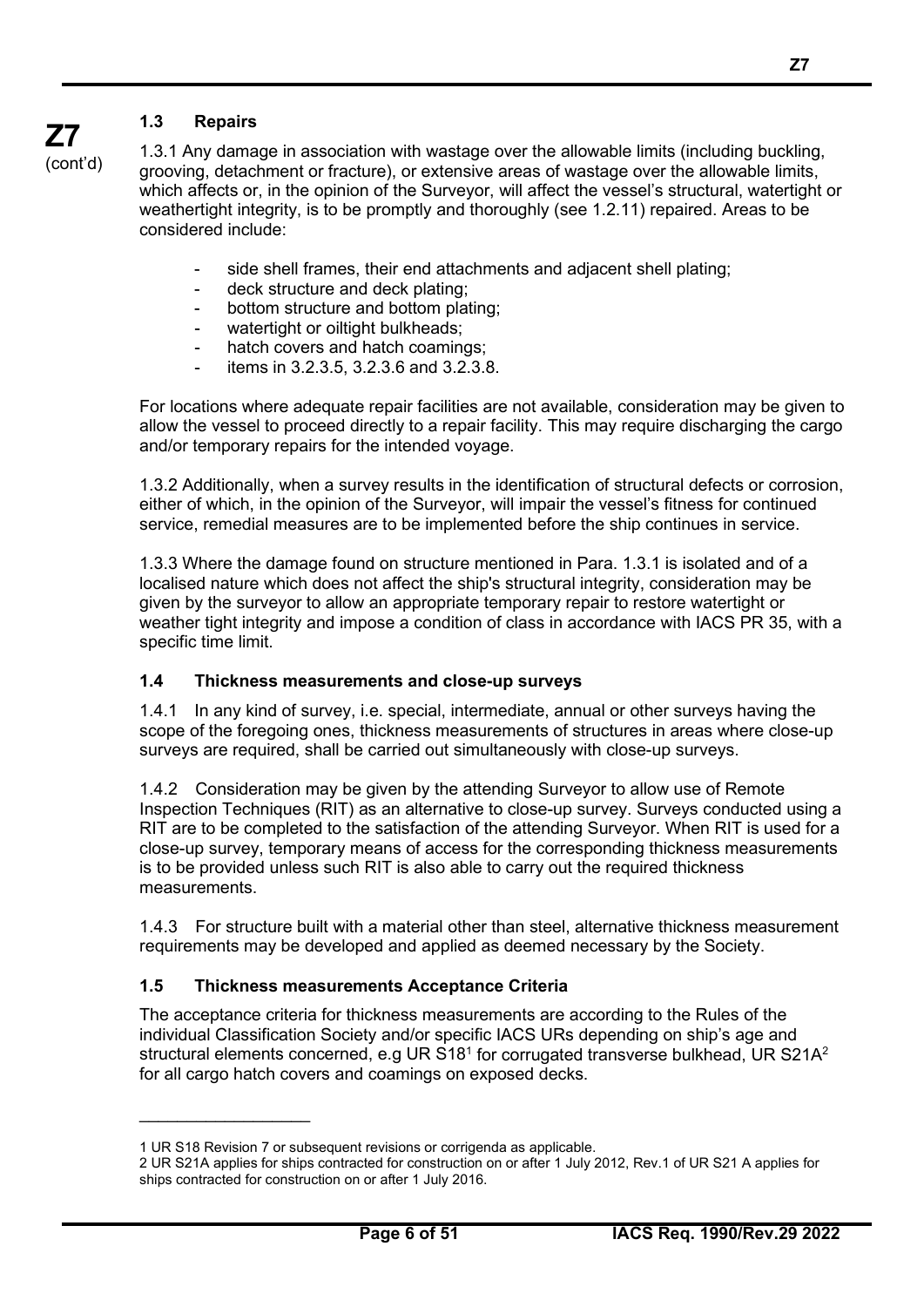**Z7** (cont'd)

1.6.1 The RIT is to provide the information normally obtained from a close-up survey. RIT surveys are to be carried out in accordance with the requirements given here-in and the requirements of IACS Recommendation 42 'Guidelines for Use of Remote Inspection Techniques for surveys'. These considerations are to be included in the proposals for use of a RIT which are to be submitted in advance of the survey so that satisfactory arrangements can be agreed with the Classification Society.

1.6.2 The equipment and procedure for observing and reporting the survey using a RIT are to be discussed and agreed with the parties involved prior to the RIT survey, and suitable time is to be allowed to set-up, calibrate and test all equipment beforehand.

1.6.3 When using a RIT as an alternative to close-up survey, if not carried out by the Society itself, it is to be conducted by a firm approved as a service supplier according to UR Z17 and is to be witnessed by an attending surveyor of the Society.

1.6.4 The structure to be examined using a RIT is to be sufficiently clean to permit meaningful examination. Visibility is to be sufficient to allow for a meaningful examination. The Classification Society is to be satisfied with the methods of orientation on the structure.

1.6.5 The Surveyor is to be satisfied with the method of data presentation including pictorial representation, and a good two-way communication between the Surveyor and RIT operator is to be provided.

1.6.6 If the RIT reveals damage or deterioration that requires attention, the Surveyor may require traditional survey to be undertaken without the use of a RIT.

#### **2. Special Survey**

#### **2.1 Schedule**

2.1.1 Special Surveys are to be carried out at 5 years intervals to renew the Classification Certificate.

2.1.2 The first Special Survey is to be completed within 5 years from the date of the initial classification survey and thereafter 5 years from the credited date of the previous Special Survey. However, an extension of class of 3 months maximum beyond the 5th year can be granted in exceptional circumstances.

In this case, the next period of class will start from the expiry date of the Special Survey before the extension was granted.

2.1.3 For surveys completed within 3 months before the expiry date of the Special Survey, the next period of class will start from the expiry date of the Special Survey. For surveys completed more than 3 months before the expiry date of the Special Survey, the period of class will start from the survey completion date. In cases where the vessel has been laid up or has been out of service for a considerable period because of a major repair or modification and the owner elects to only carry out the overdue surveys, the next period of class will start from the expiry date of the special survey. If the owner elects to carry out the next due special survey, the period of class will start from the survey completion date.

2.1.4 The Special Survey may be commenced at the 4th Annual Survey and be progressed with a view to completion by the 5th anniversary date. When the Special Survey is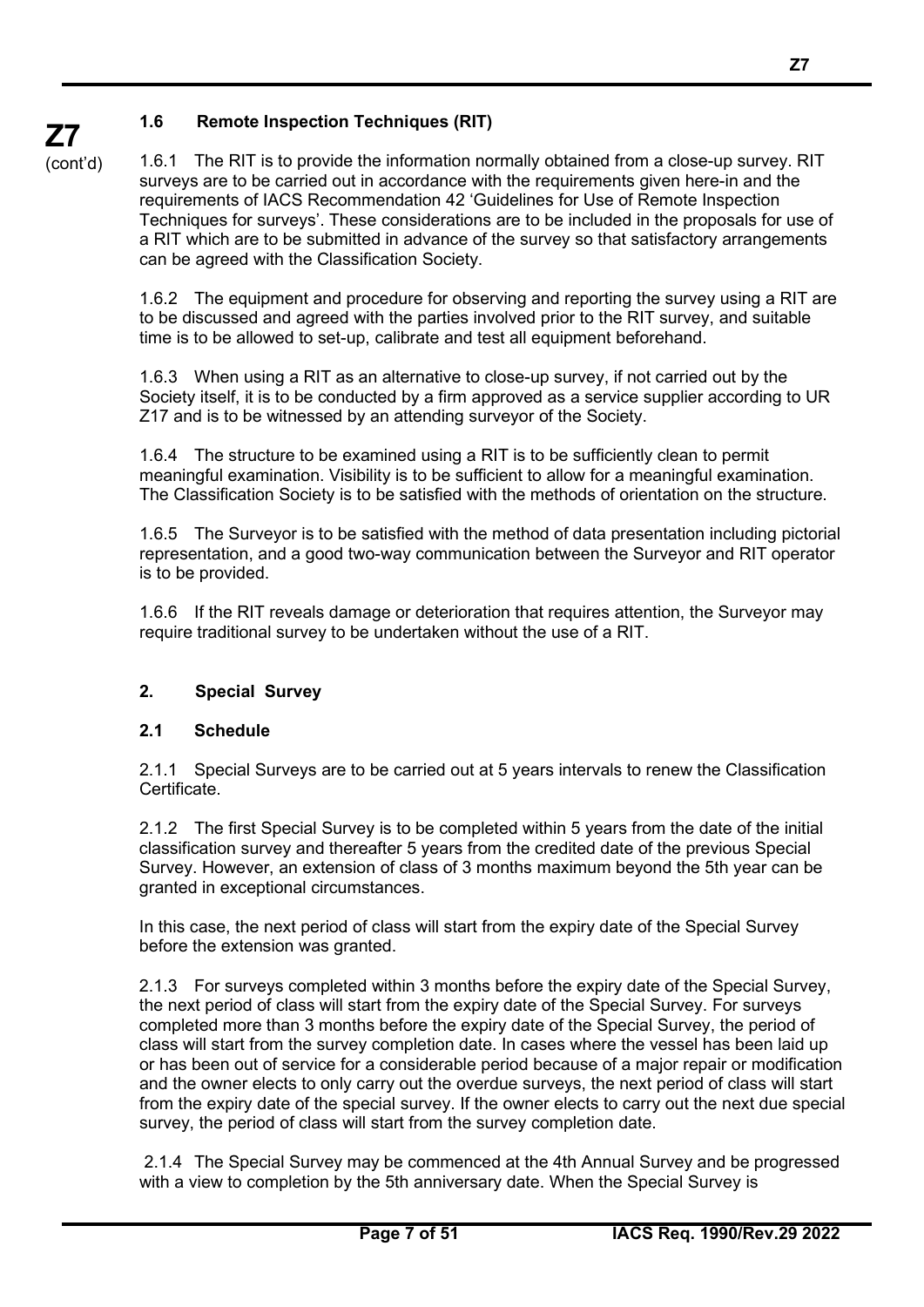commenced prior to the 4th Annual Survey, the entire survey is to be completed within 15 months if such work is to be credited to the Special Survey.

2.1.5 A survey planning meeting is to be held prior to the commencement of the survey.

2.1.6 Concurrent crediting to both Intermediate Survey (IS) and Special Survey (SS) for surveys and thickness measurements of spaces are not acceptable.

#### **2.2 Scope**

**Z7** (cont'd)

> 2.2.1 The Special Survey is to include, in addition to the requirements of the Annual Survey, examination, tests and checks of sufficient extent to ensure that the hull, equipment and related piping, as required in 2.2.12, are in satisfactory condition and fit for the intended purpose for the new period of class of five years to be assigned, subject to proper maintenance and operation and the periodical surveys being carried out at the due dates.

> 2.2.2 The examinations of the hull are to be supplemented by testing and thickness measurements as required in 2.2.9 and 2.2.11, to ensure that the structural integrity remains effective. The aim of the examination is to discover Substantial Corrosion, significant deformation, fractures, damages or other structural deterioration, that may be present.

2.2.3 The Special Survey is to include examination of underwater parts per Z3.

2.2.4 The anchors and chain cables are to be ranged, examined and the required complement and condition verified. The chain locker, holdfasts, hawse pipes and chain stoppers are to be examined and pumping arrangements of the chain locker tested. At Special Survey No. 2 and subsequent Special Surveys, chain cables are to gauged and renewed in cases where their mean diameter is worn below the limits allowed by the Society.

2.2.5 All spaces including holds and their 'tween decks where fitted; double bottom, deep, ballast, peak and cargo tanks; pumprooms, pipe tunnels, duct keels, machinery spaces, dry spaces, cofferdams and voids are to be internally examined including the plating and framing, bilges and drain wells, sounding, venting, pumping and drainage arrangements. Internal examination of fuel oil, lube oil and fresh water tanks is to be carried out in accordance with Table 3. At special survey No.3 and subsequent special surveys, structural downflooding ducts and structural ventilation ducts are to be internally examined.

2.2.6 Engine room structure is to be examined. Particular attention is to be given to tank tops, shell plating in way of tank tops, brackets connecting side shell frames and tank tops, and engine room bulkheads in way of tank top and bilge wells. Particular attention is to be given to the sea suctions, sea water cooling pipes and overboard discharge valves and their connections to the shell plating. Where wastage is evident or suspect, thickness measurements are to be carried out, and renewals or repairs made when wastage exceeds allowable limits.

2.2.7 Where provided, the condition of corrosion prevention system of ballast tanks is to be examined. For ballast tanks, excluding double bottom tanks, where a hard protective coating is found in POOR condition and it is not renewed, where soft or semi-hard coating has been applied, or where a hard protective coating was not applied from time of construction, the tanks in question are to be examined at annual intervals. Thickness measurements are to be carried out as deemed necessary by the surveyor.

2.2.8 When such breakdown of hard protective coating is found in double bottom ballast tanks and it is not renewed, where a soft or semi-hard coating has been applied, or where a hard protective coating was not applied from the time of construction, the tanks in question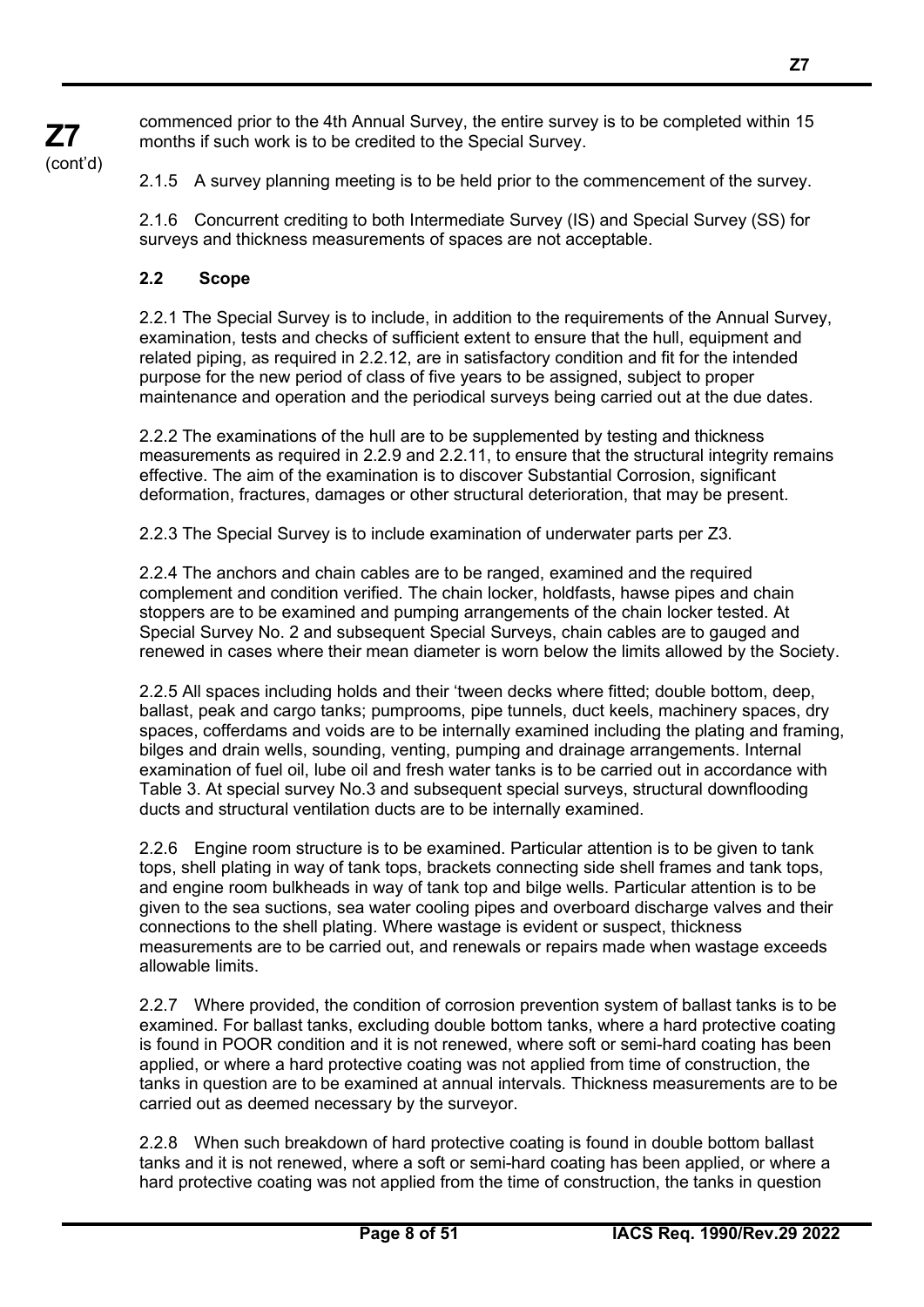may be examined at annual intervals. When considered necessary by the surveyor, or where extensive corrosion exists, thickness measurements are to be carried out.

(cont'd)

**Z7**

2.2.9 Boundaries of double-bottom, deep, ballast, peak, and other tanks, including holds adapted for the carriage of salt water ballast, are to be tested with a head of liquid to the top of air pipes or to near the top of hatches for ballast/cargo holds. Boundaries of fuel oil, lube oil and fresh water tanks are to be tested with a head of liquid to the highest point that liquid will rise under service conditions. Tank testing of fuel oil, lube oil and fresh water tanks may be specially considered based on a satisfactory external examination of the tank boundaries, and a confirmation from the Master stating that the pressure testing has been carried out according to the requirements with satisfactory results. The Surveyor may extend the testing as deemed necessary.

2.2.10 Hatch Covers and Coamings

The hatch covers and coamings are to be surveyed as follows:

2.2.10.1 A thorough inspection of the items listed in 3.2.3, including close-up survey of hatch cover plating and hatch coaming plating, is to be carried out. Subject to cargo hold hatch covers of approved design which structurally have no access to the internals, close-up survey shall be done of accessible parts of hatch covers structures.

2.2.10.2 Checking of the satisfactory operation of all mechanically operated hatch covers is to be made, including:

- stowage and securing in open condition;
- proper fit and efficiency of sealing in closed conditions;
- operational testing of hydraulic and power components, wires, chains and link drives.

2.2.10.3 Checking the effectiveness of sealing arrangements of all hatch covers by hose testing or equivalent is to be carried out.

2.2.11 Thickness measurements are to be carried out in accordance with Table 1. The Surveyor may extend the thickness measurements as deemed necessary. When thickness measurements indicate substantial corrosion, the extent of thickness measurements is to be increased to determine areas of substantial corrosion. Table 2 may be used as guidance for these additional thickness measurements. These extended thickness measurements are to be carried out before the survey is credited as completed.

2.2.12 All bilge and ballast piping systems are to be examined and operationally tested to working pressure to attending Surveyor's satisfaction to ensure that tightness and condition remain satisfactory.

2.2.13 For all ships except for passenger ships, automatic air pipe heads are to be completely examined (both externally and internally) as indicated in Table 4.

For designs where the inner parts cannot be properly inspected from outside, this is to include removal of the head from the air pipe. Particular attention is to be paid to the condition of the zinc coating in heads constructed from galvanised steel.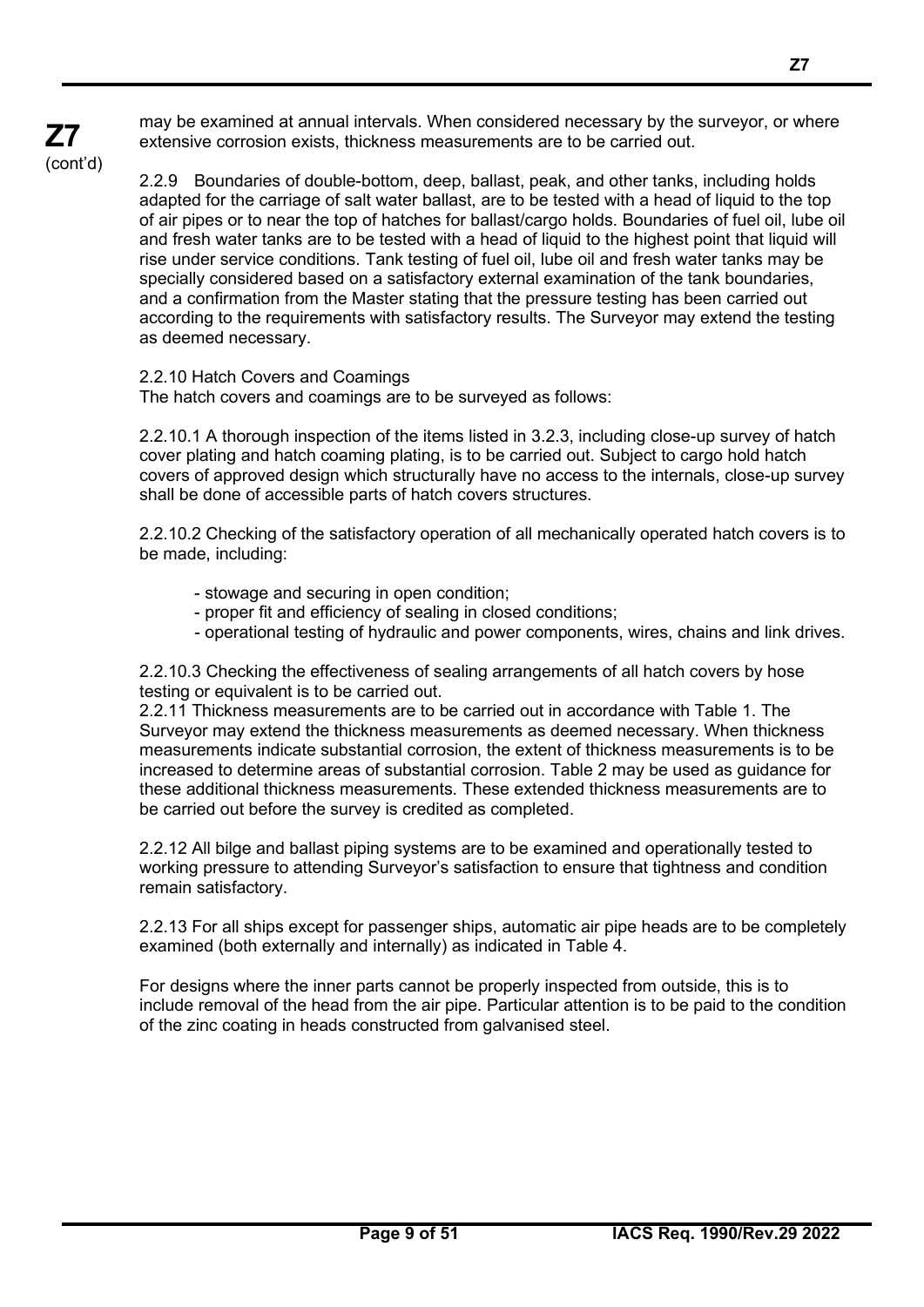#### **3. Annual Surveys**

#### (cont'd) **3.1 Schedule**

**Z7**

Annual Surveys are to be held within 3 months before or after each anniversary date of the date of the initial classification survey or the completion of the last Special Survey.

#### **3.2 Scope**

3.2.1 The survey is to consist of an examination for the purpose of ensuring, as far as practicable, that the hull, hatch covers, hatch coamings, closing appliances, equipment and related piping are maintained in a satisfactory condition.

3.2.2 For additional items refer to Z1.

3.2.3 Examination of weather decks, ship side plating above water line, hatch covers and coamings.

3.2.3.1 Confirmation is to be obtained that no unapproved changes have been made to the hatch covers, hatch coamings and their securing and sealing devices since the last survey.

3.2.3.2 Where mechanically operated steel covers are fitted, checking the satisfactory conditions, as applicable, of:

- hatch covers:
- tightness devices of longitudinal, transverse and intermediate cross junctions (gaskets, gasket lips, compression bars, drainage channels);
- clamping devices, retaining bars, cleating;
- chain or rope pulleys;
- guides;
- quide rails and track wheels;
- stoppers, etc.;
- wires, chains, gypsies, tensioning devices;
- hydraulic system essential to closing and securing;
- safety locks and retaining devices.

Where portable covers, wooden or steel pontoons are fitted, checking the satisfactory condition where applicable, of:

- wooden covers and portable beams, carriers or sockets for the portable beam, and their securing devices;
- steel pontoons,
- tarpaulins;
- cleats, battens and wedges;
- hatch securing bars and their securing devices;
- loading pads/bars and the side plate edge;
- guide plates and chocks;
- compression bars, drainage channels and drain pipes (if any).

3.2.3.3 Checking the satisfactory condition of hatch coaming plating and their stiffeners, where applicable.

3.2.3.4 Random checking of the satisfactory operation of mechanically operated hatch covers is to be made including: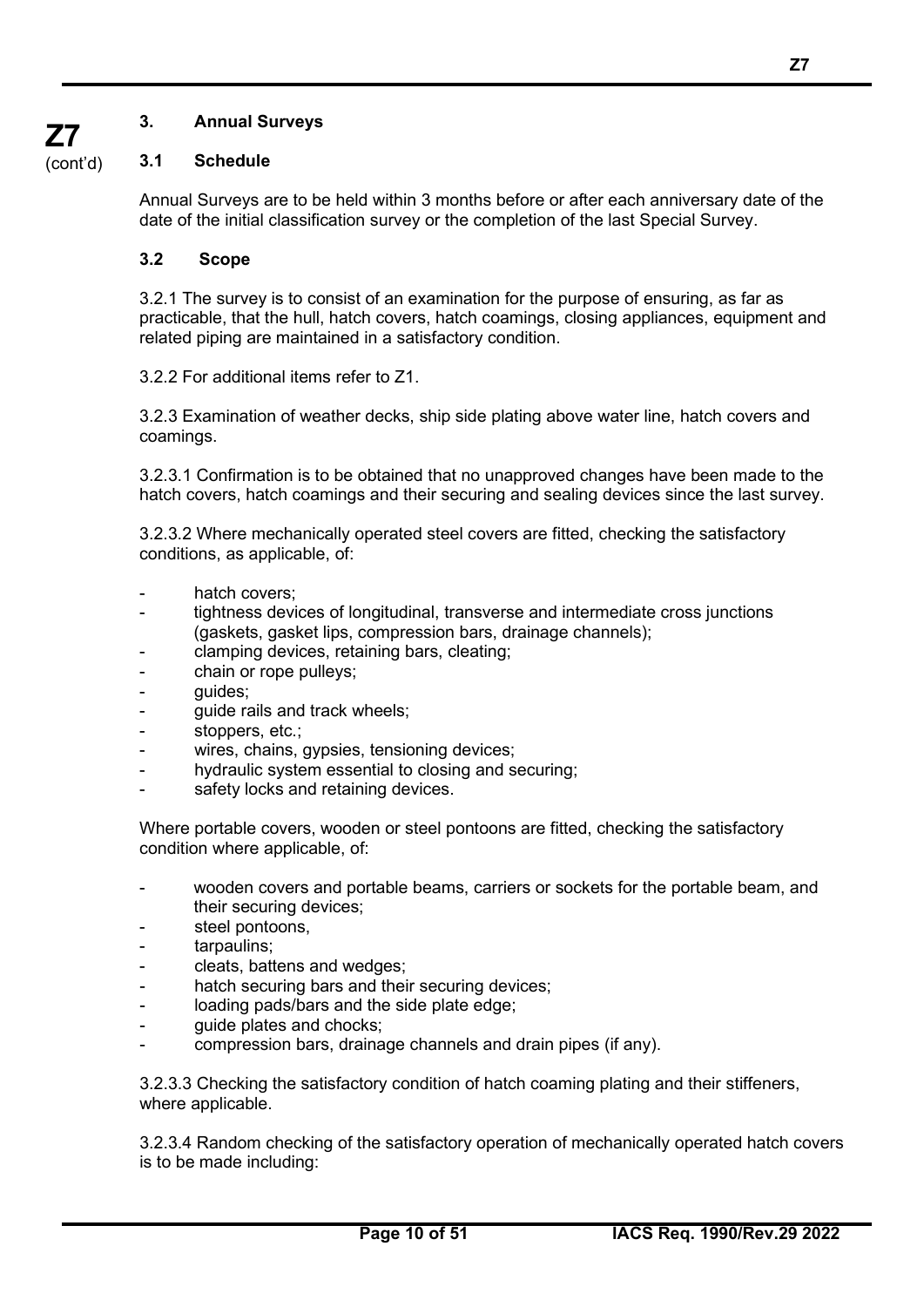#### **Z7** stowage and securing in open condition;

proper fit and efficiency of sealing in closed condition;

(cont'd) operational testing of hydraulic and power components, wires, chains, and link drives.

- 3.2.3.5 Examination of the weld connection between air pipes and deck plating.
- 3.2.3.6 External examination of all air pipe heads installed on the exposed decks.
- 3.2.3.7 Examination of flame screens on vents to all bunker tanks.
- 3.2.3.8 Examination of ventilators, including closing devices, if any.

### 3.2.4 Suspect Areas

Suspect Areas identified at previous surveys are to be examined. Thickness measurements are to be taken of the areas of substantial corrosion and the extent of thickness measurements is to be increased to determine areas of substantial corrosion. Table 2 may be used as guidance for these additional thickness measurements. These extended thickness measurements are to be carried out before the annual survey is credited as completed.

Note: these requirements are not applicable to cargo tanks of oil tankers, chemical tankers and double hull oil tankers, surveyed in accordance with URs Z10.1, Z10.3 and Z10.4.

### 3.2.5 Examination of Ballast Tanks

3.2.5.1 Examination of ballast tanks when required as a consequence of the results of the Special Survey and Intermediate Survey is to be carried out. When considered necessary by the surveyor, or where extensive corrosion exists, thickness measurement is to be carried out. If the results of these thickness measurements indicate that Substantial Corrosion is found, then the extent of thickness measurements is to be increased to determine areas of substantial corrosion. Table 2 may be used as guidance for these additional measurements. These extended thickness measurements are to be carried out before the annual survey is credited as completed.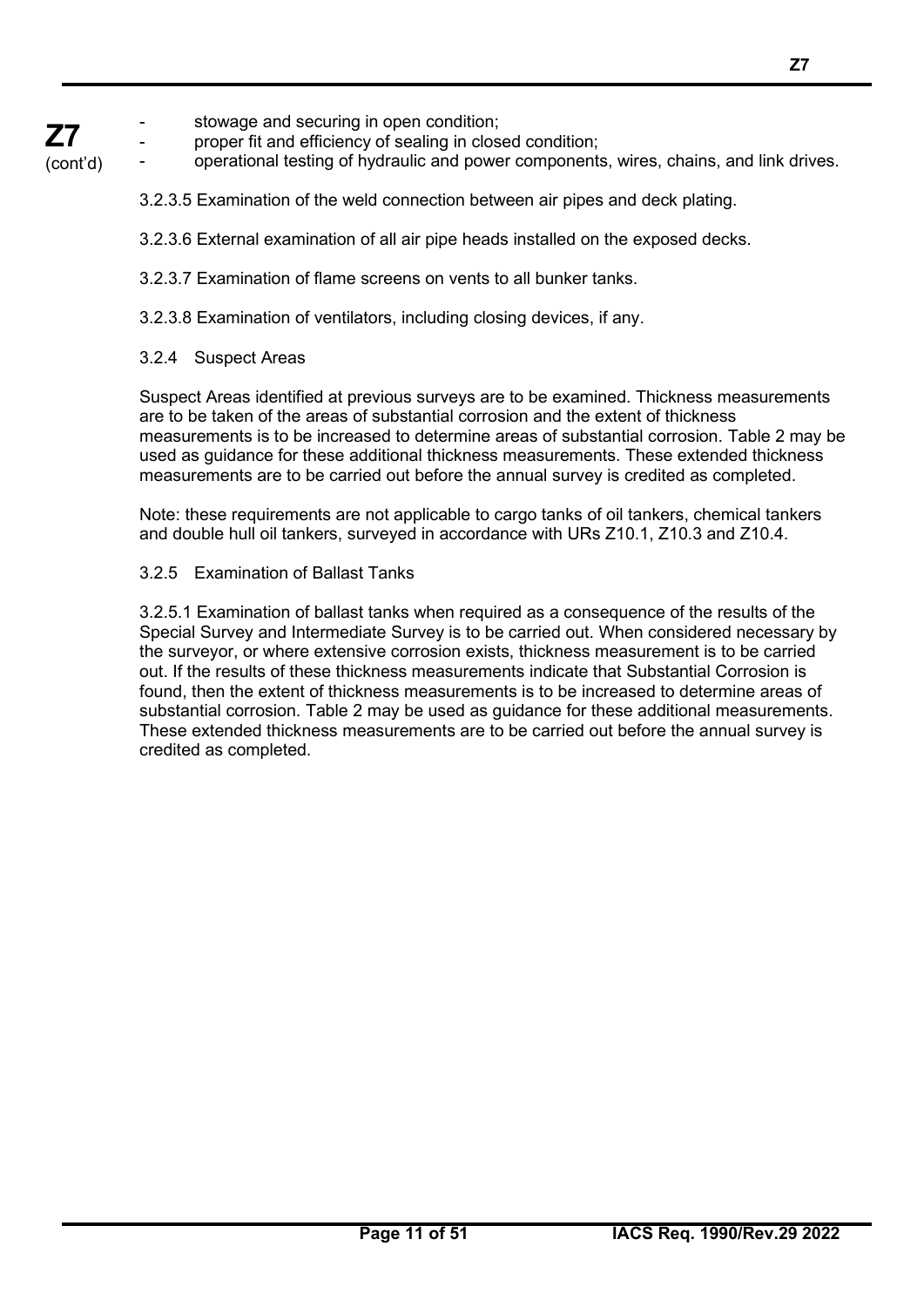### **4. Intermediate Survey**

#### (cont'd) **4.1 Schedule**

**Z7**

4.1.1 The Intermediate Survey is to be carried out either at or between the second and third Annual Survey.

4.1.2 Those items which are additional to the requirements of the Annual Surveys may be surveyed either at or between the 2nd and 3rd Annual Survey.

4.1.3 A survey planning meeting is to be held prior to the commencement of the survey.

4.1.4 Concurrent crediting to both Intermediate Survey (IS) and Special Survey (SS) for surveys and thickness measurements of spaces are not acceptable.

#### **4.2 Scope**

4.2.1 The scope of the second or third Annual Survey is to be extended to include the following:

4.2.1.1 For ships between 5 and 10 years of age, a general, internal examination of representative ballast tanks is to be carried out. If there is no hard protective coating, soft or semi-hard coating, or POOR coating condition, the examination is to be extended to other ballast tanks of the same type.

4.2.1.2 For ships over 10 years of age, a general, internal examination of all ballast tanks is to be carried out.

4.2.2 If such examinations reveal no visible structural defects, the examination may be limited to a verification that the corrosion prevention system remains effective.

4.2.3 For ballast tanks, excluding double bottom ballast tanks, if there is no hard protective coating, soft or semi-hard coating, or POOR coating condition and it is not renewed, the tanks in question are to be internally examined at annual intervals.

4.2.4 When such conditions are found in double bottom ballast tanks, the tanks in question may be internally examined at annual intervals.

4.2.5 In the case of dry cargo ships over 15 years old, other than bulk carriers subject to Z10.2 or Z10.5 or general dry cargo ships subject to Z7.1, an internal examination of selected cargo holds is to be carried out.

4.2.6 In the case of ships over 10 years of age, other than ships engaged in the carriage of dry cargoes only or ships subject to Z10.1, Z10.3, Z10.4 or Z7.2, an internal examination of selected cargo spaces is to be carried out.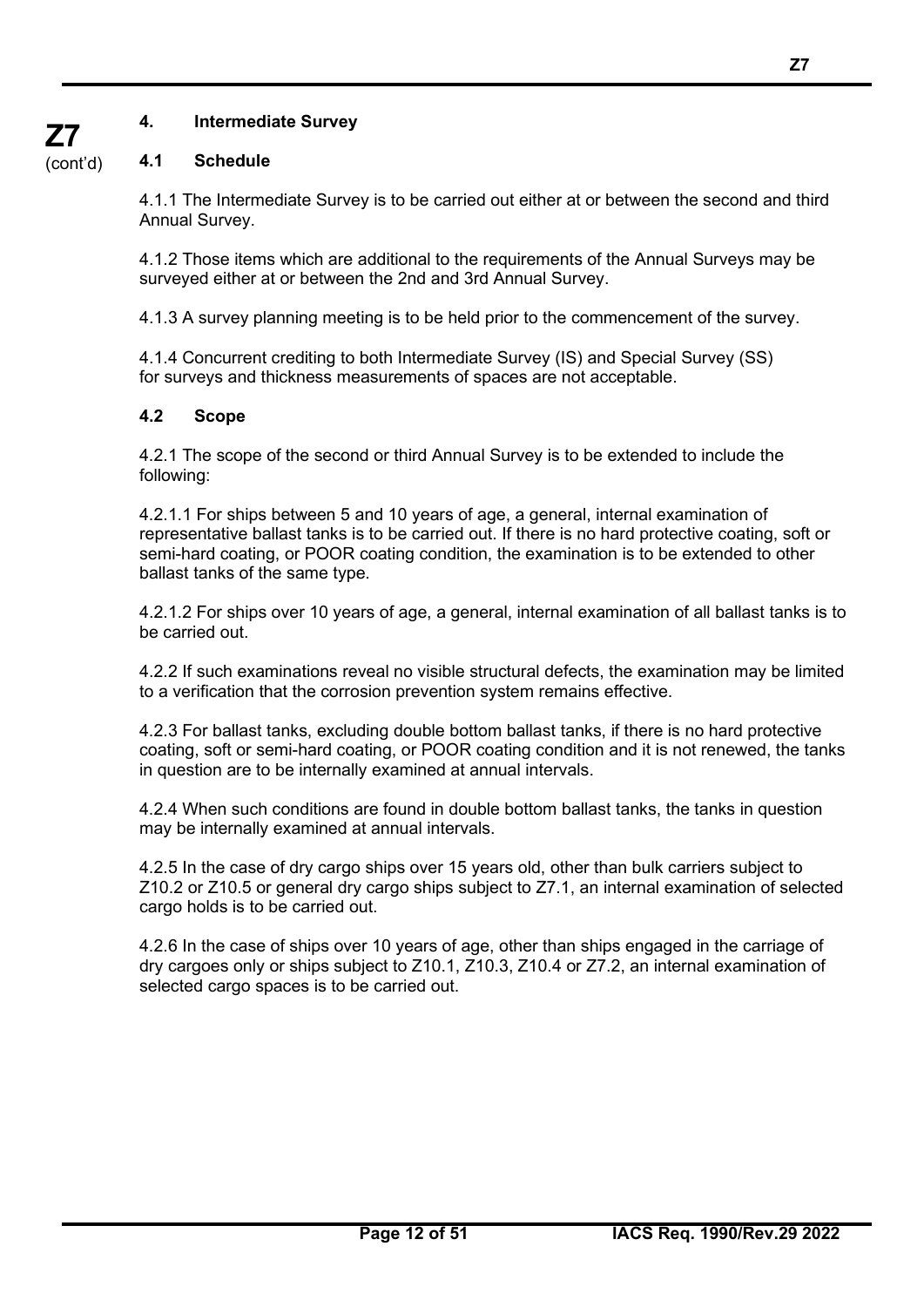#### **5. Preparations for Survey**

#### **5.1 Conditions for survey**

5.1.1 The Owner is to provide the necessary facilities for a safe execution of the survey.

5.1.2 Tanks and spaces are to be safe for access, i.e. gas freed, ventilated and illuminated.

5.1.3 In preparation for survey and thickness measurements and to allow for a thorough examination, all spaces are to be cleaned including removal from surfaces of all loose accumulated corrosion scale. Spaces are to be sufficiently clean and free from water, scale, dirt, oil residues etc. to reveal corrosion, deformation, fractures, damages, or other structural deterioration. However, those areas of structure whose renewal has already been decided by the Owner need only be cleaned and descaled to the extent necessary to determine the limits of the areas to be renewed.

5.1.4 Sufficient illumination is to be provided to reveal corrosion, deformation, fractures, damages or other structural deterioration.

5.1.5 Where soft or semi-hard coatings have been applied, safe access is to be provided for the surveyor to verify the effectiveness of the coating and to carry out an assessment of the conditions of internal structures which may include spot removal of the coating. When safe access cannot be provided, the soft or semi-hard coating is to be removed.

5.1.6 Casings, ceilings or linings, and loose insulation, where fitted, are to be removed, as required by the Surveyor, for examination of plating and framing. Compositions on plating are to be examined and sounded, but need not be disturbed if found adhering satisfactorily to the plating.

5.1.7 In refrigerated cargo spaces the condition of the coating behind the insulation is to be examined at representative locations. The examination may be limited to verification that the protective coating remains effective and that there are no visible structural defects. Where POOR coating condition is found, the examination is to be extended as deemed necessary by the Surveyor. The condition of the coating is to be reported. If indents, scratches, etc., are detected during surveys of shell plating from the outside, insulations in way are to be removed as required by the Surveyor, for further examination of the plating and adjacent frames.

#### **5.2 Access to structures**

5.2.1 For survey, means are to be provided to enable the surveyor to examine the hull structure in a safe and practical way.

5.2.2 For survey in cargo holds and ballast tanks, one or more of the following means for access, acceptable to the Surveyor, is to be provided:

- permanent staging and passages through structures;
- temporary staging and passages through structures;
- hydraulic arm vehicles such as conventional cherry pickers, lifts and movable platforms;
- boats or rafts:
- other equivalent means.

**Z7**

**Z7** (cont'd)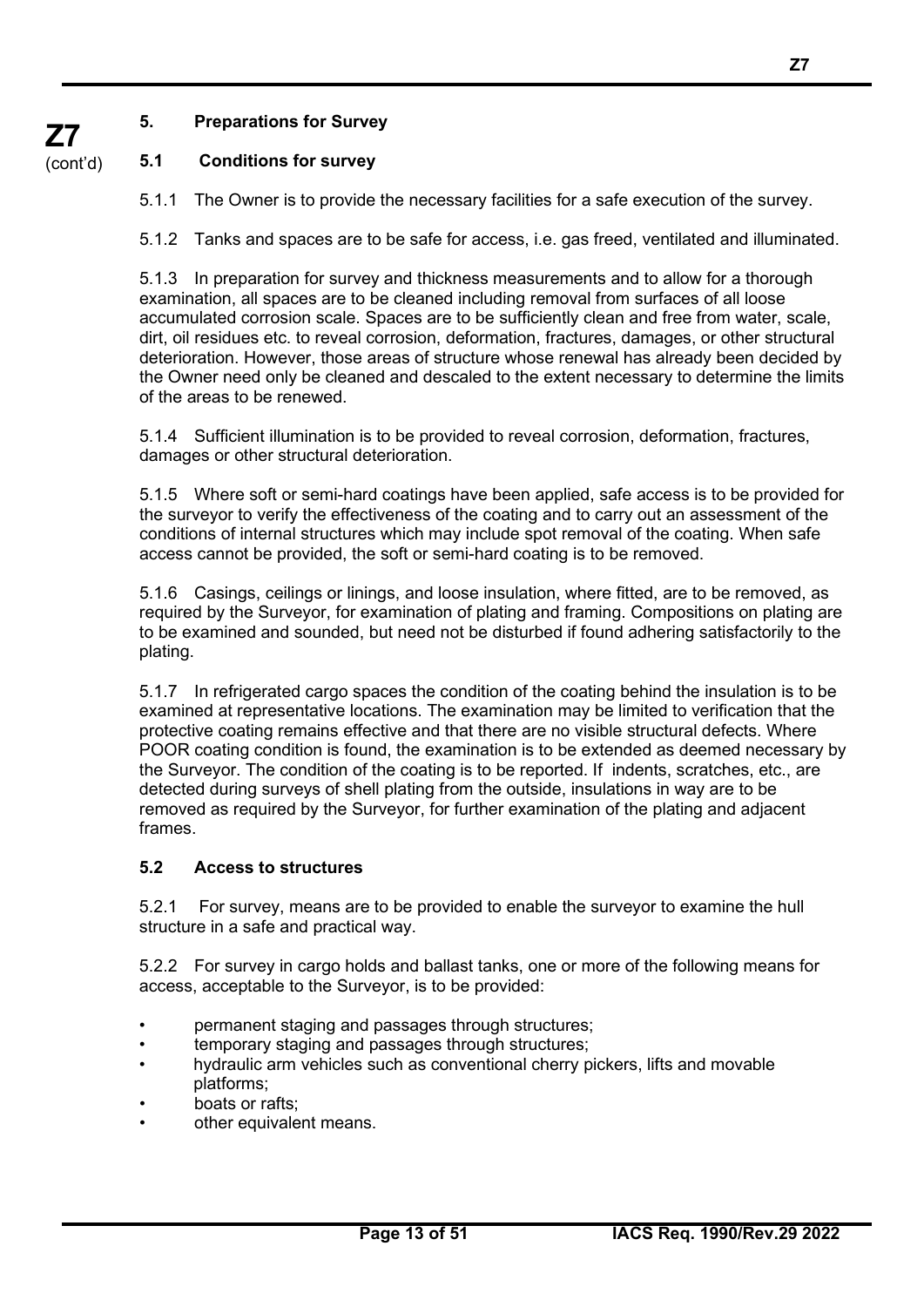5.2.3 For Surveys conducted by use of a remote inspection technique, one or more of the following means for access, acceptable to the Surveyor, is to be provided:

**Z7**

• Unmanned robot arm

**Z7** (cont'd)

- Remotely Operated Vehicles (ROV)
- Unmanned Aerial Vehicles / Drones
- Other means acceptable to the Classification Society.

#### **5.3 Equipment for survey**

5.3.1 Thickness measurement is normally to be carried out by means of ultrasonic test equipment. The accuracy of the equipment is to be proven to the Surveyor as required. Thickness measurements are to be carried out by a firm approved by the society in accordance with UR Z17, except that in respect of measurements of non-ESP ships less than 500 gross tonnage and all fishing vessels, the firm need not be so approved.

5.3.2 One or more of the following fracture detection procedures may be required if deemed necessary by the Surveyor:

- radiographic equipment;
- ultrasonic equipment;
- magnetic particle equipment;
- dye penetrant.

#### **5.4 Survey at sea or at anchorage**

5.4.1 Survey at sea or at anchorage may be accepted provided the Surveyor is given the necessary assistance from the personnel onboard. Necessary precautions and procedures for carrying out the survey are to be in accordance with 5.1, 5.2 and 5.3.

5.4.2 A communication system is to be arranged between the survey party in the tank or space and the responsible officer on deck. This system must also include the personnel in charge of ballast pump handling if boats or rafts are used.

5.4.3 When boats or rafts are used, appropriate life jackets are to be available for all participants. Boats or rafts are to have satisfactory residual buoyancy and stability even if one chamber is ruptured. A safety checklist is to be provided.

5.4.4 Surveys of tanks by means of boats or rafts may only be undertaken at the sole discretion of the Surveyor, who is to take into account the safety arrangements provided, including weather forecasting and ship response in reasonable sea conditions.

See footnote[\\*](#page-13-0)

<span id="page-13-0"></span>*<sup>\*</sup> Reference is made to IACS Recommendation 39 - Guidelines for use of Boats or Rafts for Close-up surveys.*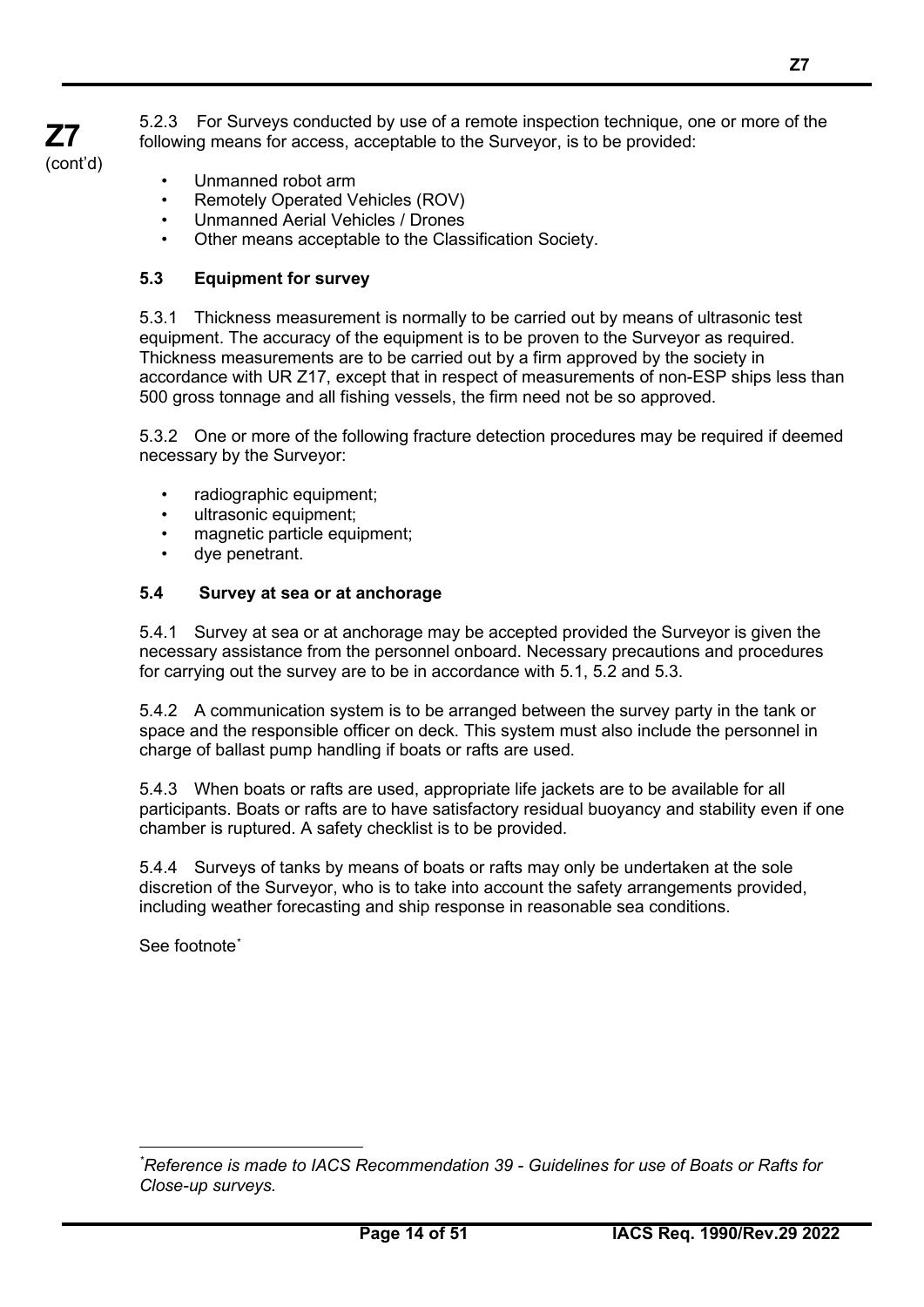(cont'd)

**Z7**

## **MINIMUM REQUIREMENTS FOR THICKNESS MEASUREMENTS AT SPECIAL SURVEY**

| Special Survey No.1 | <b>Special Survey No.2</b> | Special Survey No.3  | <b>Special Survey No.4</b> |
|---------------------|----------------------------|----------------------|----------------------------|
| Age $\leq$ 5        | $5 <$ Age $\leq 10$        | $10 <$ Age $\le 15$  | and Subsequent             |
|                     |                            |                      | $15 <$ Age                 |
|                     |                            |                      |                            |
| 1) Suspect areas    | 1) Suspect areas           | 1) Suspect areas     | 1) Suspect areas           |
| throughout the      | throughout the             | throughout the       | throughout the             |
| vessel.             | vessel.                    | vessel.              | vessel.                    |
|                     | 2) One transverse          | 2) Two transverse    | 2) A minimum of            |
|                     | section of deck            | sections within the  | three transverse           |
|                     | plating in way of a        | amidships 0.5L (in   | sections in way of         |
|                     | cargo space within         | way of two different | cargo spaces within        |
|                     | the amidships 0.5L         | cargo spaces., if    | the amidships 0.5L.        |
|                     | (in way of a cargo         | applicable)          | (in way of cargo           |
|                     | space, if applicable)      |                      | spaces, if applicable)     |
|                     |                            | 3) All cargo hold    | 3) All cargo hold          |
|                     |                            | hatch covers and     | hatch covers and           |
|                     |                            | coamings (plating    | coamings (plating          |
|                     |                            | and stiffeners).     | and stiffeners).           |
|                     |                            | 4) Internals in      | 4) Internals in            |
|                     |                            | forepeak and         | forepeak and               |
|                     |                            |                      |                            |
|                     |                            | afterpeak ballast    | afterpeak ballast          |
|                     |                            | tanks.               | tanks.                     |
|                     |                            |                      | 5) All exposed main        |
|                     |                            |                      | deck plating full          |
|                     |                            |                      | length.                    |
|                     |                            |                      | 6) Representative          |
|                     |                            |                      | exposed                    |
|                     |                            |                      | superstructure deck        |
|                     |                            |                      | plating((poop, bridge,     |
|                     |                            |                      | and forecastle deck).      |
|                     |                            |                      | 7) Lowest strake and       |
|                     |                            |                      | strakes in way of          |
|                     |                            |                      | 'tween decks of all        |
|                     |                            |                      | transverse bulkheads       |
|                     |                            |                      | in cargo spaces            |
|                     |                            |                      | together with              |
|                     |                            |                      | internals in way.          |
|                     |                            |                      | 8) All wind - and          |
|                     |                            |                      | water strakes, port        |
|                     |                            |                      | and starboard, full        |
|                     |                            |                      | length.                    |
|                     |                            |                      | 9) All keel plates full    |
|                     |                            |                      | length. Also,              |
|                     |                            |                      | additional bottom          |
|                     |                            |                      | plates in way of           |
|                     |                            |                      | cofferdams,                |
|                     |                            |                      | machinery space,           |
|                     |                            |                      | and aft end of tanks.      |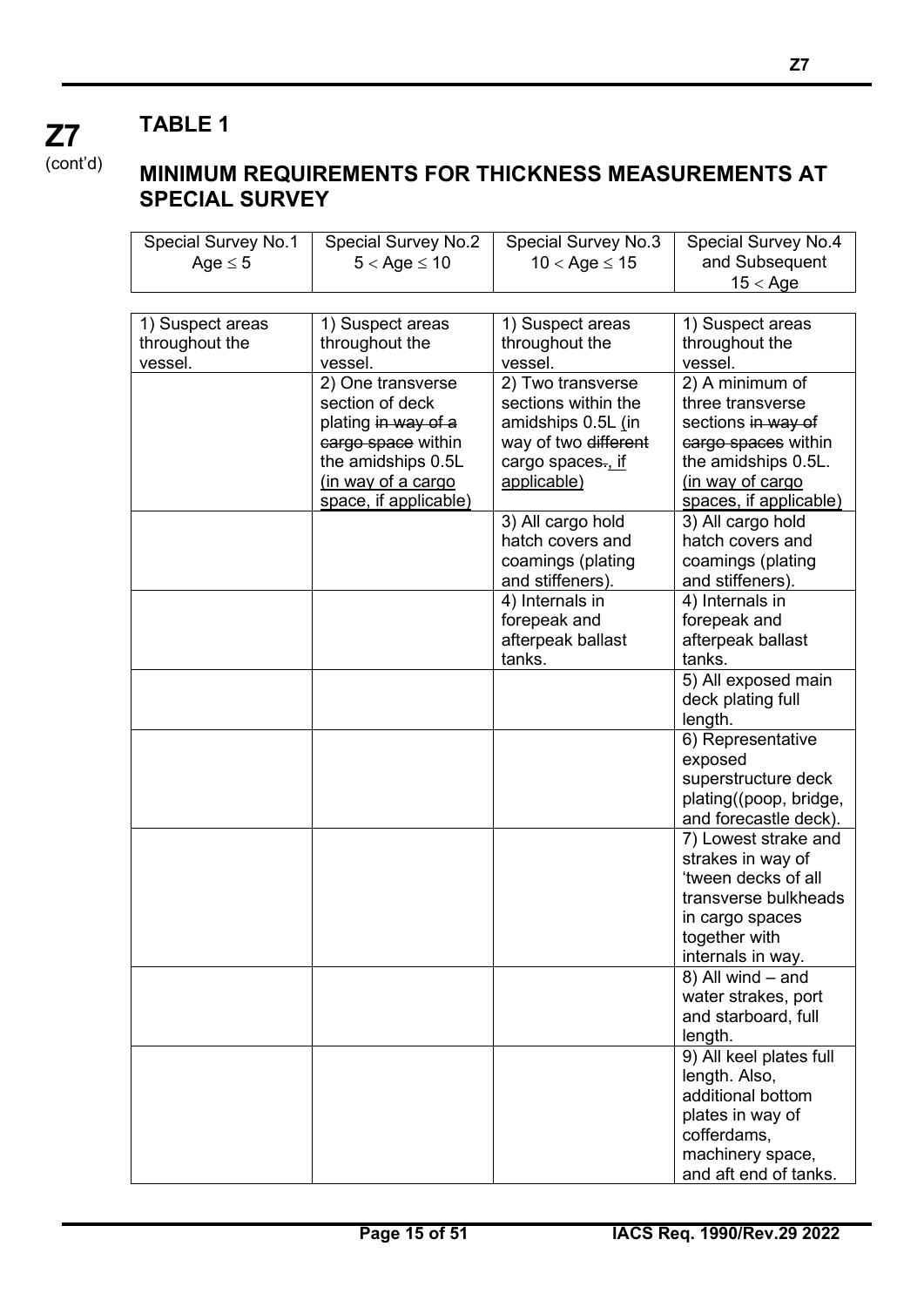| (cont'd) |  |
|----------|--|

|  | 10) Plating of       |
|--|----------------------|
|  | seachests. Shell     |
|  | plating in way of    |
|  | overboard discharges |
|  | as considered        |
|  | necessary by the     |
|  | attending surveyor   |

Notes:

For thickness measurements reporting, the forms included in Annex I or Annex II may be used, as appropriate. The annexed forms are a recommendation and are not a mandatory requirement under this UR Z7.

1. Thickness measurement locations are to be selected to provide the best representative sampling of areas likely to be most exposed to corrosion, considering cargo and ballast history and arrangement and condition of protective coatings.

2. Thickness measurements of internals may be specially considered by the Surveyor if the hard protective coating is in GOOD condition.

3. For ships less than 100 meters in length, the number of transverse sections required at Special Survey No. 3 may be reduced to one (1), and the number of transverse sections required at Subsequent Special Surveys may be reduced to two (2).

4. For ships more than 100 meters in length, at Special Survey No. 3, thickness measurements of exposed deck plating within amidship 0.5 L may be required.

5. Subject to cargo hold hatch covers of approved design which structurally have no access to the internals, thickness measurement shall be done of accessible parts of hatch covers structures.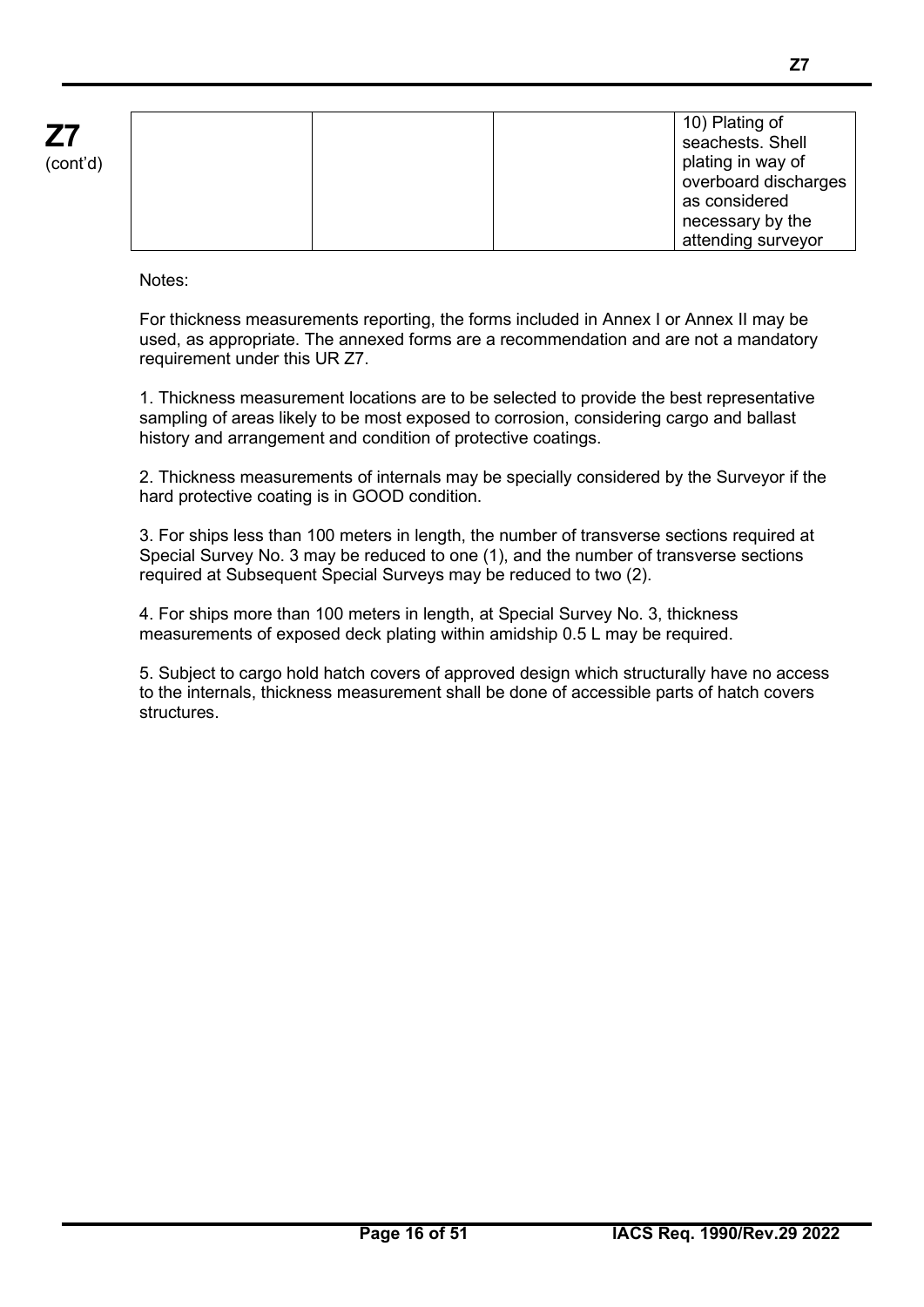(cont'd)

**Z7**

## **GUIDANCE FOR ADDITIONAL THICKNESS MEASUREMENTS IN WAY OF SUBSTANTIAL CORROSION**

| <b>STRUCTURAL MEMBER</b> | <b>EXTENT OF</b>                     | <b>PATTERN OF</b>                                     |
|--------------------------|--------------------------------------|-------------------------------------------------------|
|                          | <b>MEASUREMENT</b>                   | <b>MEASUREMENT</b>                                    |
|                          |                                      |                                                       |
| Plating                  | Suspect area and adjacent<br>plates. | 5 point pattern over 1 square<br>meter.               |
|                          |                                      |                                                       |
| <b>Stiffeners</b>        | Suspect area.                        | 3 measurements each in line<br>across web and flange. |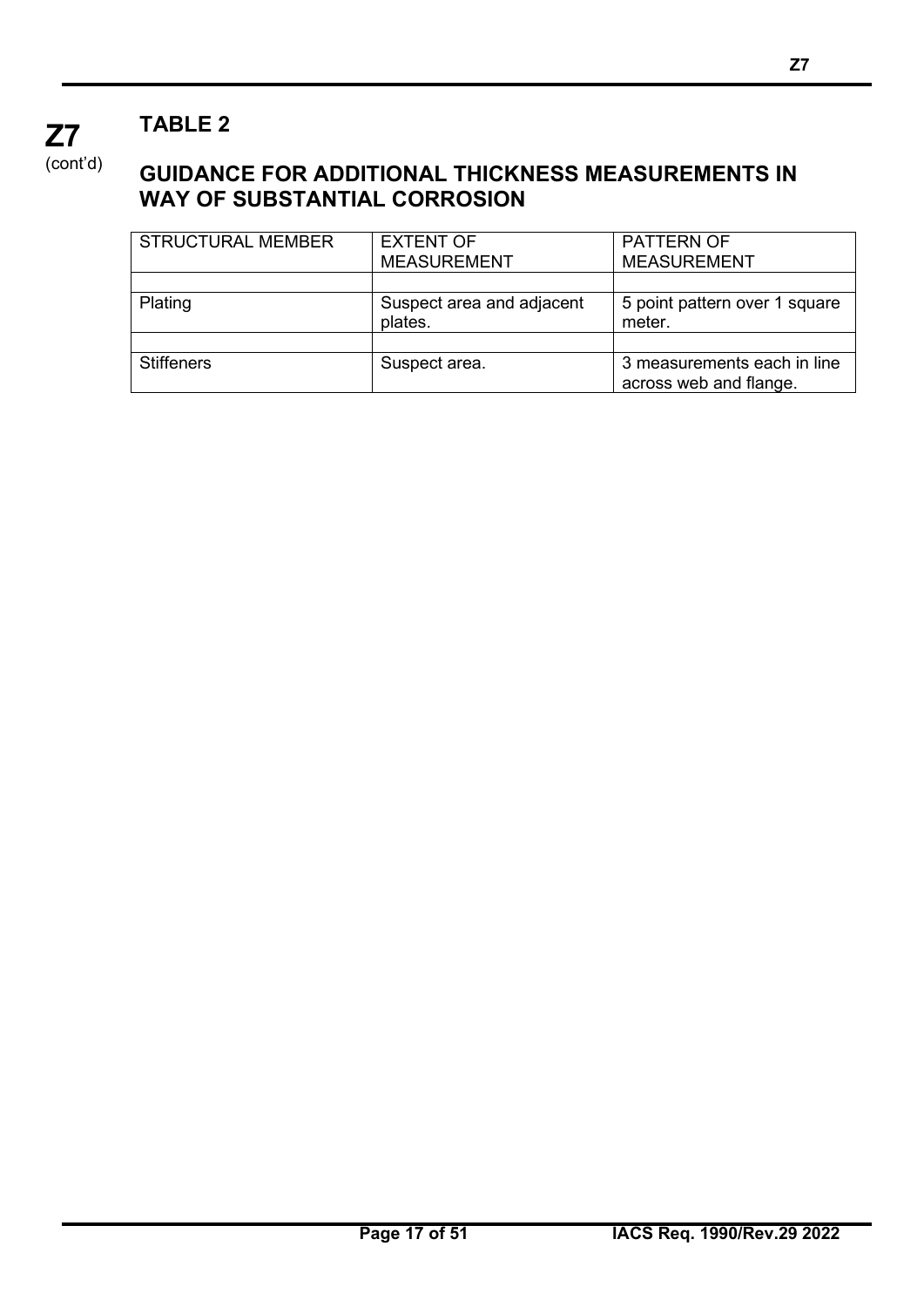(cont'd)

**Z7**

### **MINIMUM REQUIREMENTS FOR INTERNAL EXAMINATION AT HULL SPECIAL SURVEYS OF FUEL OIL, LUBE OIL AND FRESH WATER TANKS**

| <b>Tank</b>                                                                                                       | <b>Special Survey</b><br><b>No. 1</b><br>Age $\leq$ 5 | <b>Special Survey</b><br><b>No. 2</b><br>$5 <$ Age $\leq 10$ | <b>Special Survey</b><br><b>No. 3</b><br>$10 <$ Age $\leq 15$ | <b>Special Survey</b><br>No. 4 and<br><b>Subsequent</b><br>Age > 15 |
|-------------------------------------------------------------------------------------------------------------------|-------------------------------------------------------|--------------------------------------------------------------|---------------------------------------------------------------|---------------------------------------------------------------------|
| Fuel Oil<br><b>Bunkertanks</b>                                                                                    |                                                       |                                                              |                                                               |                                                                     |
| -Engine Room                                                                                                      | None                                                  | None                                                         | One                                                           | One                                                                 |
| -Cargo Length<br>Area                                                                                             | None                                                  | One                                                          | Two                                                           | Half, minimum 2                                                     |
| -If no tanks in<br>Cargo Length<br>Area, additional<br>fuel $tank(s)$<br>outside of<br>Engine Room (if<br>fitted) | None                                                  | One                                                          | One                                                           | Two                                                                 |
| Lube Oil                                                                                                          | None                                                  | None                                                         | None                                                          | One                                                                 |
| <b>Fresh Water</b>                                                                                                | None                                                  | One                                                          | All                                                           | All                                                                 |

#### **Notes**

1) These requirements apply to tanks of integral (structural) type.

2) If a selection of tanks is accepted to be examined, then different tanks are to be examined at each special survey, on a rotational basis.

3) Peak tanks (all uses) are subject to internal examination at each special survey.

 $\overrightarrow{4}$ ) At special surveys no 3 and subsequent surveys, one deep tank for fuel oil in the cargo length area is to be included, if fitted.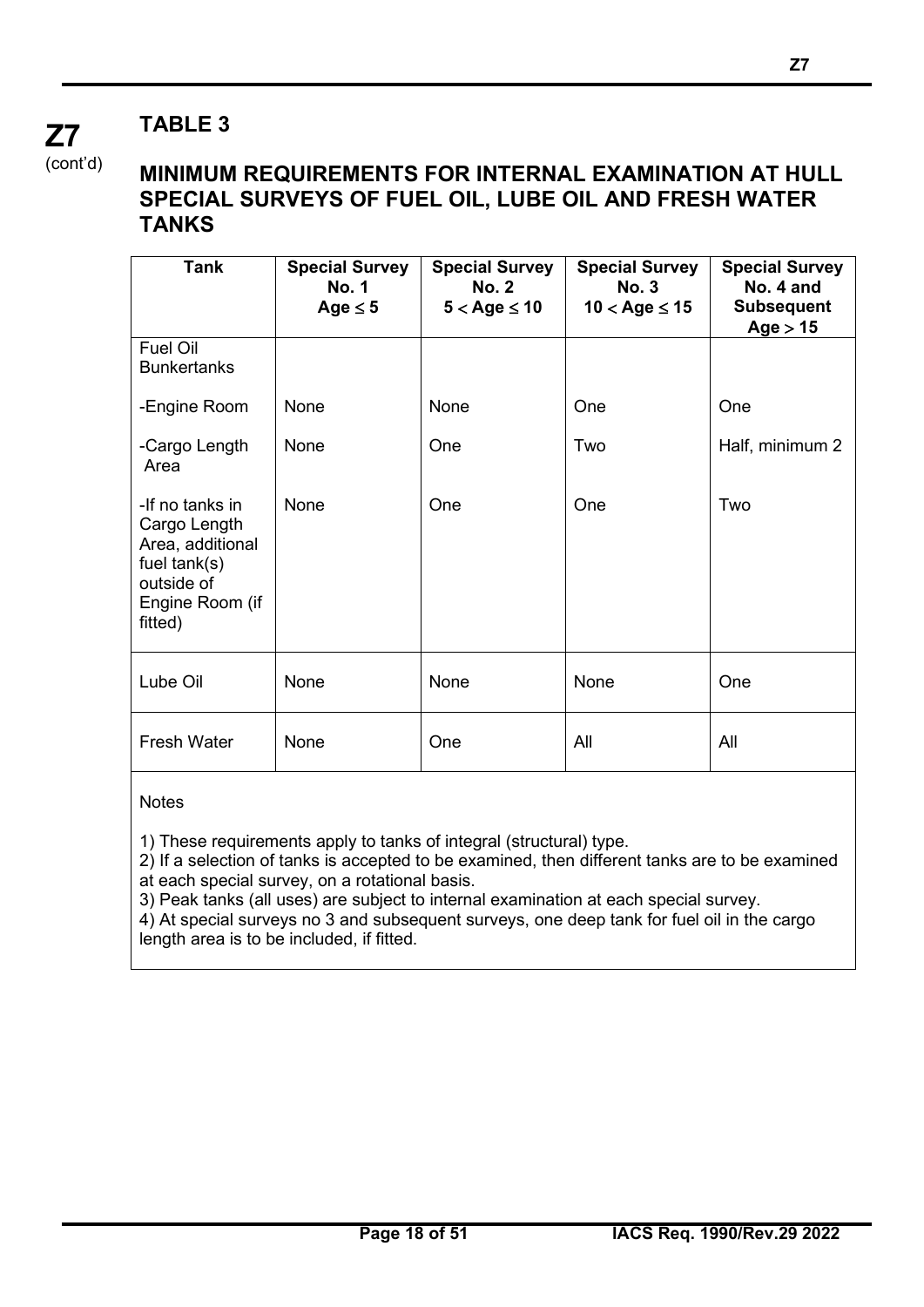**Z7** (cont'd)

## **SURVEY REQUIREMENTS FOR AUTOMATIC PIPE HEADS AT SPECIAL SURVEYS**

| Special Survey no.1<br>Age $\leq$ 5                                                                                                                                                                                                                                                                                                   | Special Survey no.2<br>$5 <$ age $\leq 10$                                                                                                                                                                                   | Special Survey No.3 and<br>subsequent                 |
|---------------------------------------------------------------------------------------------------------------------------------------------------------------------------------------------------------------------------------------------------------------------------------------------------------------------------------------|------------------------------------------------------------------------------------------------------------------------------------------------------------------------------------------------------------------------------|-------------------------------------------------------|
|                                                                                                                                                                                                                                                                                                                                       |                                                                                                                                                                                                                              | Age $> 10$                                            |
| Two air pipe heads,<br>one port and one<br>starboard, located on<br>the exposed decks in<br>the forward 0.25 L,<br>preferably air pipes<br>serving ballast tanks.<br>Two air pipe heads,<br>one port and one<br>starboard, on<br>exposed decks,<br>serving spaced aft of<br>0.25 L, preferably air<br>pipes serving ballast<br>tanks. | All air pipe heads<br>located on the<br>exposed decks in the<br>forward 0.25L.<br>At least 20% of air<br>pipe heads on the<br>exposd decks serving<br>spaces aft of 0.25 L,<br>preferably air pipes<br>serving ballast tanks | All air pipe heads<br>located on the<br>exposed decks |
| $(1)$ (2)                                                                                                                                                                                                                                                                                                                             | (1)(2)                                                                                                                                                                                                                       | (3)                                                   |
|                                                                                                                                                                                                                                                                                                                                       |                                                                                                                                                                                                                              |                                                       |
|                                                                                                                                                                                                                                                                                                                                       | (1) The selection of air pipe heads to be examined is left to the attending Surveyor.                                                                                                                                        |                                                       |
|                                                                                                                                                                                                                                                                                                                                       |                                                                                                                                                                                                                              |                                                       |
| other heads located on the exposed decks.                                                                                                                                                                                                                                                                                             | (2) According to the results of this examination, the Surveyor may require the examination of                                                                                                                                |                                                       |

(3) Exemption may be considered for air pipe heads where there is substantial evidence of replacement after the last special survey.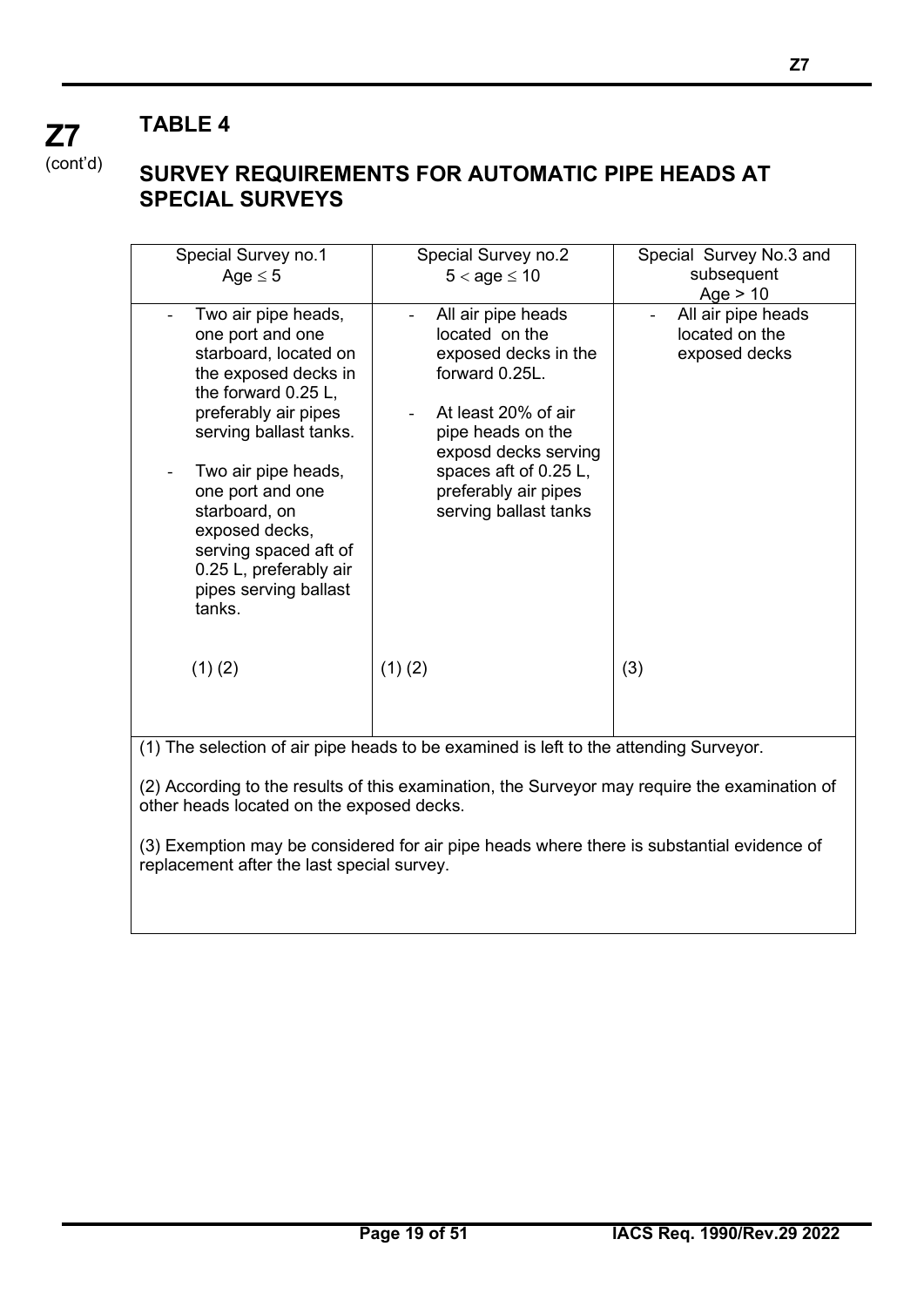

# **ANNEX I\***

**Sheet 1**

#### **IACS RECOMMENDED PROCEDURES FOR THICKNESS MEASUREMENTS OF SHIPS\***

\*Note: Annex I is recommendatory.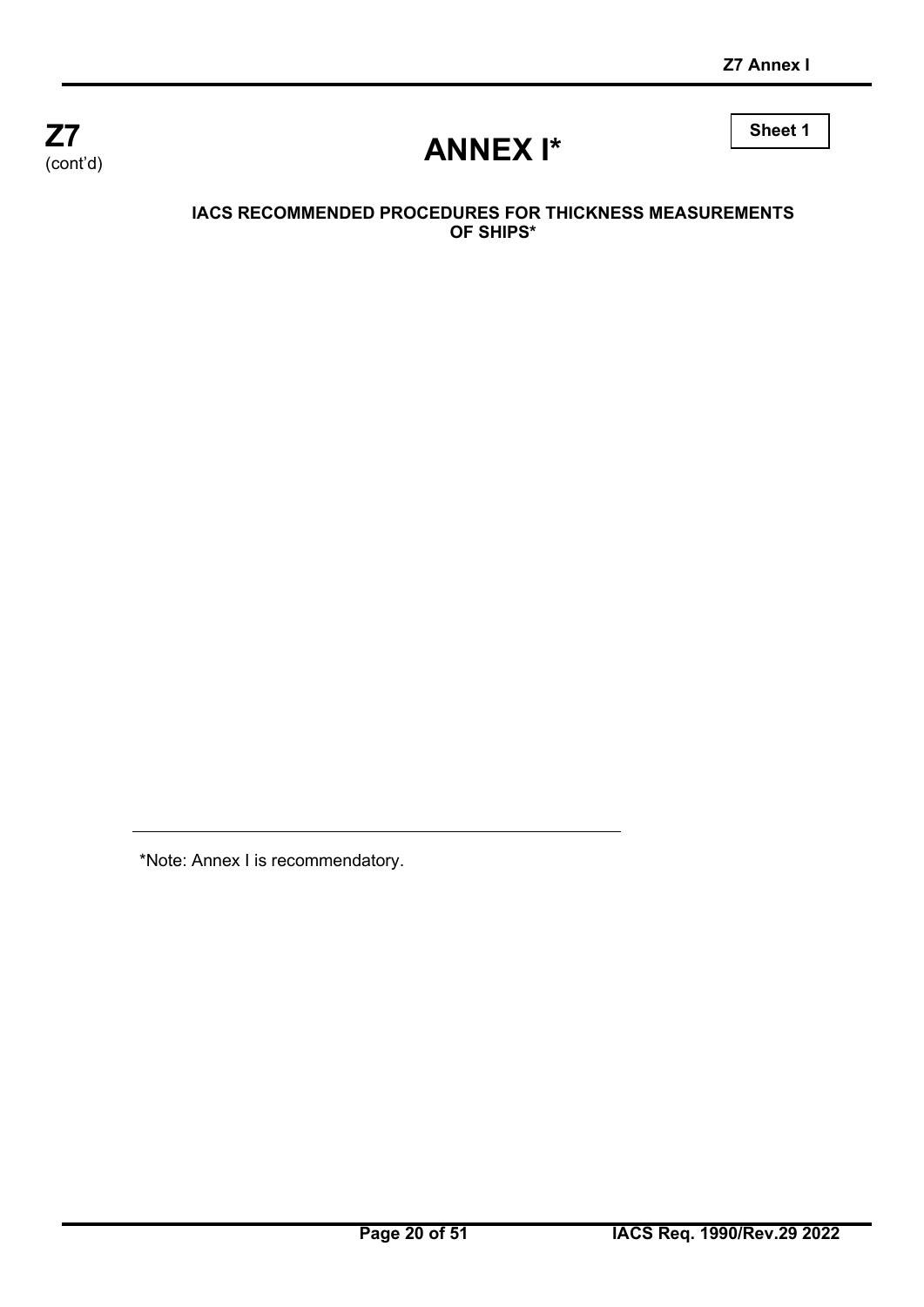1. This document may be used for recording thickness measurements as required by the IACS Unified Requirement Z7.

(cont'd)

**Z7**

2. Reporting forms TM1-G, TM2-G (i) and (ii), TM3-G, TM4-G, TM5-G (sheets 4-9) may be used for recording thickness measurements and the maximum allowable diminution is to be stated.

The maximum allowable diminution could be stated in an attached document.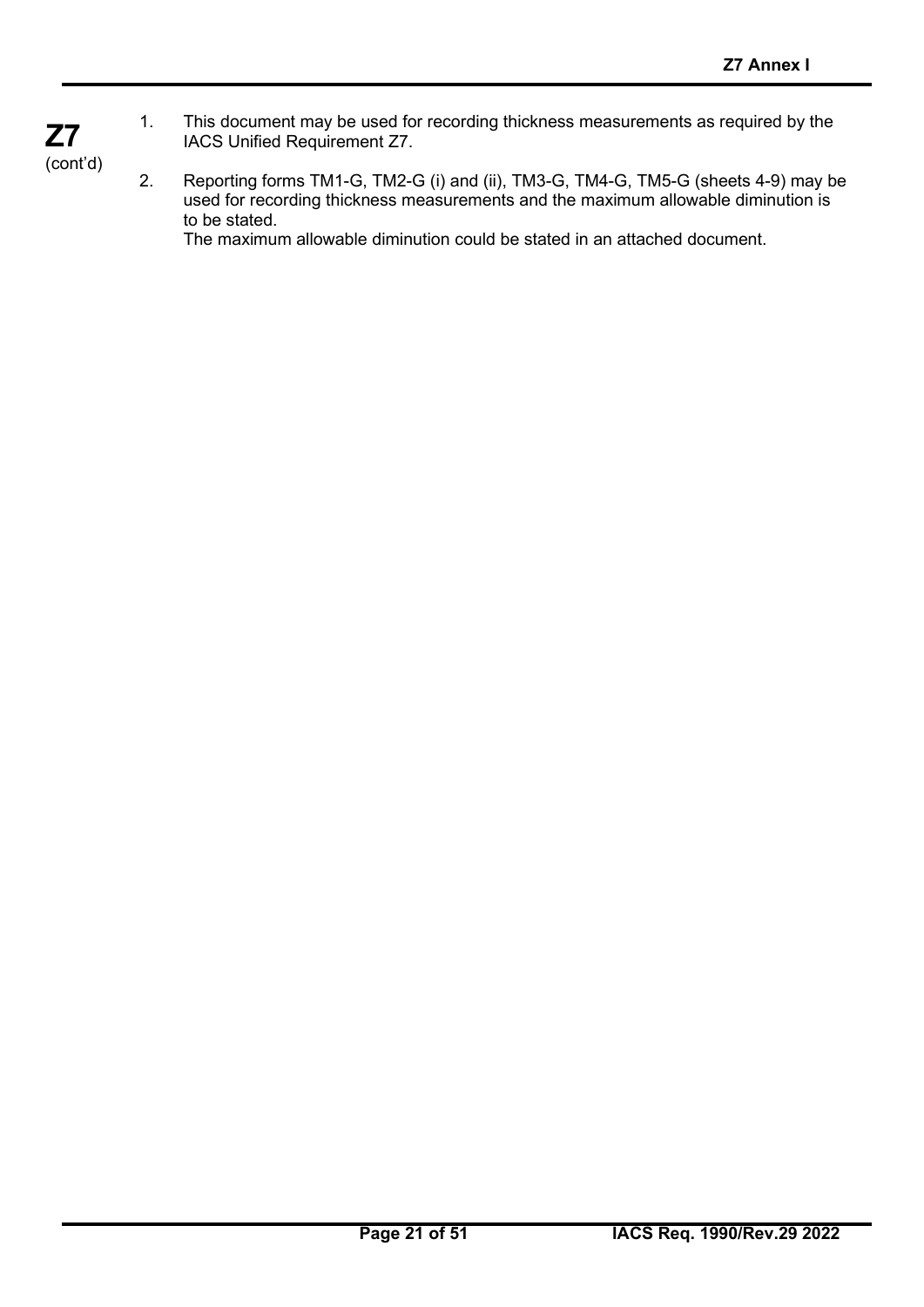| <b>Z7</b> |                | <b>CONTENTS</b>                                                                               |
|-----------|----------------|-----------------------------------------------------------------------------------------------|
| (cont'd)  |                | Sheet 1 - Front cover                                                                         |
|           |                | Sheet 2 - Contents                                                                            |
|           | Sheet 3        | - General particulars                                                                         |
|           | <b>REPORTS</b> |                                                                                               |
|           | Sheet 4        | - Report TM1-G for recording the thickness me<br>bottom shell plating and side shell plating. |

**Sheet 2** 

- easurement of all deck plating, all
- Sheet 5 Report TM2-G (i) for recording the thickness measurement of shell and deck plating at transverse sections - strength deck and sheerstrake plating.
- Sheet 6 Report TM2-G (ii) for recording the thickness measurement of shell and deck plating at transverse sections - shell plating.
- Sheet 7 Report TM3-G for recording the thickness measurement of longitudinal members at transverse sections.
- Sheet 8 Report TM4-G for recording the thickness measurement of transverse bulkheads.
- Sheet 9 Report TM5-G for recording the thickness measurement of miscellaneous structural members.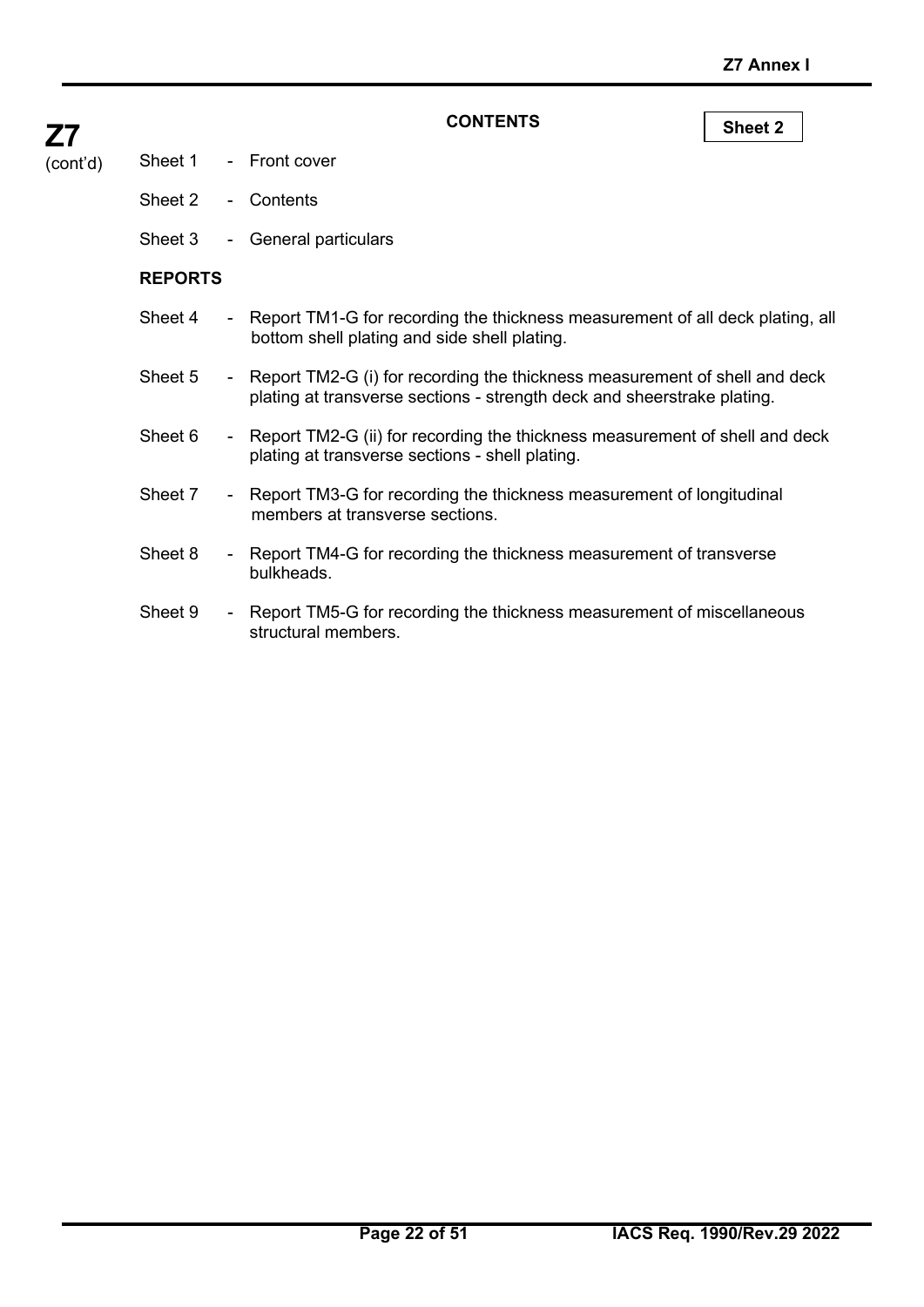| Z7       | <b>GENERAL PARTICULARS</b>                         |                    | Sheet 3       |
|----------|----------------------------------------------------|--------------------|---------------|
| (cont'd) | Ship's name:-                                      |                    |               |
|          | IMO number:-                                       |                    |               |
|          | Class identity number:-                            |                    |               |
|          | Port of registry:-                                 |                    |               |
|          | Gross tons:-                                       |                    |               |
|          | Deadweight:-                                       |                    |               |
|          | Date of build:-                                    |                    |               |
|          | <b>Classification Society:-</b>                    |                    |               |
|          |                                                    |                    |               |
|          | Name of Company performing thickness measurement:- |                    |               |
|          | Thickness measurement company certified by:-       |                    |               |
|          | Certificate No:-                                   |                    |               |
|          |                                                    |                    |               |
|          | Place of measurement:-                             |                    |               |
|          | First date of measurement:-                        |                    |               |
|          | Last date of measurement:-                         |                    |               |
|          | Special survey/intermediate survey due:-*          |                    |               |
|          | Details of measurement equipment:-                 |                    |               |
|          | Qualification of operators:-                       |                    |               |
|          | Report Number:-                                    | consisting of      | <b>Sheets</b> |
|          | Names of operator:-                                | Name of surveyor:- |               |

Signature of operator:-........................ Signature of surveyor:-........................

Company official stamp:- Classification Society Official Stamp:-

\* Delete as appropriate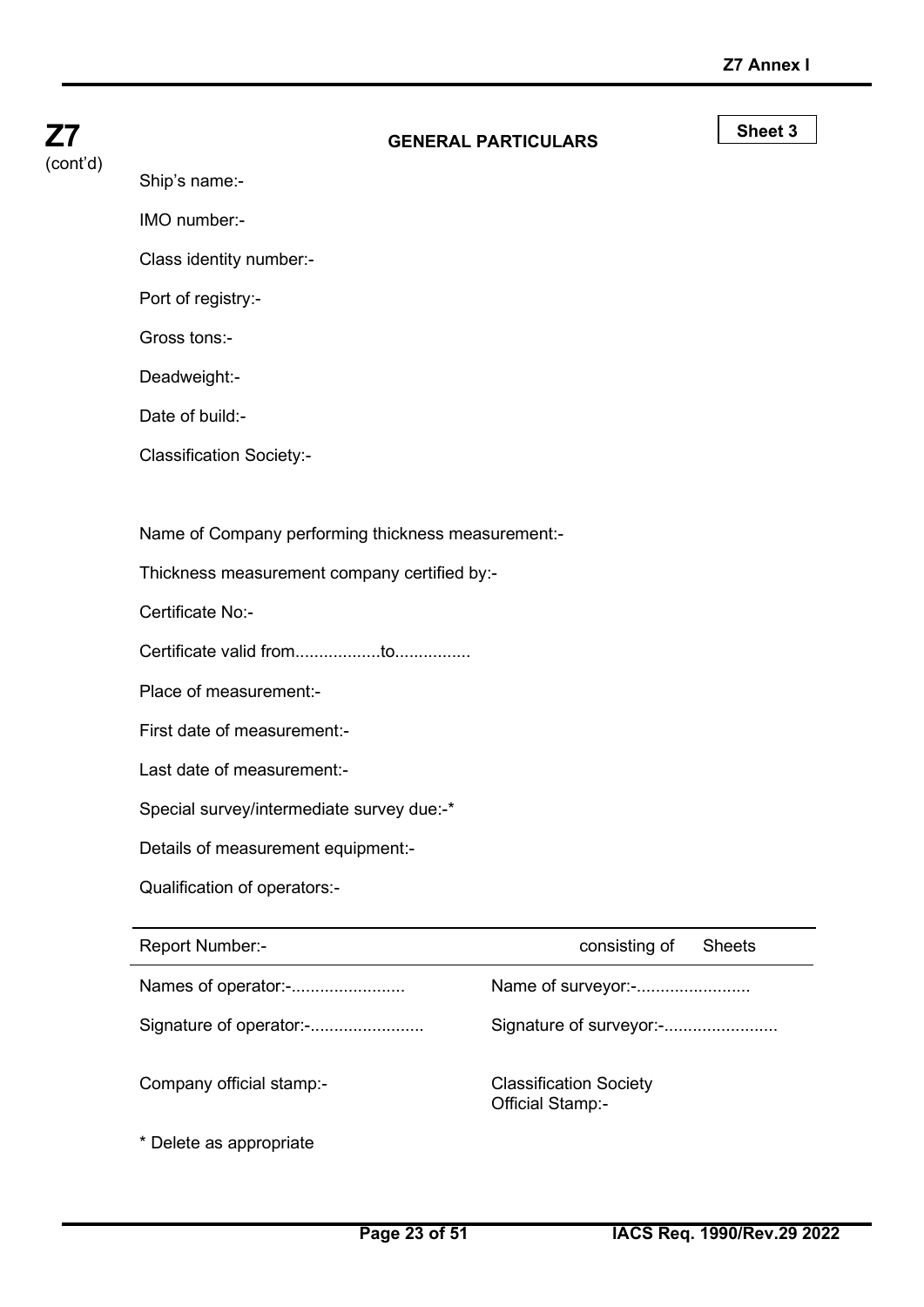#### **Z7 Annex I**

#### TM1-G Report on THICKNESS MEASUREMENT of ALL DECK PLATING, ALL BOTTOM SHELL PLATING<br>or SIDE SHELL PLATING\* (\* - delete as appropriate) or SIDE SHELL PLATING\*

**Z7** (cont'd)

Ship's name......................... Class Identity No. ......................... Report No. .........................

| <b>STRAKE</b><br><b>POSITION</b> |        |      |   |        |    |                        |    |                     |   |             |    |                      |    |               |   |                        |            |
|----------------------------------|--------|------|---|--------|----|------------------------|----|---------------------|---|-------------|----|----------------------|----|---------------|---|------------------------|------------|
|                                  | No.    | Org. |   |        |    | <b>Forward Reading</b> |    |                     |   |             |    | Aft Reading          |    |               |   | <b>Mean Diminution</b> | Maximum    |
| <b>PLATE</b>                     | or     | Thk. |   | Gauged |    | Diminution P           |    | <b>Diminution S</b> |   | Gauged      |    | <b>Diminution P</b>  |    | Diminution S  |   | $\%$                   | Allowable  |
| <b>POSITION</b>                  | Letter | mm   |   |        |    |                        |    |                     |   |             |    |                      |    |               |   |                        | Diminution |
|                                  |        |      | P | S      | mm | $\frac{0}{0}$          | mm | $\frac{0}{6}$       | P | $\mathbb S$ | mm | $\frac{1}{\sqrt{2}}$ | mm | $\frac{0}{6}$ | P | S                      | mm         |
| 12th forward                     |        |      |   |        |    |                        |    |                     |   |             |    |                      |    |               |   |                        |            |
| 11th                             |        |      |   |        |    |                        |    |                     |   |             |    |                      |    |               |   |                        |            |
| 10th                             |        |      |   |        |    |                        |    |                     |   |             |    |                      |    |               |   |                        |            |
| 9th                              |        |      |   |        |    |                        |    |                     |   |             |    |                      |    |               |   |                        |            |
| 8th                              |        |      |   |        |    |                        |    |                     |   |             |    |                      |    |               |   |                        |            |
| 7th                              |        |      |   |        |    |                        |    |                     |   |             |    |                      |    |               |   |                        |            |
| 6th                              |        |      |   |        |    |                        |    |                     |   |             |    |                      |    |               |   |                        |            |
| 5th                              |        |      |   |        |    |                        |    |                     |   |             |    |                      |    |               |   |                        |            |
| 4th                              |        |      |   |        |    |                        |    |                     |   |             |    |                      |    |               |   |                        |            |
| 3rd                              |        |      |   |        |    |                        |    |                     |   |             |    |                      |    |               |   |                        |            |
| 2nd                              |        |      |   |        |    |                        |    |                     |   |             |    |                      |    |               |   |                        |            |
| 1st                              |        |      |   |        |    |                        |    |                     |   |             |    |                      |    |               |   |                        |            |
| Amidships                        |        |      |   |        |    |                        |    |                     |   |             |    |                      |    |               |   |                        |            |
| $1st$ aft                        |        |      |   |        |    |                        |    |                     |   |             |    |                      |    |               |   |                        |            |
| 2nd                              |        |      |   |        |    |                        |    |                     |   |             |    |                      |    |               |   |                        |            |
| 3rd                              |        |      |   |        |    |                        |    |                     |   |             |    |                      |    |               |   |                        |            |
| 4th                              |        |      |   |        |    |                        |    |                     |   |             |    |                      |    |               |   |                        |            |
| 5th                              |        |      |   |        |    |                        |    |                     |   |             |    |                      |    |               |   |                        |            |
| 6th                              |        |      |   |        |    |                        |    |                     |   |             |    |                      |    |               |   |                        |            |
| 7th                              |        |      |   |        |    |                        |    |                     |   |             |    |                      |    |               |   |                        |            |
| 8th                              |        |      |   |        |    |                        |    |                     |   |             |    |                      |    |               |   |                        |            |
| 9th                              |        |      |   |        |    |                        |    |                     |   |             |    |                      |    |               |   |                        |            |
| 10th                             |        |      |   |        |    |                        |    |                     |   |             |    |                      |    |               |   |                        |            |
| 11th                             |        |      |   |        |    |                        |    |                     |   |             |    |                      |    |               |   |                        |            |
| 12th                             |        |      |   |        |    |                        |    |                     |   |             |    |                      |    |               |   |                        |            |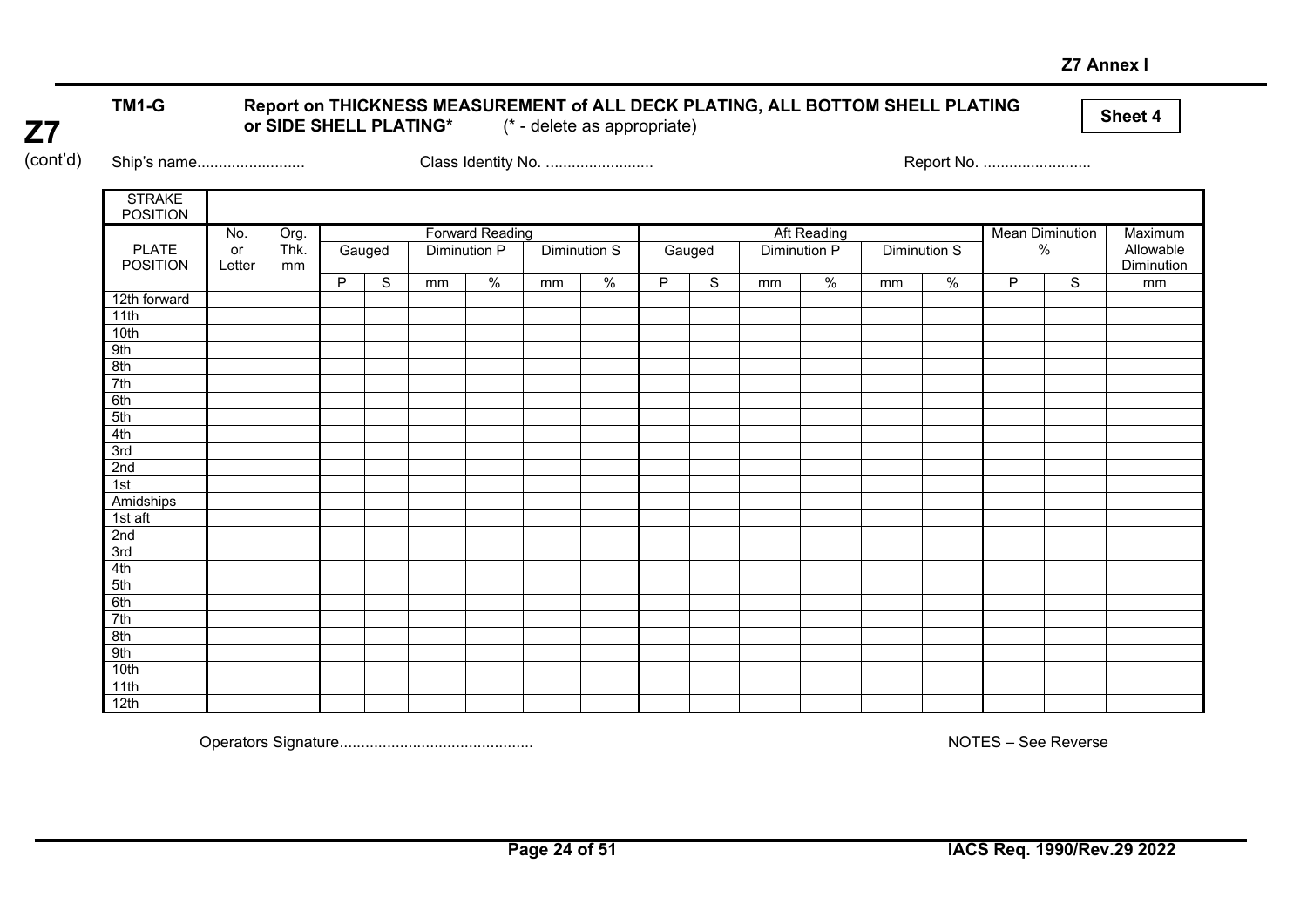# **Z7**

#### **NOTES TO REPORT TM1-G**

- (cont'd) 1. This report may be used for recording the thickness measurement of:-
	- A All strength deck plating within cargo length area.
	- B Keel, bottom shell plating and bilge plating within the cargo length area.
	- C Side shell plating that is all wind and water strakes within the cargo length area.
	- D Side shell plating that is selected wind and water strakes outside the cargo length area.
	- 2. The strake position is to be cleared indicates as follows:-
		- 2.1 For strength deck indicate the number of the strake of plating inboard from the stringer plate.
		- 2.2 For bottom plating indicate the number of the strake of plating outboard from the keel plate.
		- 2.3 For side shell plating give number of the strake of plating sheerstrake and letter as shown on shell expansion.
	- 3. Only the deck plating strakes outside line of openings are to be recorded.
	- 4. Measurements are to be taken at the forward and aft areas of all plates and the single measurements recorded are to represent the average of multiple measurements.
	- 5. The maximum allowable diminution could be stated in an attached document.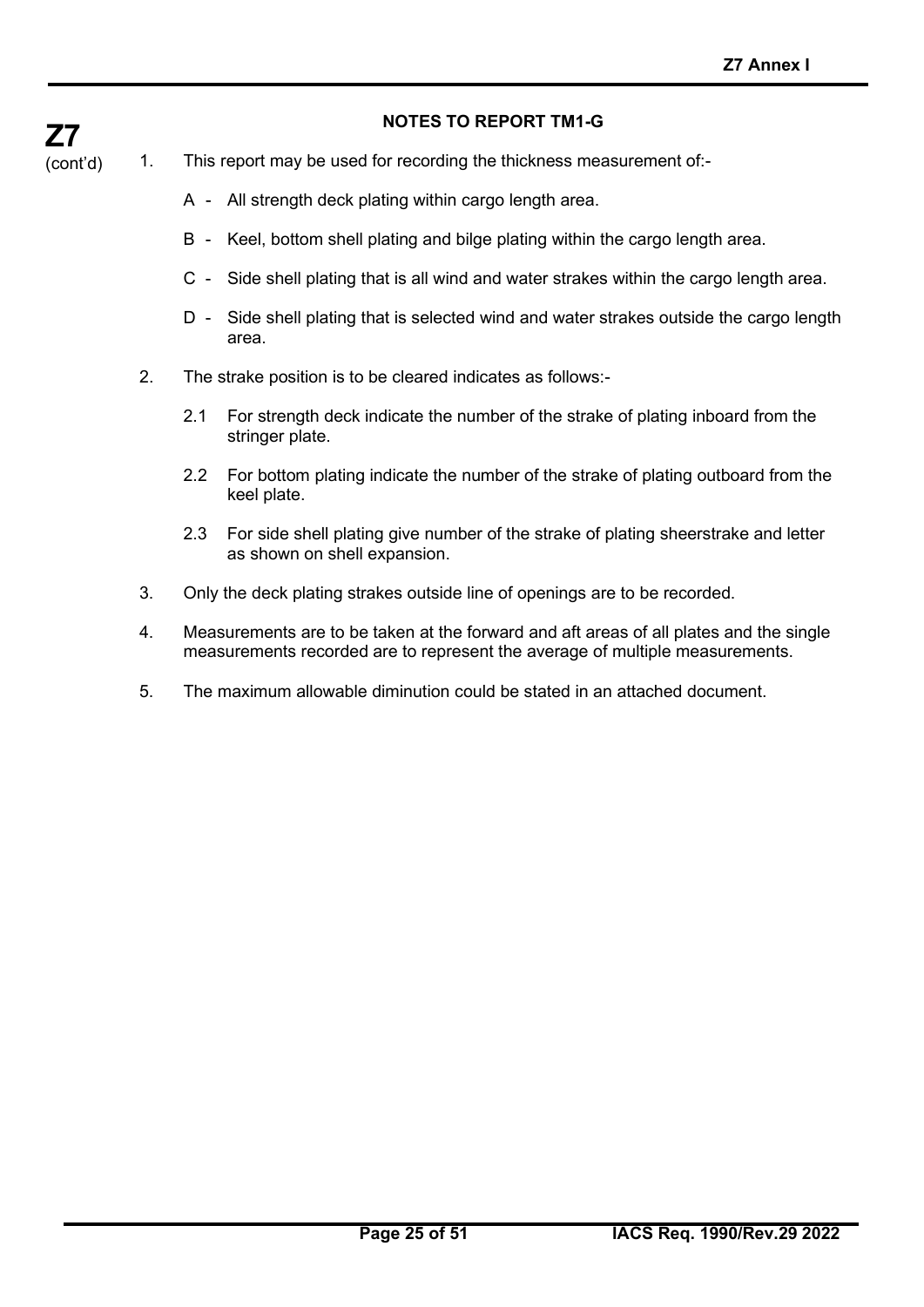#### **Z7 Annex I**

#### **Sheet 5 Report on THICKNESS MEASUREMENT OF SHELL AND DECK PLATING (one, two or three transverse sections)**

(cont'd)

**Z7**

Ship's name......................... Class Identity No. ......................... Report No. .........................

|                                  | STRENGTH DECK AND SHEERSTRAKE PLATING |              |                                          |        |   |            |   |                 |               |                     |              |                                           |   |        |                 |   |                 |               |                     |              |                                          |        |   |                 |   |                 |      |
|----------------------------------|---------------------------------------|--------------|------------------------------------------|--------|---|------------|---|-----------------|---------------|---------------------|--------------|-------------------------------------------|---|--------|-----------------|---|-----------------|---------------|---------------------|--------------|------------------------------------------|--------|---|-----------------|---|-----------------|------|
|                                  |                                       |              | FIRST TRANSVERSE SECTION AT FRAME NUMBER |        |   |            |   |                 |               |                     |              | SECOND TRANSVERSE SECTION AT FRAME NUMBER |   |        |                 |   |                 |               |                     |              | THIRD TRANSVERSE SECTION AT FRAME NUMBER |        |   |                 |   |                 |      |
| <b>STRAKE</b><br><b>POSITION</b> | No.<br>or<br>Letter                   | Org.<br>Thk. | Max.<br>Alwb.<br>Dim.                    | Gauged |   | Diminution | P | Diminution<br>S |               | No.<br>or<br>Letter | Org.<br>Thk. | Max.<br>Alwb.<br>Dim.                     |   | Gauged | Diminution<br>P |   | Diminution<br>S |               | No.<br>or<br>Letter | Org.<br>Thk. | Max.<br>Alwb.<br>Dim.                    | Gauged |   | Diminution<br>P |   | Diminution<br>S |      |
|                                  |                                       | mm           | mm                                       | P      | S | mm         | % | mm              | $\frac{1}{2}$ |                     | mm           | mm                                        | P | S      | mm              | % | mm              | $\frac{9}{6}$ |                     | mm           | mm                                       | P      | S | mm              | % | mm              | $\%$ |
| Stringer<br>Plate                |                                       |              |                                          |        |   |            |   |                 |               |                     |              |                                           |   |        |                 |   |                 |               |                     |              |                                          |        |   |                 |   |                 |      |
| 1st strake<br>inboard            |                                       |              |                                          |        |   |            |   |                 |               |                     |              |                                           |   |        |                 |   |                 |               |                     |              |                                          |        |   |                 |   |                 |      |
| 2nd                              |                                       |              |                                          |        |   |            |   |                 |               |                     |              |                                           |   |        |                 |   |                 |               |                     |              |                                          |        |   |                 |   |                 |      |
| 3rd                              |                                       |              |                                          |        |   |            |   |                 |               |                     |              |                                           |   |        |                 |   |                 |               |                     |              |                                          |        |   |                 |   |                 |      |
| 4th                              |                                       |              |                                          |        |   |            |   |                 |               |                     |              |                                           |   |        |                 |   |                 |               |                     |              |                                          |        |   |                 |   |                 |      |
| 5th                              |                                       |              |                                          |        |   |            |   |                 |               |                     |              |                                           |   |        |                 |   |                 |               |                     |              |                                          |        |   |                 |   |                 |      |
| 6th                              |                                       |              |                                          |        |   |            |   |                 |               |                     |              |                                           |   |        |                 |   |                 |               |                     |              |                                          |        |   |                 |   |                 |      |
| 7th                              |                                       |              |                                          |        |   |            |   |                 |               |                     |              |                                           |   |        |                 |   |                 |               |                     |              |                                          |        |   |                 |   |                 |      |
| 8th                              |                                       |              |                                          |        |   |            |   |                 |               |                     |              |                                           |   |        |                 |   |                 |               |                     |              |                                          |        |   |                 |   |                 |      |
| 9th                              |                                       |              |                                          |        |   |            |   |                 |               |                     |              |                                           |   |        |                 |   |                 |               |                     |              |                                          |        |   |                 |   |                 |      |
| 10th                             |                                       |              |                                          |        |   |            |   |                 |               |                     |              |                                           |   |        |                 |   |                 |               |                     |              |                                          |        |   |                 |   |                 |      |
| 11th                             |                                       |              |                                          |        |   |            |   |                 |               |                     |              |                                           |   |        |                 |   |                 |               |                     |              |                                          |        |   |                 |   |                 |      |
| 12th                             |                                       |              |                                          |        |   |            |   |                 |               |                     |              |                                           |   |        |                 |   |                 |               |                     |              |                                          |        |   |                 |   |                 |      |
| 13th                             |                                       |              |                                          |        |   |            |   |                 |               |                     |              |                                           |   |        |                 |   |                 |               |                     |              |                                          |        |   |                 |   |                 |      |
| 14th                             |                                       |              |                                          |        |   |            |   |                 |               |                     |              |                                           |   |        |                 |   |                 |               |                     |              |                                          |        |   |                 |   |                 |      |
| centre                           |                                       |              |                                          |        |   |            |   |                 |               |                     |              |                                           |   |        |                 |   |                 |               |                     |              |                                          |        |   |                 |   |                 |      |
| strake                           |                                       |              |                                          |        |   |            |   |                 |               |                     |              |                                           |   |        |                 |   |                 |               |                     |              |                                          |        |   |                 |   |                 |      |
| sheer<br>strake                  |                                       |              |                                          |        |   |            |   |                 |               |                     |              |                                           |   |        |                 |   |                 |               |                     |              |                                          |        |   |                 |   |                 |      |
| <b>TOPSIDE</b><br><b>TOTAL</b>   |                                       |              |                                          |        |   |            |   |                 |               |                     |              |                                           |   |        |                 |   |                 |               |                     |              |                                          |        |   |                 |   |                 |      |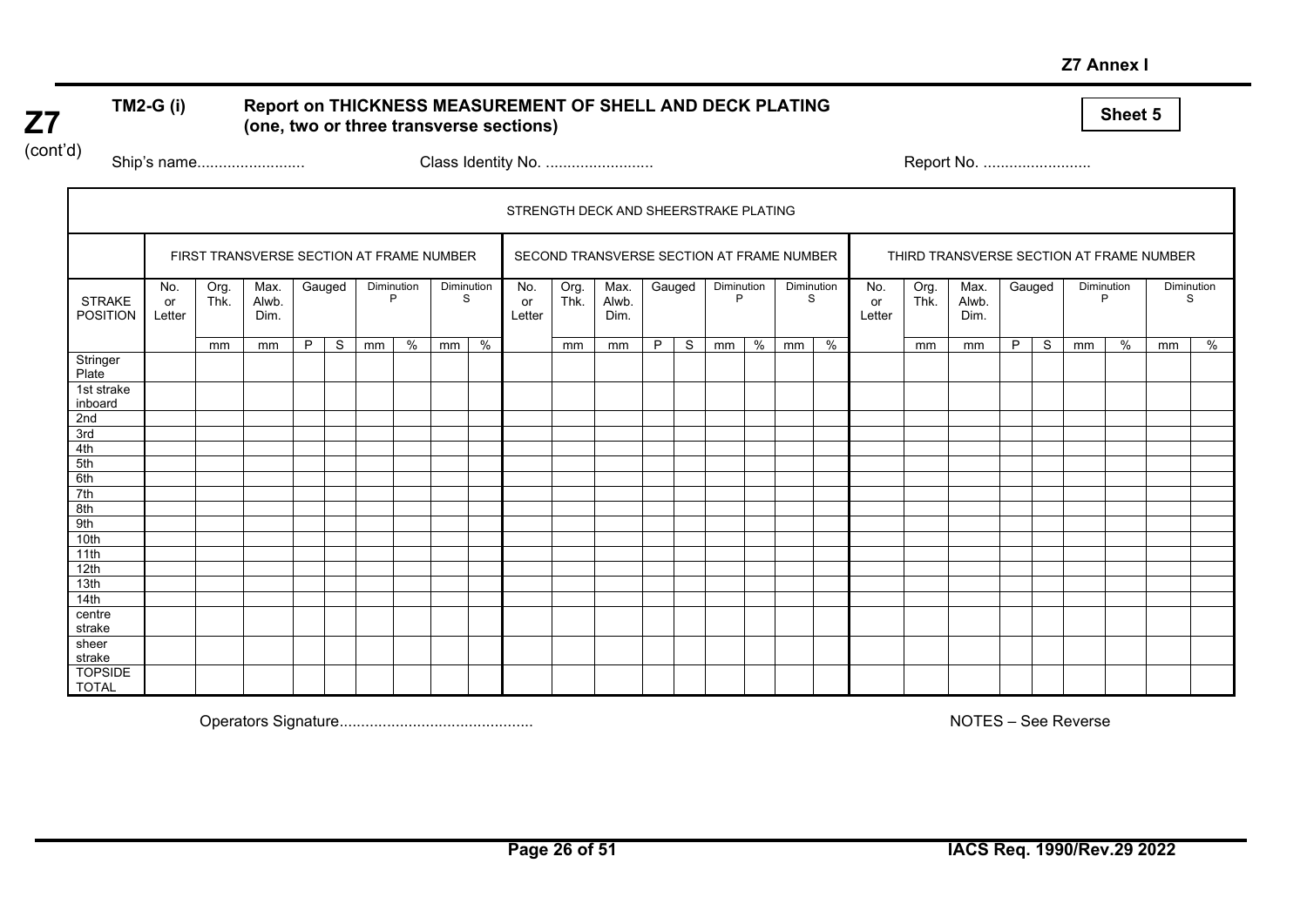#### **NOTES TO REPORT TM2-G (i)**

1. This report may be used for recording the thickness measurement of:-

Strength deck plating and sheerstrake plating transverse sections:-

Two or three section within the cargo length area, comprising of the structural items.

- 2. Only the deck plating strakes outside the line of openings are to be recorded.
- 3. The topside area comprises deck plating, stringer plate and sheerstrake (including rounded gunwales).
- 4. The exact frame station of measurement is to be stated.
- 5. The single measurements recorded are to represent the average of multiple measurements.
- 6. The maximum allowable diminution could be stated in an attached document.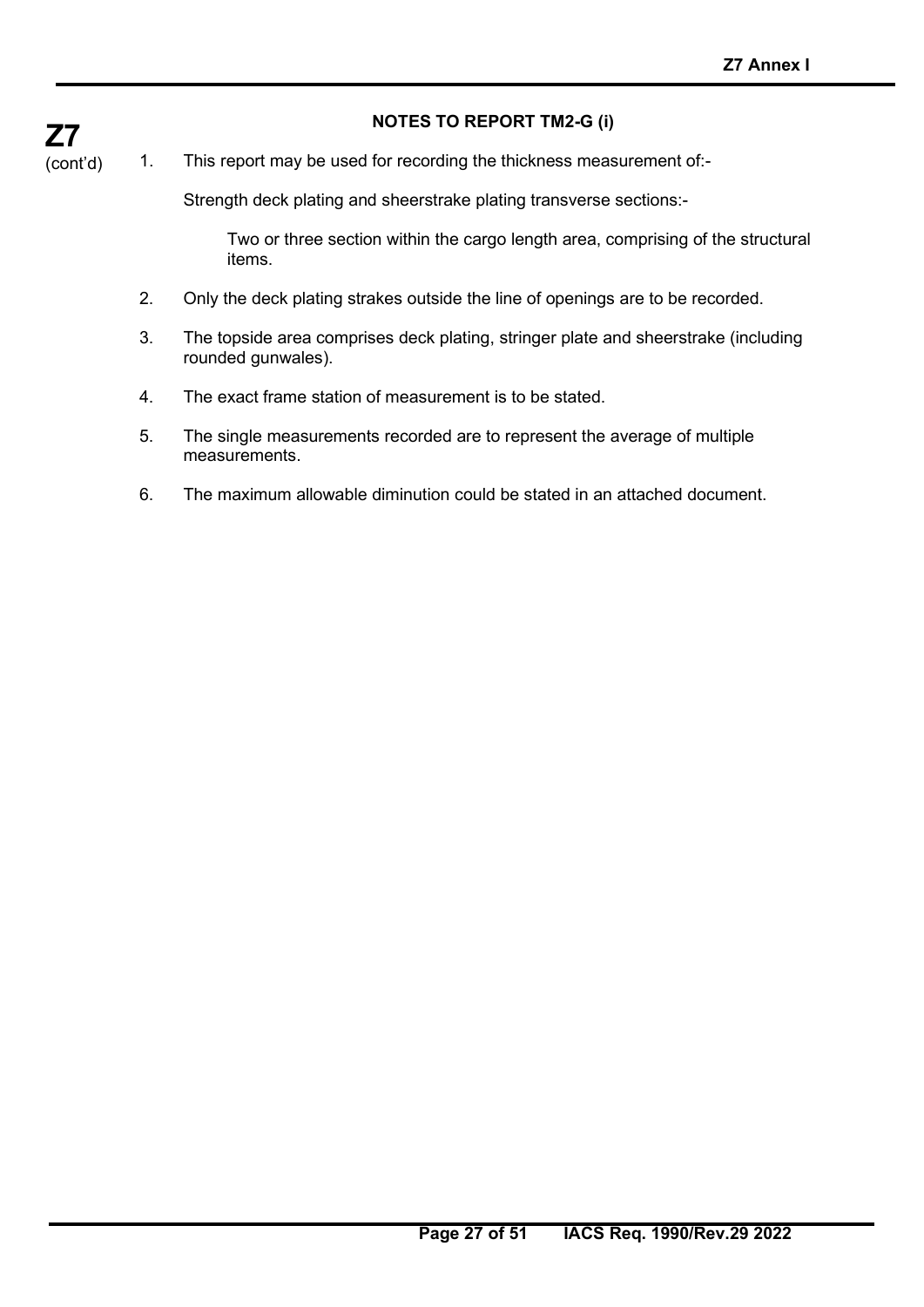#### **Z7 Annex I**

#### **TM2-G (ii) Report on THICKNESS MEASUREMENT OF SHELL AND DECK PLATING (one, two or three transverse sections)**

**Sheet 6**

(cont'd)

**Z7**

Ship's name......................... Class Identity No. ......................... Report No. .........................

|                                  | SHELL PLATING       |              |                                          |   |              |            |               |                 |               |                     |              |                                           |   |        |                 |   |                 |   |                     |              |                                          |   |              |    |                 |            |   |
|----------------------------------|---------------------|--------------|------------------------------------------|---|--------------|------------|---------------|-----------------|---------------|---------------------|--------------|-------------------------------------------|---|--------|-----------------|---|-----------------|---|---------------------|--------------|------------------------------------------|---|--------------|----|-----------------|------------|---|
|                                  |                     |              | FIRST TRANSVERSE SECTION AT FRAME NUMBER |   |              |            |               |                 |               |                     |              | SECOND TRANSVERSE SECTION AT FRAME NUMBER |   |        |                 |   |                 |   |                     |              | THIRD TRANSVERSE SECTION AT FRAME NUMBER |   |              |    |                 |            |   |
| <b>STRAKE</b><br><b>POSITION</b> | No.<br>or<br>Letter | Org.<br>Thk. | Max.<br>Alwb.<br>Dim.                    |   | Gauged       | Diminution | D             | Diminution<br>S |               | No.<br>or<br>Letter | Org.<br>Thk. | Max.<br>Alwb.<br>Dim.                     |   | Gauged | Diminution<br>P |   | Diminution<br>S |   | No.<br>or<br>Letter | Org.<br>Thk. | Max.<br>Alwb.<br>Dim.                    |   | Gauged       |    | Diminution<br>P | Diminution | S |
|                                  |                     | mm           | mm                                       | P | <sub>S</sub> | mm         | $\frac{9}{6}$ | mm              | $\frac{9}{6}$ |                     | mm           | mm                                        | P | S.     | mm              | % | mm              | % |                     | mm           | mm                                       | P | <sub>S</sub> | mm | %               | mm         | % |
| 1st below<br>sheer<br>strake     |                     |              |                                          |   |              |            |               |                 |               |                     |              |                                           |   |        |                 |   |                 |   |                     |              |                                          |   |              |    |                 |            |   |
| 2nd                              |                     |              |                                          |   |              |            |               |                 |               |                     |              |                                           |   |        |                 |   |                 |   |                     |              |                                          |   |              |    |                 |            |   |
| 3rd                              |                     |              |                                          |   |              |            |               |                 |               |                     |              |                                           |   |        |                 |   |                 |   |                     |              |                                          |   |              |    |                 |            |   |
| 4th                              |                     |              |                                          |   |              |            |               |                 |               |                     |              |                                           |   |        |                 |   |                 |   |                     |              |                                          |   |              |    |                 |            |   |
| 5th                              |                     |              |                                          |   |              |            |               |                 |               |                     |              |                                           |   |        |                 |   |                 |   |                     |              |                                          |   |              |    |                 |            |   |
| 6th                              |                     |              |                                          |   |              |            |               |                 |               |                     |              |                                           |   |        |                 |   |                 |   |                     |              |                                          |   |              |    |                 |            |   |
| 7th                              |                     |              |                                          |   |              |            |               |                 |               |                     |              |                                           |   |        |                 |   |                 |   |                     |              |                                          |   |              |    |                 |            |   |
| 8th                              |                     |              |                                          |   |              |            |               |                 |               |                     |              |                                           |   |        |                 |   |                 |   |                     |              |                                          |   |              |    |                 |            |   |
| 9th                              |                     |              |                                          |   |              |            |               |                 |               |                     |              |                                           |   |        |                 |   |                 |   |                     |              |                                          |   |              |    |                 |            |   |
| 10th                             |                     |              |                                          |   |              |            |               |                 |               |                     |              |                                           |   |        |                 |   |                 |   |                     |              |                                          |   |              |    |                 |            |   |
| 11th                             |                     |              |                                          |   |              |            |               |                 |               |                     |              |                                           |   |        |                 |   |                 |   |                     |              |                                          |   |              |    |                 |            |   |
| 12th                             |                     |              |                                          |   |              |            |               |                 |               |                     |              |                                           |   |        |                 |   |                 |   |                     |              |                                          |   |              |    |                 |            |   |
| 13th                             |                     |              |                                          |   |              |            |               |                 |               |                     |              |                                           |   |        |                 |   |                 |   |                     |              |                                          |   |              |    |                 |            |   |
| 14th                             |                     |              |                                          |   |              |            |               |                 |               |                     |              |                                           |   |        |                 |   |                 |   |                     |              |                                          |   |              |    |                 |            |   |
| 15th                             |                     |              |                                          |   |              |            |               |                 |               |                     |              |                                           |   |        |                 |   |                 |   |                     |              |                                          |   |              |    |                 |            |   |
| 16th                             |                     |              |                                          |   |              |            |               |                 |               |                     |              |                                           |   |        |                 |   |                 |   |                     |              |                                          |   |              |    |                 |            |   |
| 17th                             |                     |              |                                          |   |              |            |               |                 |               |                     |              |                                           |   |        |                 |   |                 |   |                     |              |                                          |   |              |    |                 |            |   |
| 18th                             |                     |              |                                          |   |              |            |               |                 |               |                     |              |                                           |   |        |                 |   |                 |   |                     |              |                                          |   |              |    |                 |            |   |
| 19th                             |                     |              |                                          |   |              |            |               |                 |               |                     |              |                                           |   |        |                 |   |                 |   |                     |              |                                          |   |              |    |                 |            |   |
| 20th                             |                     |              |                                          |   |              |            |               |                 |               |                     |              |                                           |   |        |                 |   |                 |   |                     |              |                                          |   |              |    |                 |            |   |
| keel strake                      |                     |              |                                          |   |              |            |               |                 |               |                     |              |                                           |   |        |                 |   |                 |   |                     |              |                                          |   |              |    |                 |            |   |
| <b>BOTTOM</b><br><b>TOTAL</b>    |                     |              |                                          |   |              |            |               |                 |               |                     |              |                                           |   |        |                 |   |                 |   |                     |              |                                          |   |              |    |                 |            |   |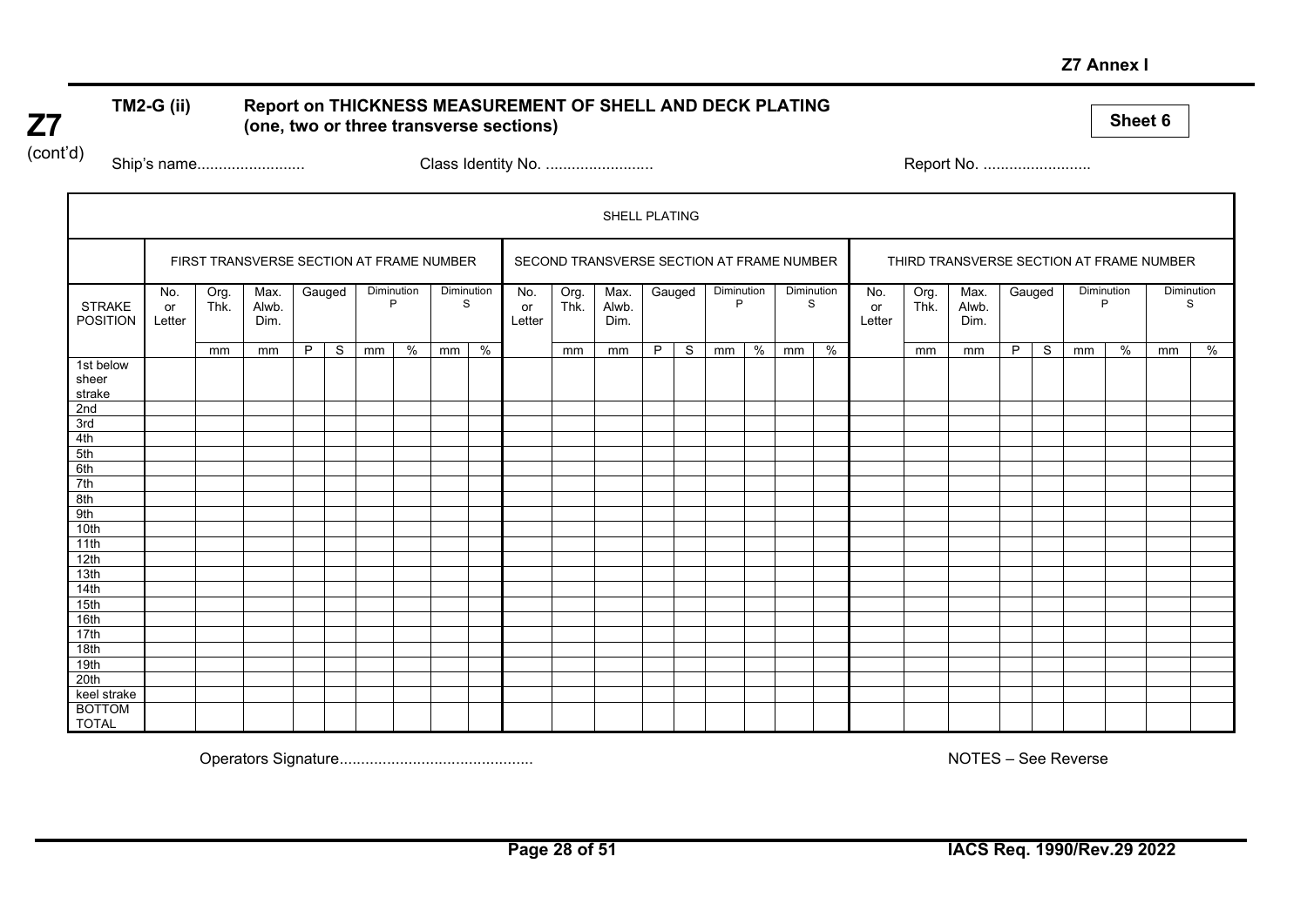#### **NOTES TO REPORT TM2-G (ii)**

**Z7** (cont'd)

#### 1. This report may be used for recording the thickness measurement of:-

Shell plating transverse sections:-

Two or three sections within the cargo length area, comprising of the structural items.

- 2. The bottom area comprises keel, bottom and bilge plating.
- 3. The exact frame station of measurement is to be stated.
- 4. The single measurements recorded are to represent the average of multiple measurements.
- 5. The maximum allowable diminution could be stated in an attached document.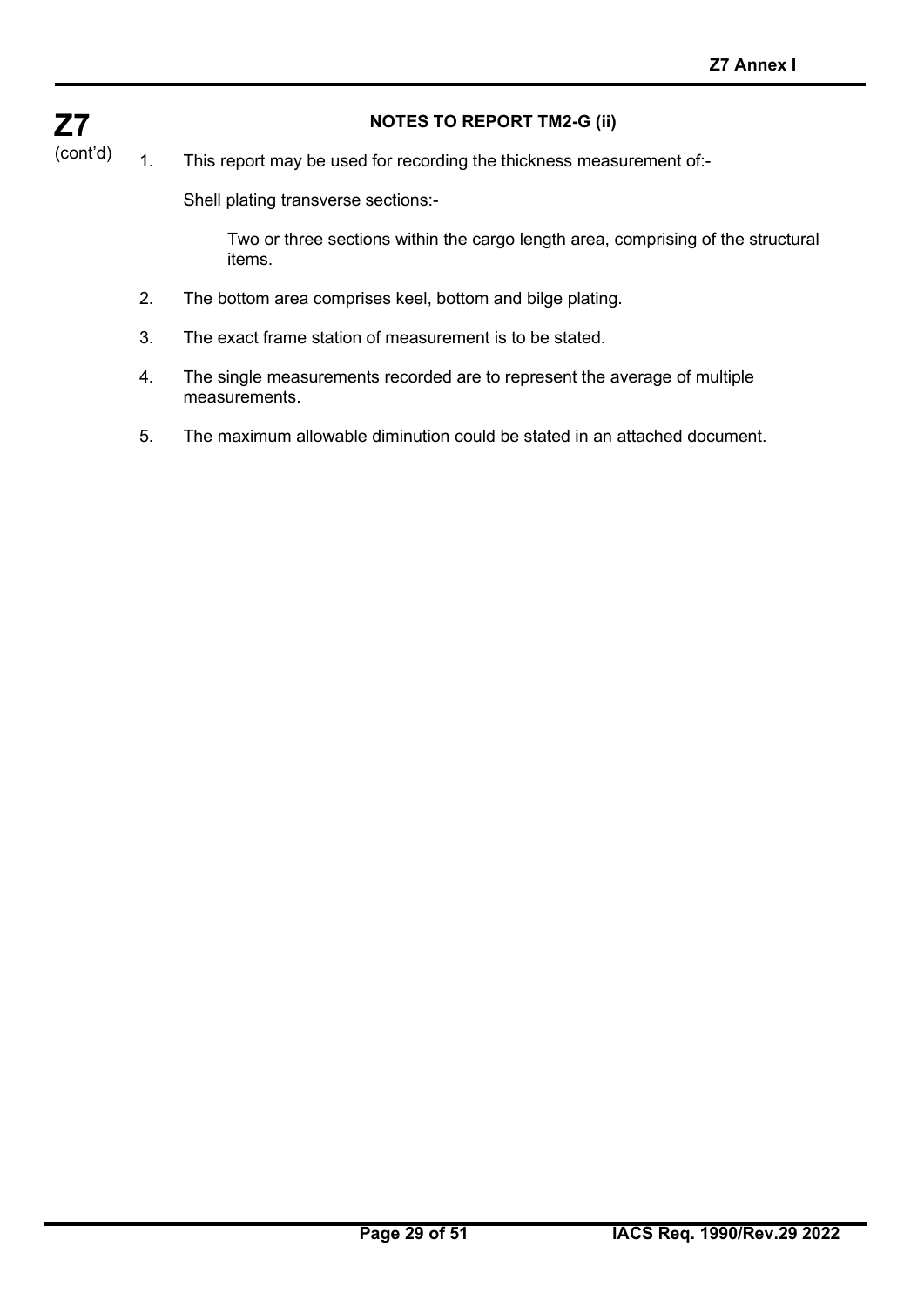#### **Z7 Annex I**

#### **TM3-G Report on THICKNESS MEASUREMENT OF LONGITUDINAL MEMBERS (one, two or three transverse sections)**

**Sheet 7**

(cont'd)

**Z7**

Ship's name......................... Class Identity No. ......................... Report No. ........................

|                             |             |              | FIRST TRANSVERSE SECTION AT FRAME NUMBER |   |        |    |                 |                 |   |             |              | SECOND TRANSVERSE SECTION AT FRAME NUMBER |   |        |                 |   |                 |   |             | THIRD TRANSVERSE SECTION AT FRAME NUMBER |                       |   |        |                 |   |            |   |
|-----------------------------|-------------|--------------|------------------------------------------|---|--------|----|-----------------|-----------------|---|-------------|--------------|-------------------------------------------|---|--------|-----------------|---|-----------------|---|-------------|------------------------------------------|-----------------------|---|--------|-----------------|---|------------|---|
| STRUCTURAL<br><b>MEMBER</b> | Item<br>No. | Org.<br>Thk. | Max.<br>Alwb.<br>Dim.                    |   | Gauged |    | Diminution<br>P | Diminution<br>S |   | Item<br>No. | Org.<br>Thk. | Max.<br>Alwb.<br>Dim.                     |   | Gauged | Diminution<br>P |   | Diminution<br>S |   | Item<br>No. | Org.<br>Thk.                             | Max.<br>Alwb.<br>Dim. |   | Gauged | Diminution<br>P |   | Diminution | S |
|                             |             | mm           | mm                                       | P | S      | mm | %               | mm              | % |             | mm           | mm                                        | P | S.     | mm              | % | mm              | % |             | mm                                       | mm                    | P | S      | mm              | % | mm         | % |
|                             |             |              |                                          |   |        |    |                 |                 |   |             |              |                                           |   |        |                 |   |                 |   |             |                                          |                       |   |        |                 |   |            |   |
|                             |             |              |                                          |   |        |    |                 |                 |   |             |              |                                           |   |        |                 |   |                 |   |             |                                          |                       |   |        |                 |   |            |   |
|                             |             |              |                                          |   |        |    |                 |                 |   |             |              |                                           |   |        |                 |   |                 |   |             |                                          |                       |   |        |                 |   |            |   |
|                             |             |              |                                          |   |        |    |                 |                 |   |             |              |                                           |   |        |                 |   |                 |   |             |                                          |                       |   |        |                 |   |            |   |
|                             |             |              |                                          |   |        |    |                 |                 |   |             |              |                                           |   |        |                 |   |                 |   |             |                                          |                       |   |        |                 |   |            |   |
|                             |             |              |                                          |   |        |    |                 |                 |   |             |              |                                           |   |        |                 |   |                 |   |             |                                          |                       |   |        |                 |   |            |   |
|                             |             |              |                                          |   |        |    |                 |                 |   |             |              |                                           |   |        |                 |   |                 |   |             |                                          |                       |   |        |                 |   |            |   |
|                             |             |              |                                          |   |        |    |                 |                 |   |             |              |                                           |   |        |                 |   |                 |   |             |                                          |                       |   |        |                 |   |            |   |
|                             |             |              |                                          |   |        |    |                 |                 |   |             |              |                                           |   |        |                 |   |                 |   |             |                                          |                       |   |        |                 |   |            |   |
|                             |             |              |                                          |   |        |    |                 |                 |   |             |              |                                           |   |        |                 |   |                 |   |             |                                          |                       |   |        |                 |   |            |   |
|                             |             |              |                                          |   |        |    |                 |                 |   |             |              |                                           |   |        |                 |   |                 |   |             |                                          |                       |   |        |                 |   |            |   |
|                             |             |              |                                          |   |        |    |                 |                 |   |             |              |                                           |   |        |                 |   |                 |   |             |                                          |                       |   |        |                 |   |            |   |
|                             |             |              |                                          |   |        |    |                 |                 |   |             |              |                                           |   |        |                 |   |                 |   |             |                                          |                       |   |        |                 |   |            |   |
|                             |             |              |                                          |   |        |    |                 |                 |   |             |              |                                           |   |        |                 |   |                 |   |             |                                          |                       |   |        |                 |   |            |   |
|                             |             |              |                                          |   |        |    |                 |                 |   |             |              |                                           |   |        |                 |   |                 |   |             |                                          |                       |   |        |                 |   |            |   |
|                             |             |              |                                          |   |        |    |                 |                 |   |             |              |                                           |   |        |                 |   |                 |   |             |                                          |                       |   |        |                 |   |            |   |
|                             |             |              |                                          |   |        |    |                 |                 |   |             |              |                                           |   |        |                 |   |                 |   |             |                                          |                       |   |        |                 |   |            |   |
|                             |             |              |                                          |   |        |    |                 |                 |   |             |              |                                           |   |        |                 |   |                 |   |             |                                          |                       |   |        |                 |   |            |   |
|                             |             |              |                                          |   |        |    |                 |                 |   |             |              |                                           |   |        |                 |   |                 |   |             |                                          |                       |   |        |                 |   |            |   |
|                             |             |              |                                          |   |        |    |                 |                 |   |             |              |                                           |   |        |                 |   |                 |   |             |                                          |                       |   |        |                 |   |            |   |
|                             |             |              |                                          |   |        |    |                 |                 |   |             |              |                                           |   |        |                 |   |                 |   |             |                                          |                       |   |        |                 |   |            |   |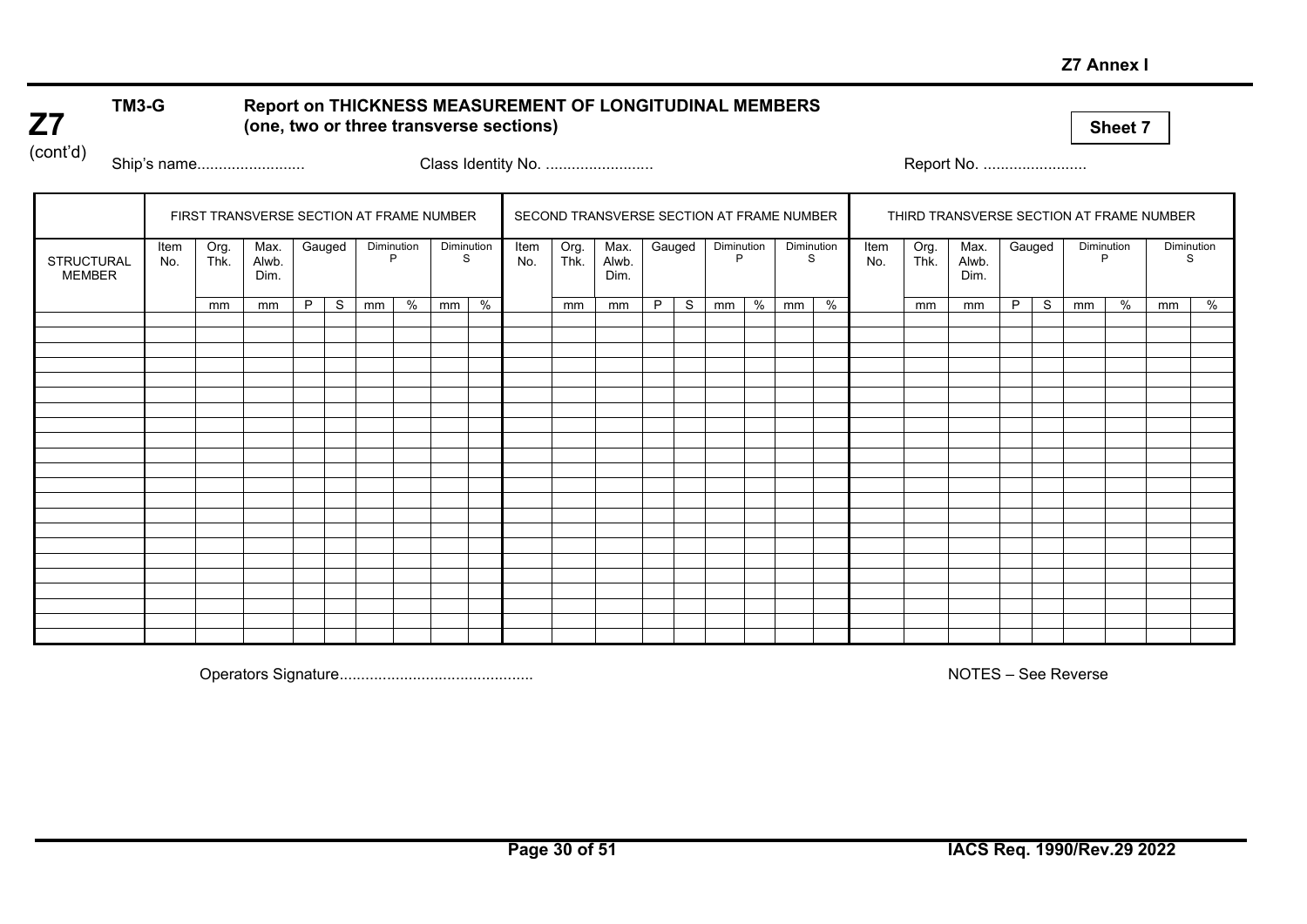#### **NOTES TO REPORT TM3-G**

#### 1. This report may be used for recording the thickness measurement of:-

Longitudinal Members at transverse sections:-

Two, or three sections within the cargo length area, comprising of the appropriate structural items.

- 2. The exact frame station of measurement is to be stated.
- 3. The single measurements recorded are to represent the average of multiple measurements.
- 4. The maximum allowable diminution could be stated in an attached document.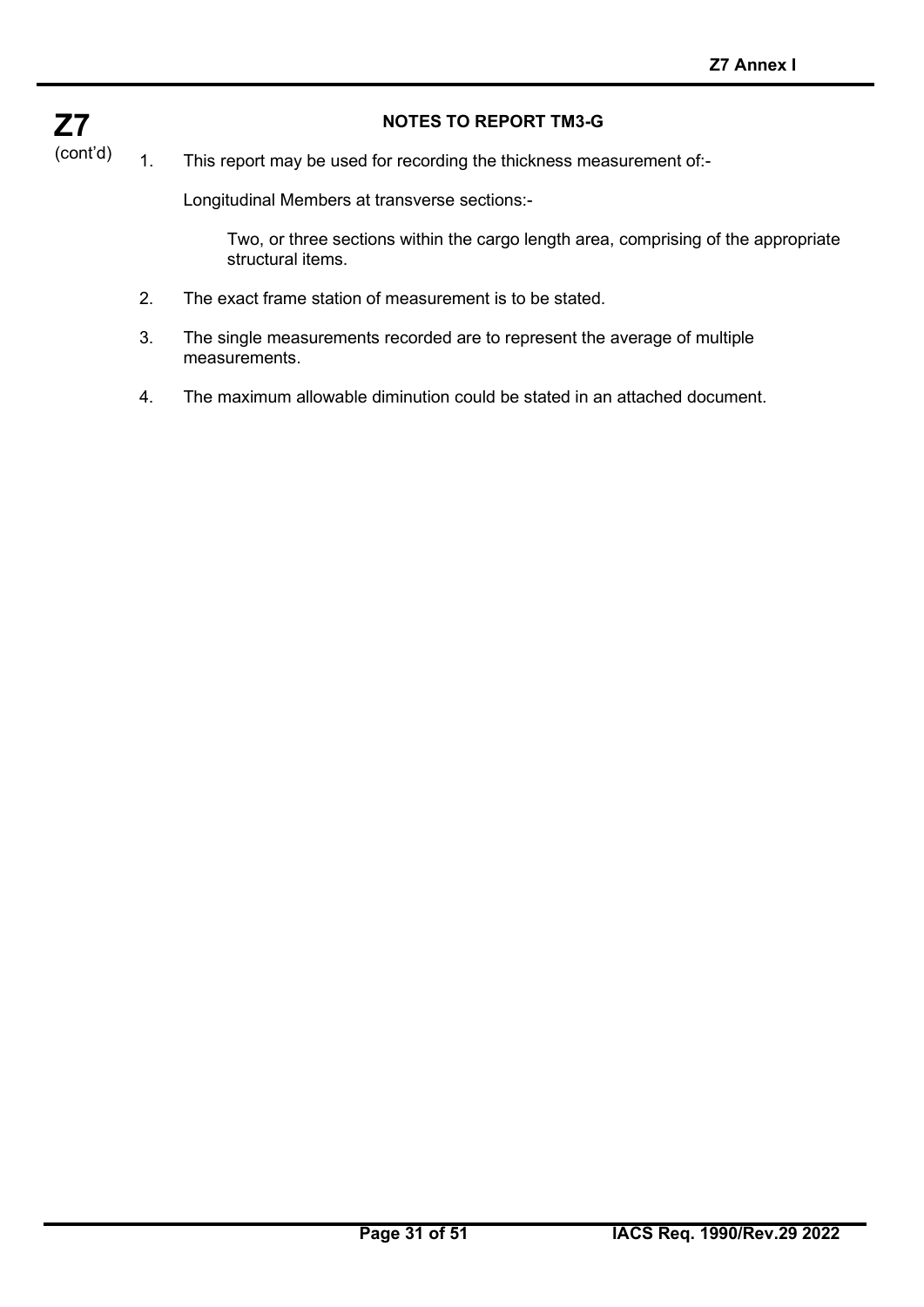#### **Z7 Annex I**

| Z7       | TM4-G                  | Report on THICKNESS OF TRANSVERSE BULKHEADS |                       |               |      |           |                   |                                |            | Sheet 8 |
|----------|------------------------|---------------------------------------------|-----------------------|---------------|------|-----------|-------------------|--------------------------------|------------|---------|
| (cont'd) |                        | Ship's name                                 | Class Identity No.    |               |      |           |                   | Report No.                     |            |         |
|          | LOCATION OF STRUCTURE: |                                             |                       |               |      |           | <b>FRAME NO.:</b> |                                |            |         |
|          |                        | STRUCTURAL COMPONENT (PLATING/STIFFENER)    |                       |               |      |           |                   |                                |            |         |
|          |                        |                                             | Original<br>Thickness | Max.<br>Alwb. |      | Gauged    |                   | <b>Diminution</b><br>${\sf P}$ | Diminution | S       |
|          |                        |                                             | mm                    | Dim.<br>mm    | Port | Starboard | mm                | $\%$                           | mm         | $\%$    |
|          |                        |                                             |                       |               |      |           |                   |                                |            |         |
|          |                        |                                             |                       |               |      |           |                   |                                |            |         |
|          |                        |                                             |                       |               |      |           |                   |                                |            |         |
|          |                        |                                             |                       |               |      |           |                   |                                |            |         |
|          |                        |                                             |                       |               |      |           |                   |                                |            |         |
|          |                        |                                             |                       |               |      |           |                   |                                |            |         |
|          |                        |                                             |                       |               |      |           |                   |                                |            |         |
|          |                        |                                             |                       |               |      |           |                   |                                |            |         |
|          |                        |                                             |                       |               |      |           |                   |                                |            |         |
|          |                        |                                             |                       |               |      |           |                   |                                |            |         |
|          |                        |                                             |                       |               |      |           |                   |                                |            |         |
|          |                        |                                             |                       |               |      |           |                   |                                |            |         |
|          |                        |                                             |                       |               |      |           |                   |                                |            |         |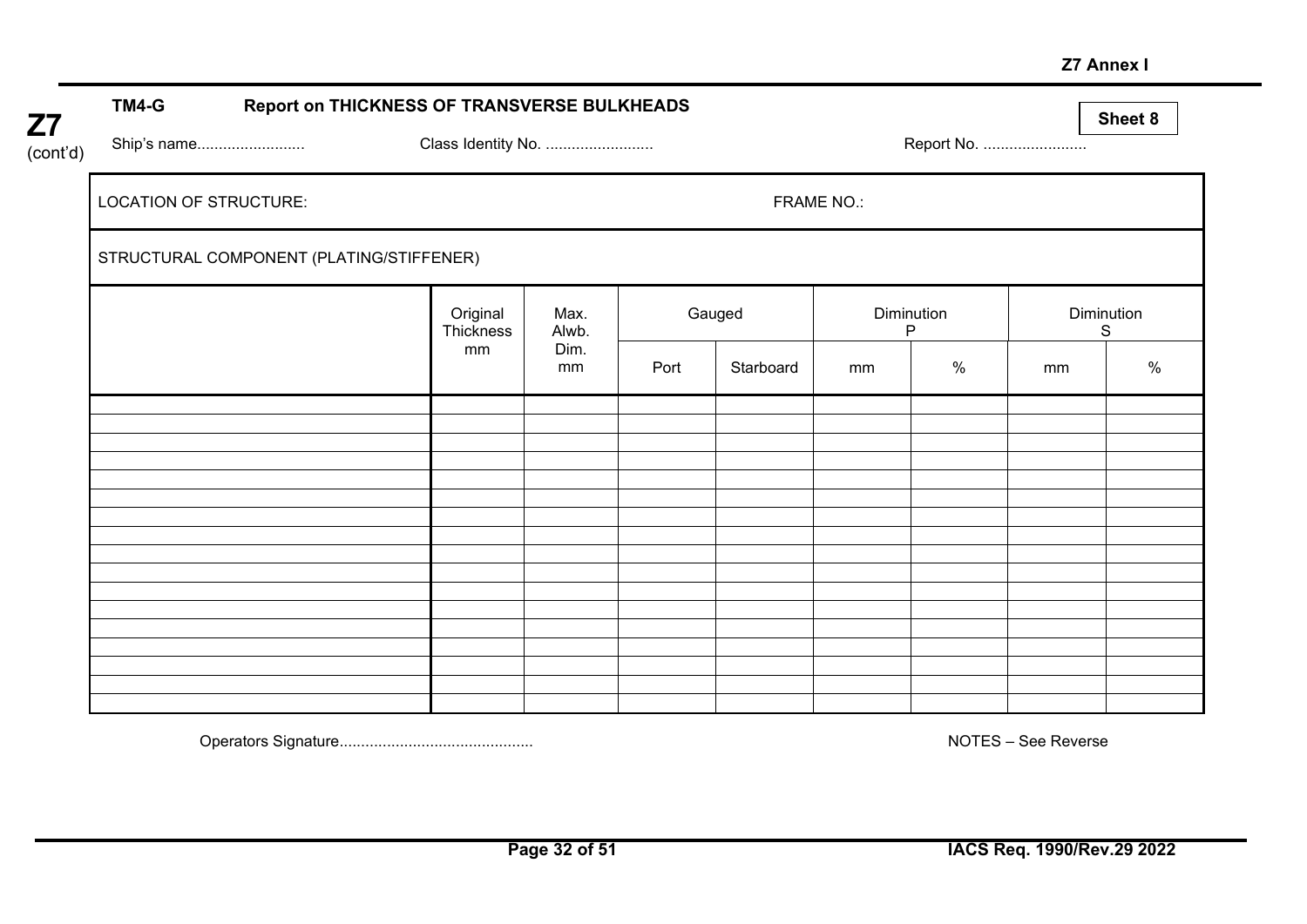

#### **NOTES TO REPORT TM4-G**

- 1. This report form may be used for recording the thickness measurement of cargo hold transverse bulkheads.
	- 2. The single measurements recorded are to represent the average of multiple measurements.
	- 3. The maximum allowable diminution could be stated in an attached document.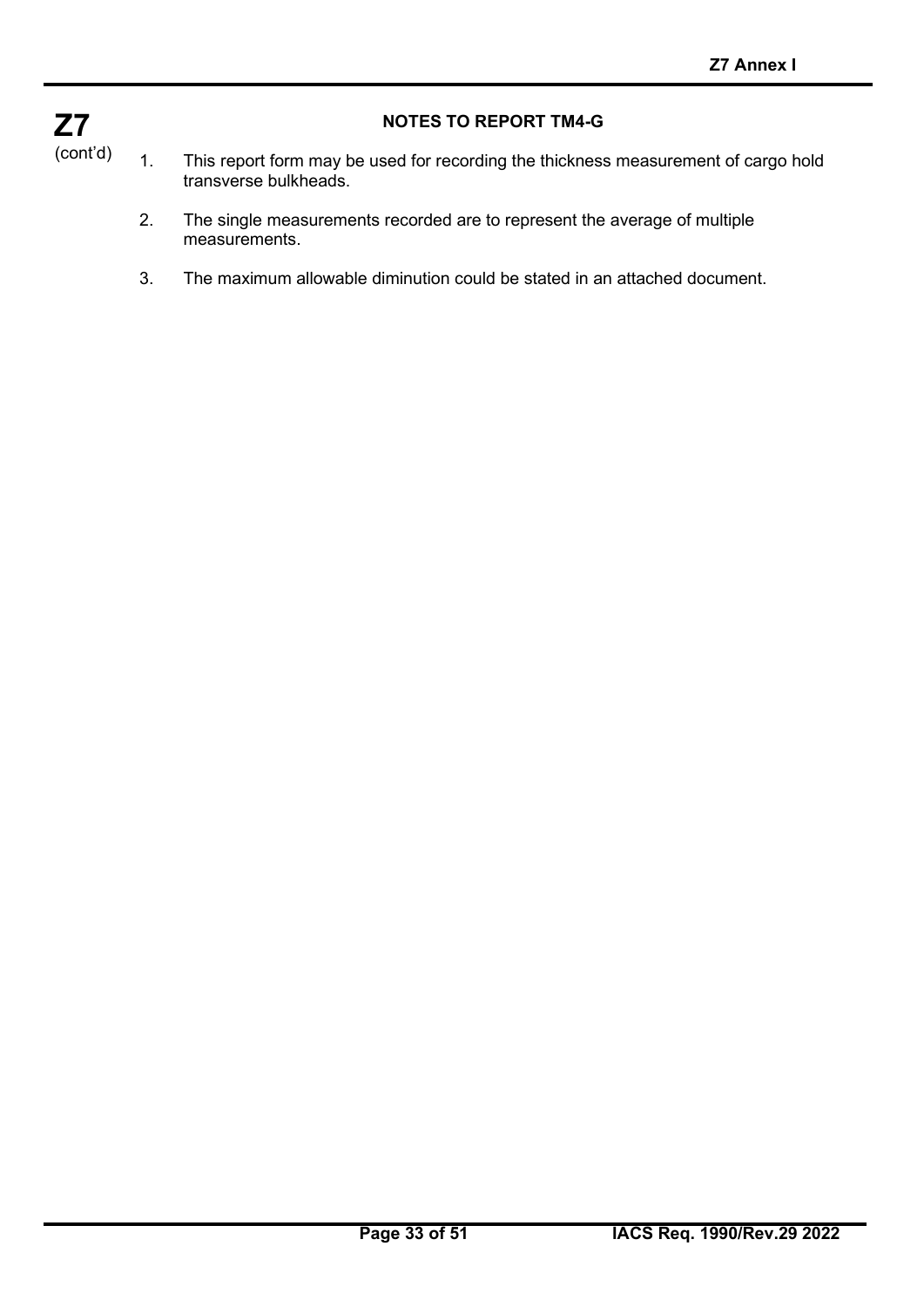#### **Z7 Annex I**

| <b>Z7</b> | TM5-G                     |    |              |                       |   |             |                    |      |                 |      | Report on THICKNESS MEASUREMENT OF MISCELLANEOUS STRUCTURAL MEMBERS | Sheet 9 |
|-----------|---------------------------|----|--------------|-----------------------|---|-------------|--------------------|------|-----------------|------|---------------------------------------------------------------------|---------|
| (cont'd)  | Ship's name               |    |              |                       |   |             | Class Identity No. |      |                 |      | Report No.                                                          |         |
|           | <b>STRUCTURAL MEMBER:</b> |    |              |                       |   |             |                    |      |                 |      | <b>SKETCH</b>                                                       |         |
|           | LOCATION OF STRUCTURE:    |    |              |                       |   |             |                    |      |                 |      |                                                                     |         |
|           | Description               | mm | Org.<br>Thk. | Max.<br>Alwb.<br>Dim. |   | Gauged      | Diminution<br>P    |      | Diminution<br>S |      |                                                                     |         |
|           |                           |    |              | mm                    | P | $\mathsf S$ | mm                 | $\%$ | mm              | $\%$ |                                                                     |         |
|           |                           |    |              |                       |   |             |                    |      |                 |      |                                                                     |         |
|           |                           |    |              |                       |   |             |                    |      |                 |      |                                                                     |         |
|           |                           |    |              |                       |   |             |                    |      |                 |      |                                                                     |         |
|           |                           |    |              |                       |   |             |                    |      |                 |      |                                                                     |         |
|           |                           |    |              |                       |   |             |                    |      |                 |      |                                                                     |         |
|           |                           |    |              |                       |   |             |                    |      |                 |      |                                                                     |         |
|           |                           |    |              |                       |   |             |                    |      |                 |      |                                                                     |         |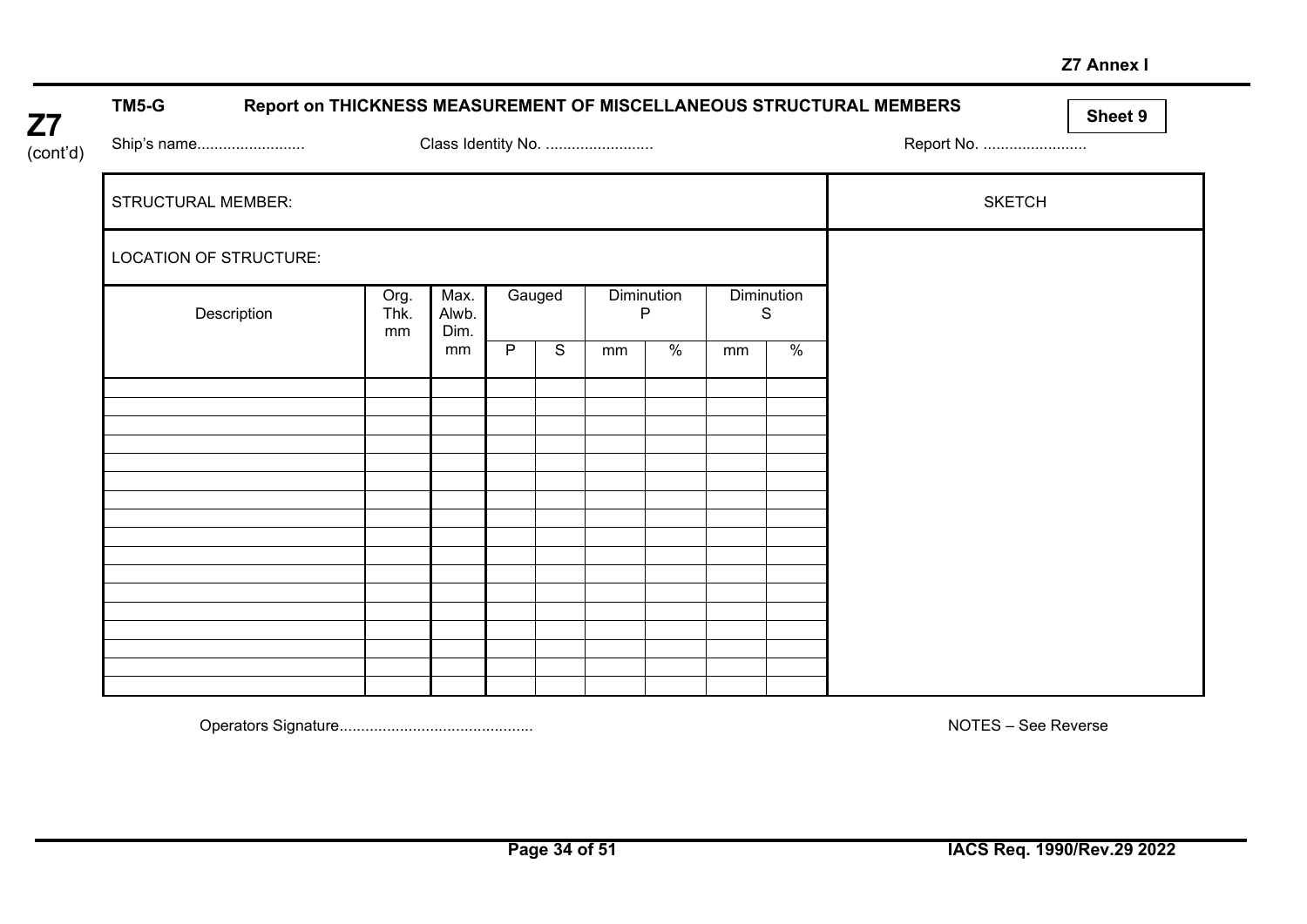

#### **NOTES TO REPORT TM5-G**

- 1. This report may be used for recording the thickness measurement of miscellaneous structural members.
	- 2. The single measurements recorded are to represent the average of multiple measurements.
	- 3. The maximum allowable diminution could be stated in an attached document.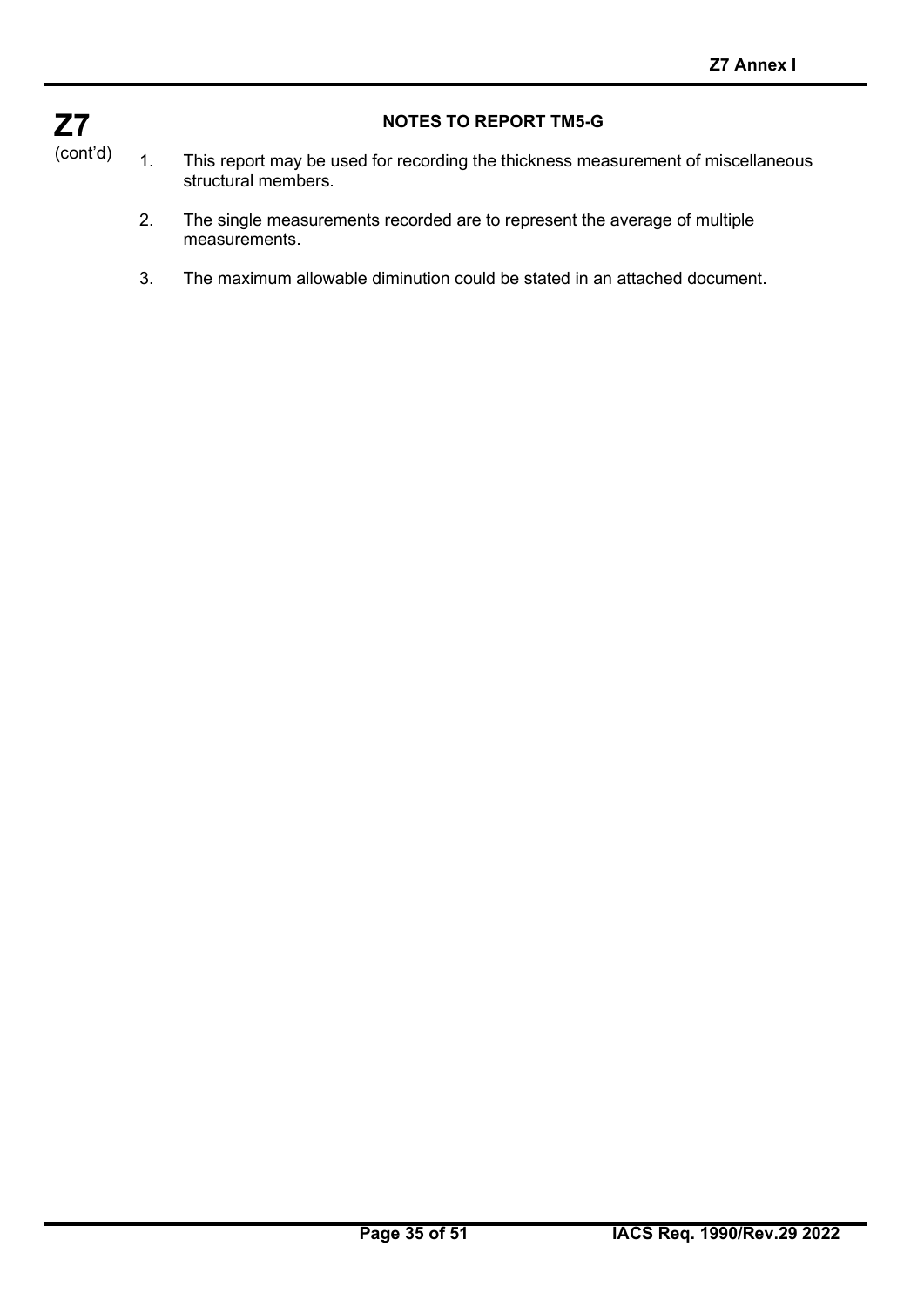

# **ANNEX II (Net Scantling Design)\***  $\frac{\text{Sheet 1}}{\text{Sheet 2}}$

**IACS RECOMMENDED PROCEDURES FOR THICKNESS MEASUREMENTS OF SHIPS BUILT ACCORDING TO THE NET SCANTLING APPROACH\***

\*Note: Annex II (NSD) is recommendatory.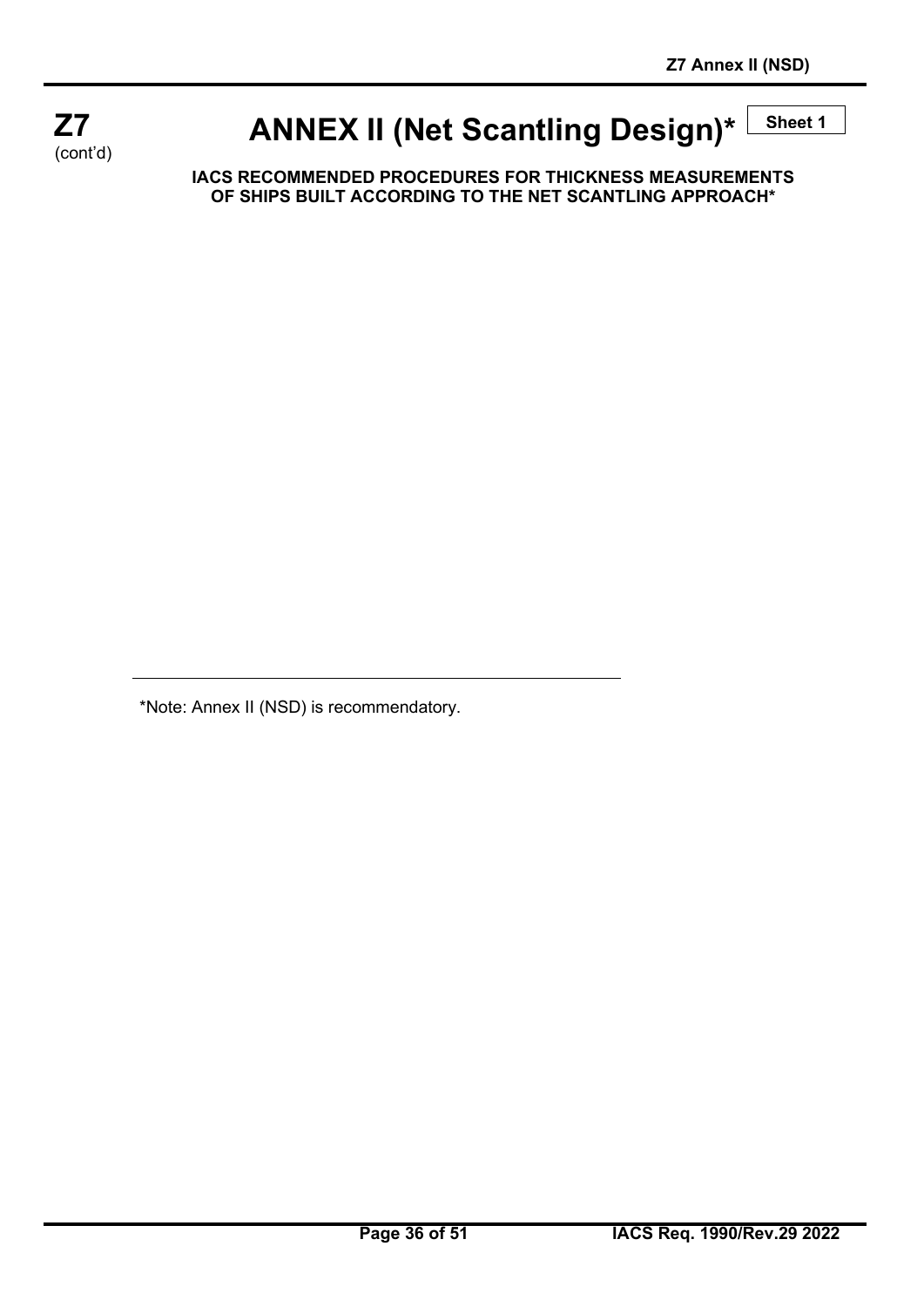- **Z7** (cont'd) 1. This document may be used for recording thickness measurements of ships built according to the net scantling approach as required by the IACS Unified Requirement Z7.
	- 2. Reporting forms TM1-G(NSD), TM2-G(NSD) (i) and (ii), TM3-G(NSD), TM4-G(NSD), TM5-G(NSD) (sheets 4-9) may be used for recording thickness measurements. The asbuilt thickness and the voluntary thickness addition and renewal thickness (minimum allowable thickness) are to be stated in the said forms.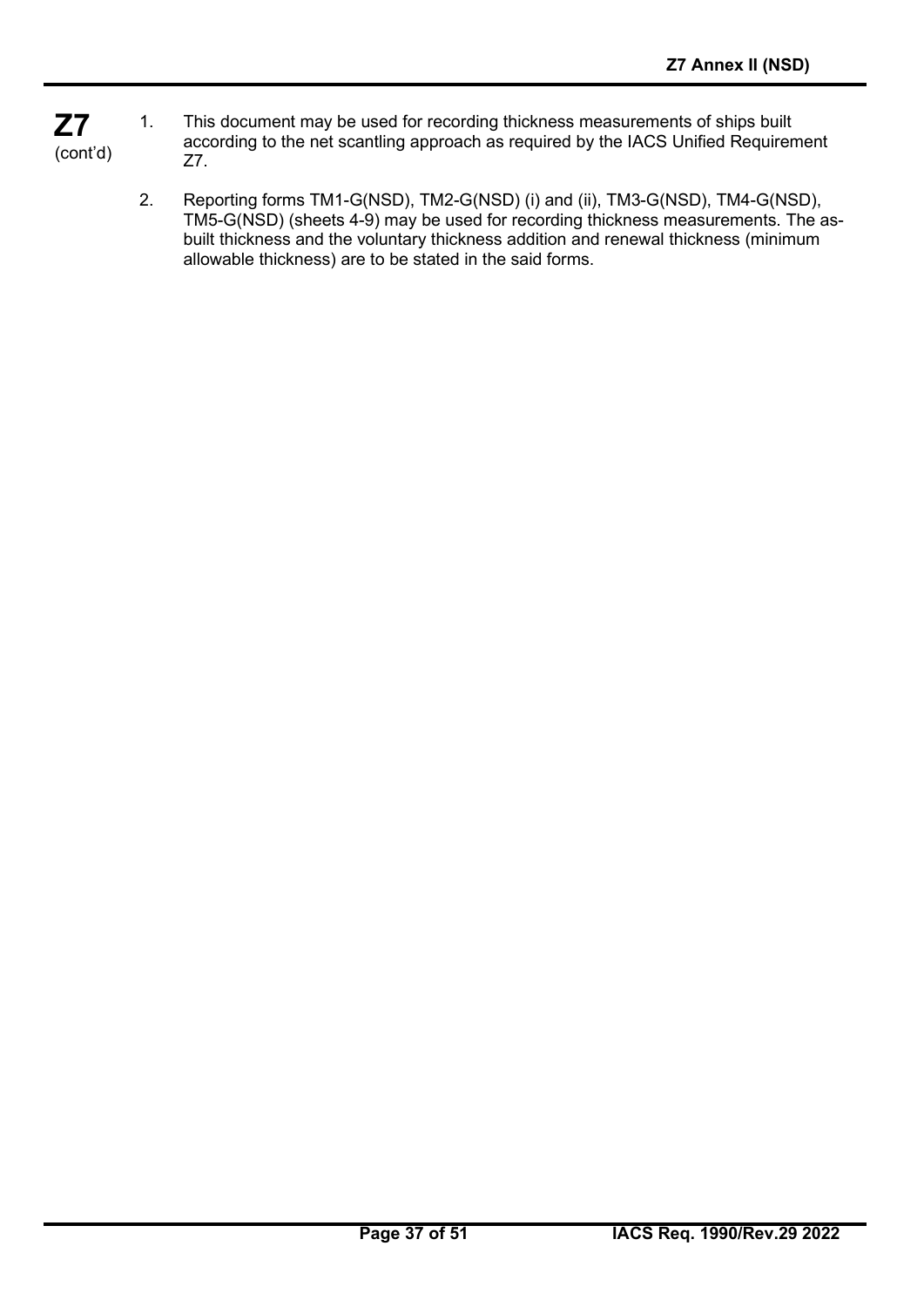| <b>Z7</b> |                                |
|-----------|--------------------------------|
|           | (cont'd) Sheet 1 - Front cover |
|           | Sheet 2 - Contents             |
|           | Sheet 3 - General particulars  |

**CONTENTS Sheet 2**

- **REPORTS**
- Sheet 4 Report TM1-G(NSD) for recording the thickness measurement of all deck plating, all bottom plating and side shell plating.
- Sheet 5 Report TM2-G(NSD) (i) for recording the thickness measurement of shell and deck plating at transverse sections - strength deck and sheerstrake plating.
- Sheet 6 Report TM2-G(NSD) (ii) for recording the thickness measurement of shell plating at transverse sections.
- Sheet 7 Report TM3-G(NSD) for recording the thickness measurement of longitudinal members at transverse sections.
- Sheet 8 Report TM4-G(NSD) for recording the thickness measurement of transverse bulkheads.
- Sheet 9 Report TM5-G(NSD) for recording the thickness measurement of miscellaneous structural members.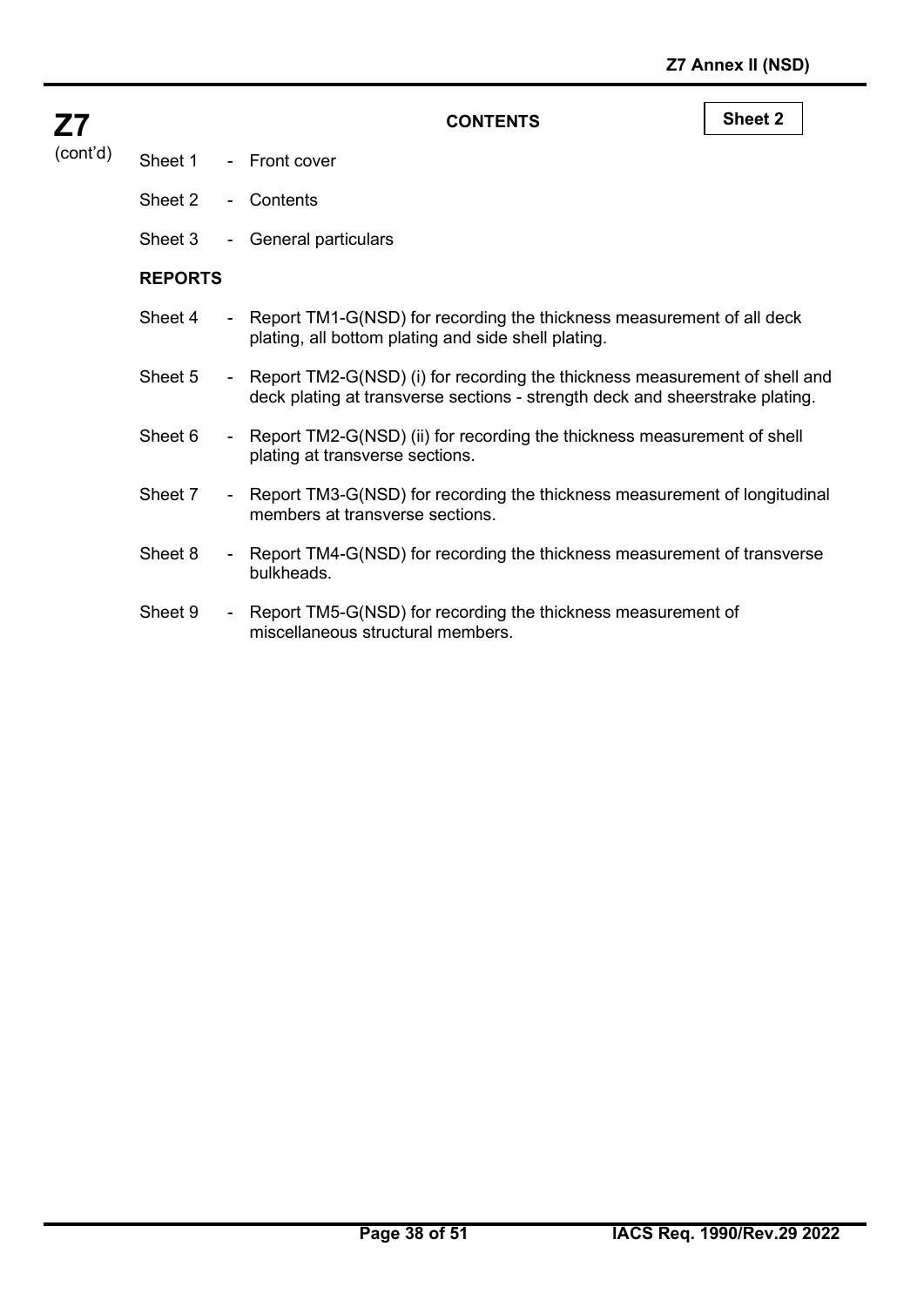| <b>GENERAL PARTICULARS</b> |  |
|----------------------------|--|
|----------------------------|--|

**Sheet 3** 

(cont'd) Ships name:-

**Z7**

IMO number:-

Class identity number:-

Port of registry:-

Gross tons:-

Deadweight:-

Date of build:-

Classification Society:-

Name of Company performing thickness measurement:-

Thickness measurement company certified by:-

Certificate No:-

Certificate valid from..................to................

Place of measurement:-

First date of measurement:-

Last date of measurement:-

Special survey/intermediate survey due:-\*

Details of measurement equipment:-

Qualification of operators:-

| <b>Report Number:-</b>   | consisting of<br><b>Sheets</b>                           |
|--------------------------|----------------------------------------------------------|
| Names of operator:-      | Name of surveyor:-                                       |
| Signature of operator:-  | Signature of surveyor:-                                  |
| Company official stamp:- | <b>Classification Society</b><br><b>Official Stamp:-</b> |
| * Delete as appropriate  |                                                          |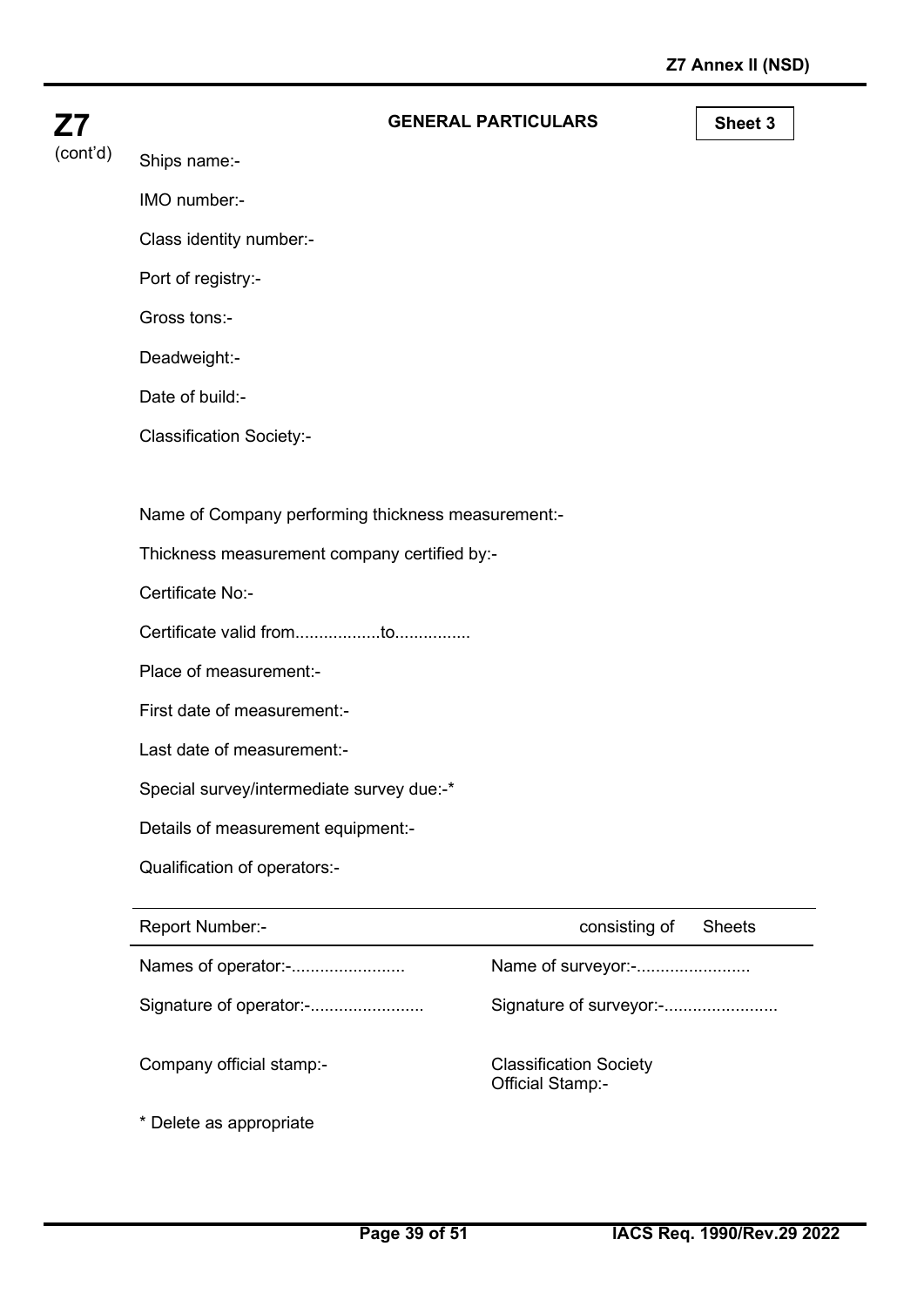#### **Z7 Annex II (NSD)**

# **Z7**

#### TM1-G(NSD) Report on THICKNESS MEASUREMENT of ALL DECK PLATING, ALL BOTTOM PLATING<br>or SIDE SHELL PLATING\* (\* - delete as appropriate) or SIDE SHELL PLATING\*

(cont'd)

Ship's name......................... Class Identity No......................... Report No.........................

| <b>STRAKE</b><br><b>POSITION</b> |        |          |           |           |   |                |                        |   |                 |   |                |                    |                 |                |                      |                |
|----------------------------------|--------|----------|-----------|-----------|---|----------------|------------------------|---|-----------------|---|----------------|--------------------|-----------------|----------------|----------------------|----------------|
|                                  | No.    | As Built | Voluntary | Renewal   |   |                | <b>Forward Reading</b> |   |                 |   |                | <b>Aft Reading</b> |                 |                | Mean Remaining Corr. |                |
| <b>PLATE</b>                     | or     | Thk.     | Thickness | Thickness |   | Gauged Thk.    |                        |   | Remaining Corr. |   | Gauged Thk.    |                    | Remaining Corr. |                | Addition, mm         |                |
| <b>POSITION</b>                  | Letter | mm       | Addition  | mm        |   | mm             |                        |   | Addition, mm    |   | mm             |                    | Addition, mm    |                |                      |                |
|                                  |        |          | mm        |           |   | (b1)           |                        |   | $(c1)=(b1)-(a)$ |   | (b2)           |                    | $(c2)=(b2)-(a)$ |                | $[(c1)+(c2)]/2$      |                |
|                                  |        |          |           | (a)       | P | $\overline{s}$ |                        | P | $\overline{s}$  | P | $\overline{s}$ |                    | P               | $\overline{s}$ | P                    | $\overline{s}$ |
| 12th forward                     |        |          |           |           |   |                |                        |   |                 |   |                |                    |                 |                |                      |                |
| 11th                             |        |          |           |           |   |                |                        |   |                 |   |                |                    |                 |                |                      |                |
| 10th                             |        |          |           |           |   |                |                        |   |                 |   |                |                    |                 |                |                      |                |
| 9th                              |        |          |           |           |   |                |                        |   |                 |   |                |                    |                 |                |                      |                |
| 8th                              |        |          |           |           |   |                |                        |   |                 |   |                |                    |                 |                |                      |                |
| 7th                              |        |          |           |           |   |                |                        |   |                 |   |                |                    |                 |                |                      |                |
| 6th                              |        |          |           |           |   |                |                        |   |                 |   |                |                    |                 |                |                      |                |
| 5th                              |        |          |           |           |   |                |                        |   |                 |   |                |                    |                 |                |                      |                |
| 4th                              |        |          |           |           |   |                |                        |   |                 |   |                |                    |                 |                |                      |                |
| 3rd                              |        |          |           |           |   |                |                        |   |                 |   |                |                    |                 |                |                      |                |
| 2nd                              |        |          |           |           |   |                |                        |   |                 |   |                |                    |                 |                |                      |                |
| 1st                              |        |          |           |           |   |                |                        |   |                 |   |                |                    |                 |                |                      |                |
| Amidships                        |        |          |           |           |   |                |                        |   |                 |   |                |                    |                 |                |                      |                |
| 1st aft                          |        |          |           |           |   |                |                        |   |                 |   |                |                    |                 |                |                      |                |
| 2nd                              |        |          |           |           |   |                |                        |   |                 |   |                |                    |                 |                |                      |                |
| 3rd                              |        |          |           |           |   |                |                        |   |                 |   |                |                    |                 |                |                      |                |
| 4th                              |        |          |           |           |   |                |                        |   |                 |   |                |                    |                 |                |                      |                |
| 5th                              |        |          |           |           |   |                |                        |   |                 |   |                |                    |                 |                |                      |                |
| 6th                              |        |          |           |           |   |                |                        |   |                 |   |                |                    |                 |                |                      |                |
| 7th                              |        |          |           |           |   |                |                        |   |                 |   |                |                    |                 |                |                      |                |
| 8th                              |        |          |           |           |   |                |                        |   |                 |   |                |                    |                 |                |                      |                |
| 9th                              |        |          |           |           |   |                |                        |   |                 |   |                |                    |                 |                |                      |                |
| 10th                             |        |          |           |           |   |                |                        |   |                 |   |                |                    |                 |                |                      |                |
| 11th                             |        |          |           |           |   |                |                        |   |                 |   |                |                    |                 |                |                      |                |
| 12th                             |        |          |           |           |   |                |                        |   |                 |   |                |                    |                 |                |                      |                |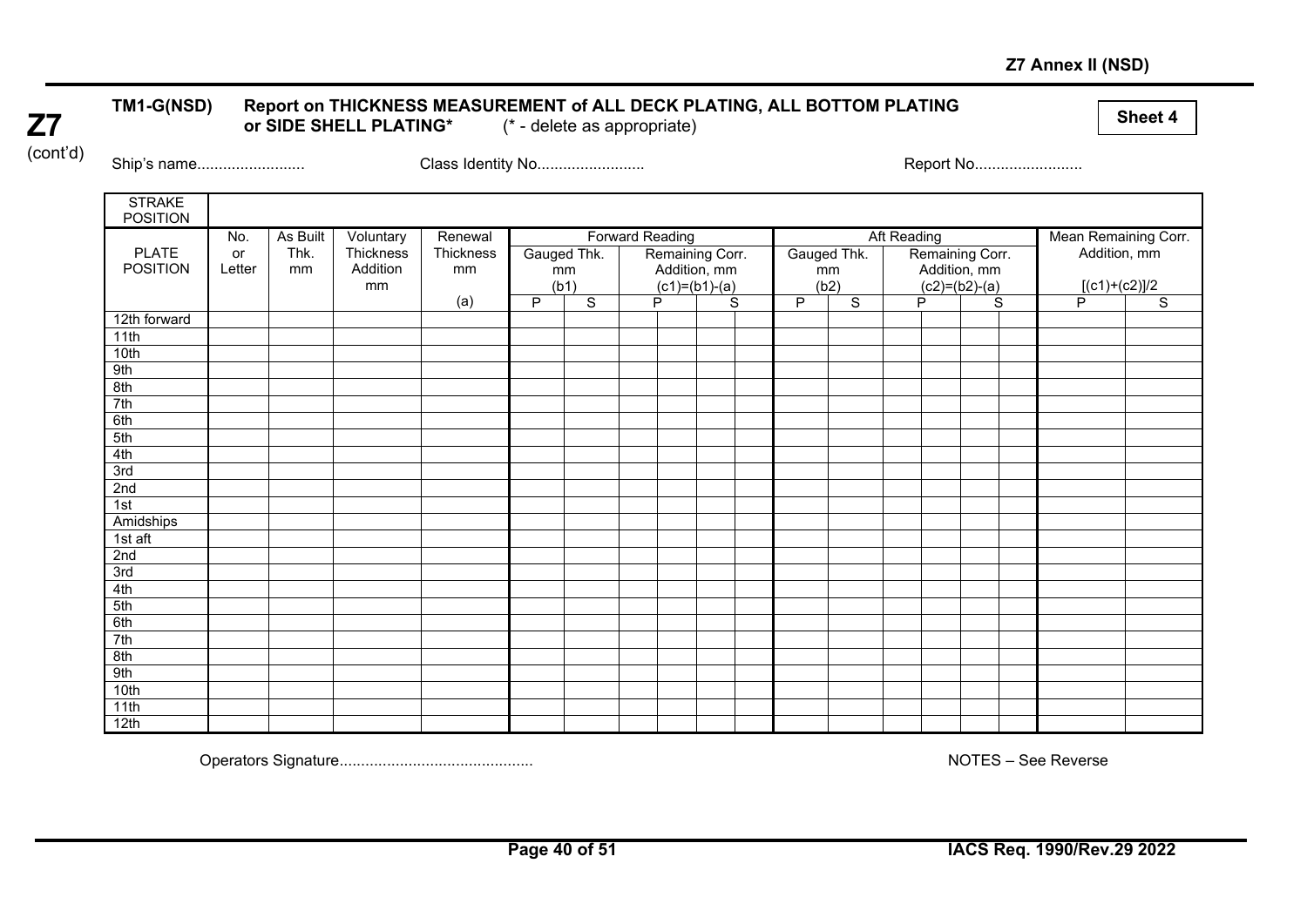#### **NOTES TO REPORT TM1-G(NSD)**

(cont'd) 1. This report may be used for recording the thickness measurement of:-

**Z7**

- A All strength deck plating within cargo length area.
- B Keel, bottom shell plating and bilge plating within the cargo length area.
- C Side shell plating that is all wind and water strakes within the cargo length area.
- D Side shell plating that is selected wind and water strakes outside the cargo length area.
- 2. The strake position is to be clearly indicated as follows:-
	- 2.1 For strength deck indicate the number of the strake of plating inboard from the stringer plate.
	- 2.2 For bottom plating indicate the number of the strake of plating outboard from the keel plate.
	- 2.3 For side shell plating give number of the strake of plating sheerstrake and letter as shown on shell expansion.
- 3. Only the deck plating strakes outside line of openings are to be recorded.
- 4. Measurements are to be taken at the forward and aft areas of all plates and the single measurements recorded are to represent the average of multiple measurements.
- 5. The remaining corrosion addition is to be recorded with result of gauged thickness minus renewal thickness. If the result is negative, the structure in way shall be renewed, and the mark "R" is to be indicated in the right-hand column. If the result is between 0 and substantial corrosion allowable limits (according to the individual classification Society's Rules) the structure in way shall be additional gauged, and the mark "S" is to be indicated in the right-hand column.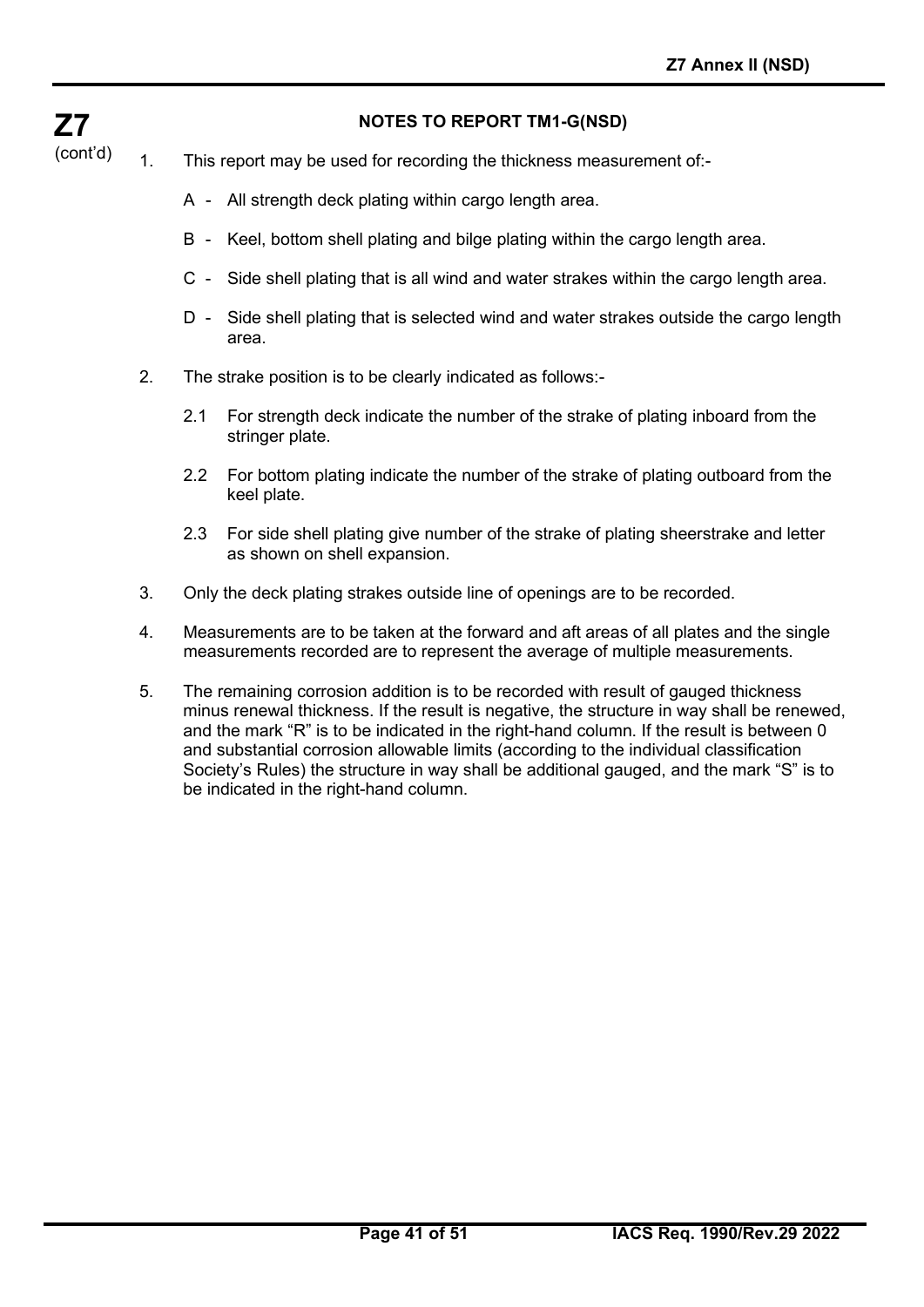#### **Z7 Annex II (NSD)**

#### **Sheet 5 TM2-G(NSD) (i) Report on THICKNESS MEASUREMENT OF SHELL AND DECK PLATING (one, two or three transverse sections)**

(cont'd)

**Z7**

Ship's name......................... Class Identity No. ......................... Report No. .........................

|                                  |                     |                                          |                            |                    |      |                     |   |                 |                              | STRENGTH DECK AND SHEERSTRAKE PLATING |                                           |                            |                    |                             |   |   |           |                                 |                     |                                  |                            |                                          |                             |   |                                 |           |   |
|----------------------------------|---------------------|------------------------------------------|----------------------------|--------------------|------|---------------------|---|-----------------|------------------------------|---------------------------------------|-------------------------------------------|----------------------------|--------------------|-----------------------------|---|---|-----------|---------------------------------|---------------------|----------------------------------|----------------------------|------------------------------------------|-----------------------------|---|---------------------------------|-----------|---|
|                                  |                     | FIRST TRANSVERSE SECTION AT FRAME NUMBER |                            |                    |      |                     |   |                 |                              |                                       | SECOND TRANSVERSE SECTION AT FRAME NUMBER |                            |                    |                             |   |   |           |                                 |                     |                                  |                            | THIRD TRANSVERSE SECTION AT FRAME NUMBER |                             |   |                                 |           |   |
| <b>STRAKE</b><br><b>POSITION</b> | No.<br>or<br>Letter | As<br><b>Built</b><br>Thk.<br>mm         | Vol.<br>Thk.<br>Add.<br>mm | Ren.<br>Thk.<br>mm | Thk. | Gauged<br>mm<br>(b) |   | mm<br>$(b)-(a)$ | Remaining<br>Corr. Addition, | No.<br>or<br>Letter                   | As<br><b>Built</b><br>Thk.<br>mm          | Vol.<br>Thk.<br>Add.<br>mm | Ren.<br>Thk.<br>mm | Gauged<br>Thk.<br>mm<br>(b) |   |   | $(b)-(a)$ | Remaining Corr.<br>Addition, mm | No.<br>or<br>Letter | As<br><b>Built</b><br>Thk.<br>mm | Vol.<br>Thk.<br>Add.<br>mm | Ren.<br>Thk.<br>mm                       | Gauged<br>Thk.<br>mm<br>(b) |   | Remaining Corr.<br>Addition, mm | $(b)-(a)$ |   |
|                                  |                     |                                          |                            | (a)                | P    | S                   | P |                 | S                            |                                       |                                           |                            | (a)                | P                           | S | P |           | S                               |                     |                                  |                            | (a)                                      | P                           | S | P                               |           | S |
| Stringer<br>Plate                |                     |                                          |                            |                    |      |                     |   |                 |                              |                                       |                                           |                            |                    |                             |   |   |           |                                 |                     |                                  |                            |                                          |                             |   |                                 |           |   |
| 1st strake<br>inboard            |                     |                                          |                            |                    |      |                     |   |                 |                              |                                       |                                           |                            |                    |                             |   |   |           |                                 |                     |                                  |                            |                                          |                             |   |                                 |           |   |
| 2nd                              |                     |                                          |                            |                    |      |                     |   |                 |                              |                                       |                                           |                            |                    |                             |   |   |           |                                 |                     |                                  |                            |                                          |                             |   |                                 |           |   |
| 3rd<br>4th                       |                     |                                          |                            |                    |      |                     |   |                 |                              |                                       |                                           |                            |                    |                             |   |   |           |                                 |                     |                                  |                            |                                          |                             |   |                                 |           |   |
| 5th                              |                     |                                          |                            |                    |      |                     |   |                 |                              |                                       |                                           |                            |                    |                             |   |   |           |                                 |                     |                                  |                            |                                          |                             |   |                                 |           |   |
| 6th                              |                     |                                          |                            |                    |      |                     |   |                 |                              |                                       |                                           |                            |                    |                             |   |   |           |                                 |                     |                                  |                            |                                          |                             |   |                                 |           |   |
| 7th                              |                     |                                          |                            |                    |      |                     |   |                 |                              |                                       |                                           |                            |                    |                             |   |   |           |                                 |                     |                                  |                            |                                          |                             |   |                                 |           |   |
| 8th                              |                     |                                          |                            |                    |      |                     |   |                 |                              |                                       |                                           |                            |                    |                             |   |   |           |                                 |                     |                                  |                            |                                          |                             |   |                                 |           |   |
| 9th                              |                     |                                          |                            |                    |      |                     |   |                 |                              |                                       |                                           |                            |                    |                             |   |   |           |                                 |                     |                                  |                            |                                          |                             |   |                                 |           |   |
| 10th                             |                     |                                          |                            |                    |      |                     |   |                 |                              |                                       |                                           |                            |                    |                             |   |   |           |                                 |                     |                                  |                            |                                          |                             |   |                                 |           |   |
| 11th                             |                     |                                          |                            |                    |      |                     |   |                 |                              |                                       |                                           |                            |                    |                             |   |   |           |                                 |                     |                                  |                            |                                          |                             |   |                                 |           |   |
| 12th                             |                     |                                          |                            |                    |      |                     |   |                 |                              |                                       |                                           |                            |                    |                             |   |   |           |                                 |                     |                                  |                            |                                          |                             |   |                                 |           |   |
| 13th                             |                     |                                          |                            |                    |      |                     |   |                 |                              |                                       |                                           |                            |                    |                             |   |   |           |                                 |                     |                                  |                            |                                          |                             |   |                                 |           |   |
| 14th                             |                     |                                          |                            |                    |      |                     |   |                 |                              |                                       |                                           |                            |                    |                             |   |   |           |                                 |                     |                                  |                            |                                          |                             |   |                                 |           |   |
| centre                           |                     |                                          |                            |                    |      |                     |   |                 |                              |                                       |                                           |                            |                    |                             |   |   |           |                                 |                     |                                  |                            |                                          |                             |   |                                 |           |   |
| strake                           |                     |                                          |                            |                    |      |                     |   |                 |                              |                                       |                                           |                            |                    |                             |   |   |           |                                 |                     |                                  |                            |                                          |                             |   |                                 |           |   |
| sheer<br>strake                  |                     |                                          |                            |                    |      |                     |   |                 |                              |                                       |                                           |                            |                    |                             |   |   |           |                                 |                     |                                  |                            |                                          |                             |   |                                 |           |   |
| <b>TOPSIDE</b><br><b>TOTAL</b>   |                     |                                          |                            |                    |      |                     |   |                 |                              |                                       |                                           |                            |                    |                             |   |   |           |                                 |                     |                                  |                            |                                          |                             |   |                                 |           |   |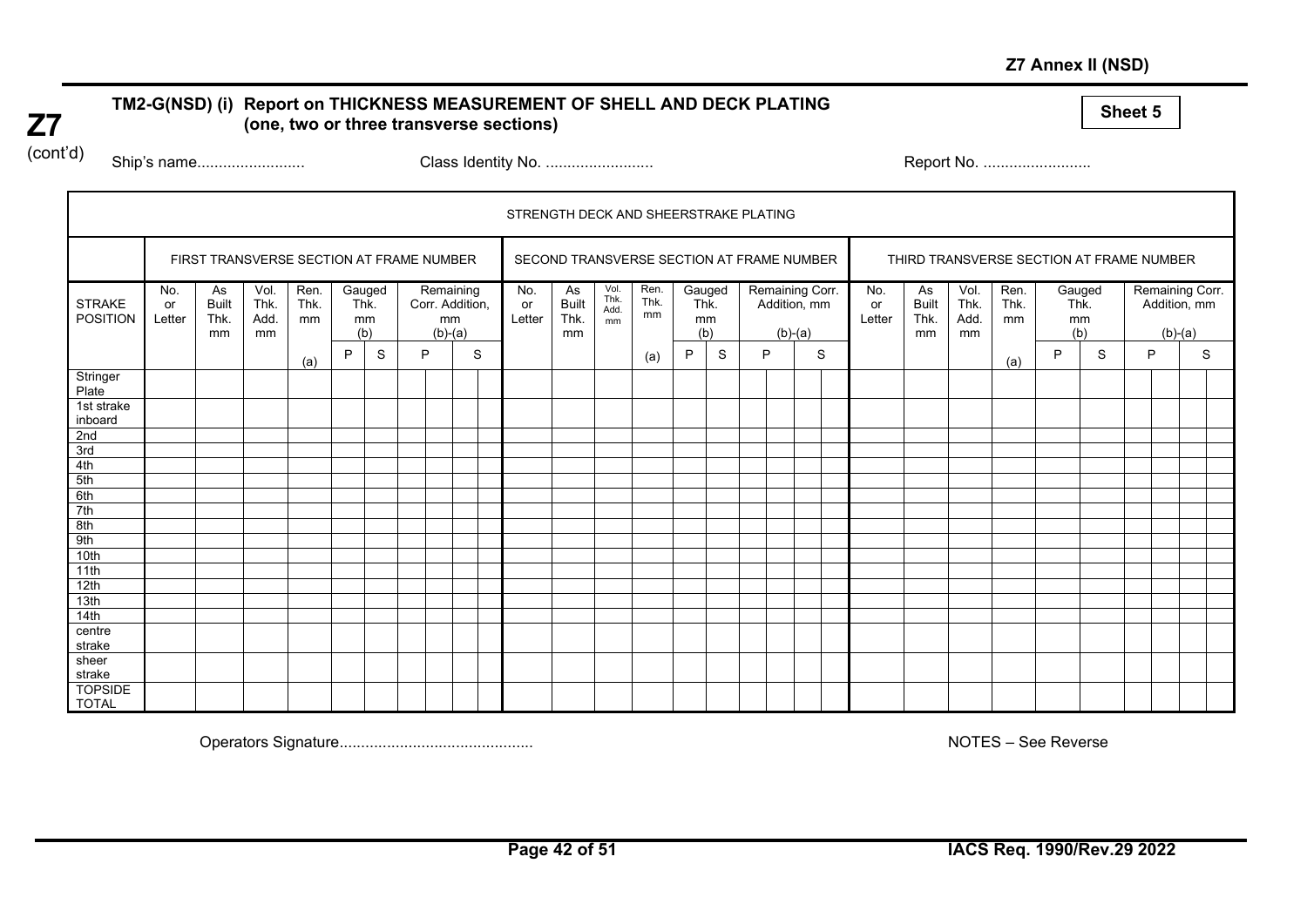#### **NOTES TO REPORT TM2-G(NSD) (i)**

**Z7** (cont'd)

1. This report may be used for recording the thickness measurement of:-

Strength deck plating and sheerstrake plating transverse sections:-

One, two or three sections within the cargo length area, comprising of the structural items.

- 2. Only the deck plating strakes outside the line of openings are to be recorded.
- 3. The topside area comprises deck plating, stringer plate and sheerstrake (including rounded gunwales).
- 4. The exact frame station of measurement is to be stated.
- 5. The single measurements recorded are to represent the average of multiple measurements.
- 6. The remaining corrosion addition is to be recorded with result of gauged thickness minus renewal thickness. If the result is negative, the structure in way shall be renewed, and the mark "R" is to be indicated in the right-hand column. If the result is between 0 and substantial corrosion allowable limits (according to the individual classification Society's Rules), the structure in way shall be additional gauged, and the mark "S" is to be indicated in the right-hand column.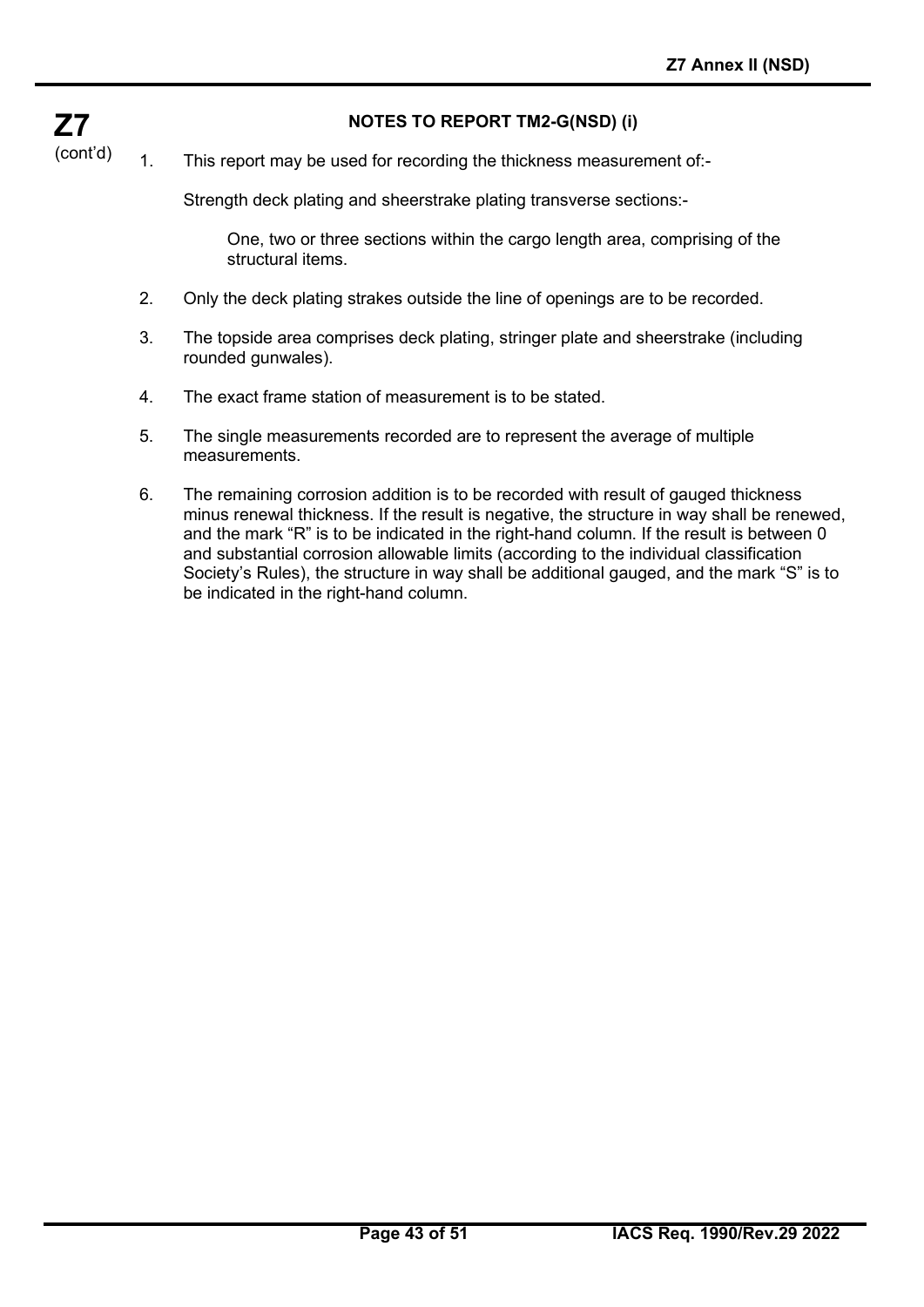#### **Z7 Annex II (NSD)**

#### **TM2-G(NSD) (ii) Report on THICKNESS MEASUREMENT OF SHELL PLATING (one, two or three transverse sections)**

**Sheet 6**

(cont'd)

**Z7**

Ship's name......................... Class Identity No. ......................... Report No. .........................

|                                  |                     |                                          |                            |                    |   |                             |   |                           |                 |                     |                                           |                            | SHELL PLATING      |            |               |   |           |                                 |                     |                                  |                            |                                          |   |                             |   |           |                                 |
|----------------------------------|---------------------|------------------------------------------|----------------------------|--------------------|---|-----------------------------|---|---------------------------|-----------------|---------------------|-------------------------------------------|----------------------------|--------------------|------------|---------------|---|-----------|---------------------------------|---------------------|----------------------------------|----------------------------|------------------------------------------|---|-----------------------------|---|-----------|---------------------------------|
|                                  |                     | FIRST TRANSVERSE SECTION AT FRAME NUMBER |                            |                    |   |                             |   |                           |                 |                     | SECOND TRANSVERSE SECTION AT FRAME NUMBER |                            |                    |            |               |   |           |                                 |                     |                                  |                            | THIRD TRANSVERSE SECTION AT FRAME NUMBER |   |                             |   |           |                                 |
| <b>STRAKE</b><br><b>POSITION</b> | No.<br>or<br>Letter | As<br><b>Built</b><br>Thk.<br>mm         | Vol.<br>Thk.<br>Add.<br>mm | Ren.<br>Thk.<br>mm |   | Gauged<br>Thk.<br>mm<br>(b) |   | Addition, mm<br>$(b)-(a)$ | Remaining Corr. | No.<br>or<br>Letter | As<br><b>Built</b><br>Thk.<br>mm          | Vol.<br>Thk.<br>Add.<br>mm | Ren.<br>Thk.<br>mm | Thk.<br>mm | Gauged<br>(b) |   | $(b)-(a)$ | Remaining Corr.<br>Addition, mm | No.<br>or<br>Letter | As<br><b>Built</b><br>Thk.<br>mm | Vol.<br>Thk.<br>Add.<br>mm | Ren.<br>Thk.<br>mm                       |   | Gauged<br>Thk.<br>mm<br>(b) |   | $(b)-(a)$ | Remaining Corr.<br>Addition, mm |
|                                  |                     |                                          |                            | (a)                | P | S.                          | D |                           | S               |                     |                                           |                            | (a)                | P          | S             | D |           | S                               |                     |                                  |                            | (a)                                      | P | S                           | D |           | S                               |
| 1st below<br>sheer strake<br>2nd |                     |                                          |                            |                    |   |                             |   |                           |                 |                     |                                           |                            |                    |            |               |   |           |                                 |                     |                                  |                            |                                          |   |                             |   |           |                                 |
| 3rd                              |                     |                                          |                            |                    |   |                             |   |                           |                 |                     |                                           |                            |                    |            |               |   |           |                                 |                     |                                  |                            |                                          |   |                             |   |           |                                 |
|                                  |                     |                                          |                            |                    |   |                             |   |                           |                 |                     |                                           |                            |                    |            |               |   |           |                                 |                     |                                  |                            |                                          |   |                             |   |           |                                 |
| 4th                              |                     |                                          |                            |                    |   |                             |   |                           |                 |                     |                                           |                            |                    |            |               |   |           |                                 |                     |                                  |                            |                                          |   |                             |   |           |                                 |
| 5th                              |                     |                                          |                            |                    |   |                             |   |                           |                 |                     |                                           |                            |                    |            |               |   |           |                                 |                     |                                  |                            |                                          |   |                             |   |           |                                 |
| 6th<br>7th                       |                     |                                          |                            |                    |   |                             |   |                           |                 |                     |                                           |                            |                    |            |               |   |           |                                 |                     |                                  |                            |                                          |   |                             |   |           |                                 |
| 8th                              |                     |                                          |                            |                    |   |                             |   |                           |                 |                     |                                           |                            |                    |            |               |   |           |                                 |                     |                                  |                            |                                          |   |                             |   |           |                                 |
| 9th                              |                     |                                          |                            |                    |   |                             |   |                           |                 |                     |                                           |                            |                    |            |               |   |           |                                 |                     |                                  |                            |                                          |   |                             |   |           |                                 |
| 10th                             |                     |                                          |                            |                    |   |                             |   |                           |                 |                     |                                           |                            |                    |            |               |   |           |                                 |                     |                                  |                            |                                          |   |                             |   |           |                                 |
| 11th                             |                     |                                          |                            |                    |   |                             |   |                           |                 |                     |                                           |                            |                    |            |               |   |           |                                 |                     |                                  |                            |                                          |   |                             |   |           |                                 |
| 12th                             |                     |                                          |                            |                    |   |                             |   |                           |                 |                     |                                           |                            |                    |            |               |   |           |                                 |                     |                                  |                            |                                          |   |                             |   |           |                                 |
| 13th                             |                     |                                          |                            |                    |   |                             |   |                           |                 |                     |                                           |                            |                    |            |               |   |           |                                 |                     |                                  |                            |                                          |   |                             |   |           |                                 |
| 14th                             |                     |                                          |                            |                    |   |                             |   |                           |                 |                     |                                           |                            |                    |            |               |   |           |                                 |                     |                                  |                            |                                          |   |                             |   |           |                                 |
| 15th                             |                     |                                          |                            |                    |   |                             |   |                           |                 |                     |                                           |                            |                    |            |               |   |           |                                 |                     |                                  |                            |                                          |   |                             |   |           |                                 |
| 16th                             |                     |                                          |                            |                    |   |                             |   |                           |                 |                     |                                           |                            |                    |            |               |   |           |                                 |                     |                                  |                            |                                          |   |                             |   |           |                                 |
| 17th                             |                     |                                          |                            |                    |   |                             |   |                           |                 |                     |                                           |                            |                    |            |               |   |           |                                 |                     |                                  |                            |                                          |   |                             |   |           |                                 |
| 18th                             |                     |                                          |                            |                    |   |                             |   |                           |                 |                     |                                           |                            |                    |            |               |   |           |                                 |                     |                                  |                            |                                          |   |                             |   |           |                                 |
| 19th                             |                     |                                          |                            |                    |   |                             |   |                           |                 |                     |                                           |                            |                    |            |               |   |           |                                 |                     |                                  |                            |                                          |   |                             |   |           |                                 |
| 20th                             |                     |                                          |                            |                    |   |                             |   |                           |                 |                     |                                           |                            |                    |            |               |   |           |                                 |                     |                                  |                            |                                          |   |                             |   |           |                                 |
| Keel strake                      |                     |                                          |                            |                    |   |                             |   |                           |                 |                     |                                           |                            |                    |            |               |   |           |                                 |                     |                                  |                            |                                          |   |                             |   |           |                                 |
| <b>BOTTOM</b><br><b>TOTAL</b>    |                     |                                          |                            |                    |   |                             |   |                           |                 |                     |                                           |                            |                    |            |               |   |           |                                 |                     |                                  |                            |                                          |   |                             |   |           |                                 |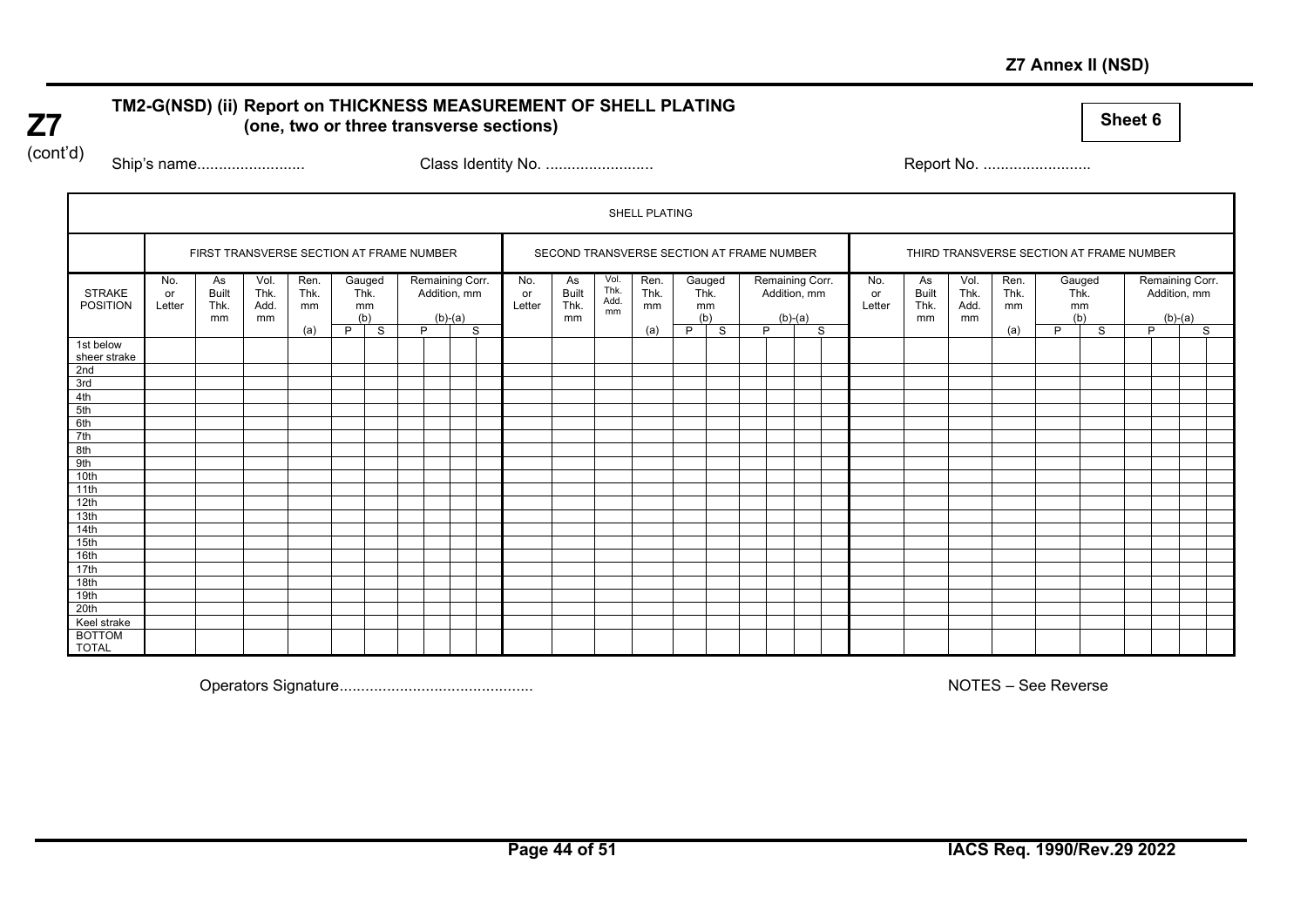#### **NOTES TO REPORT TM2-G(NSD) (ii)**

(cont'd) 1. This report may be used for recording the thickness measurement of:-

Shell plating transverse sections:-

**Z7**

One, two or three sections within cargo length area comprising of the structural items.

- 2. The bottom area comprises keel, bottom and bilge plating.
- 3. The exact frame station of measurement is to be stated.
- 4. The single measurements recorded are to represent the average of multiple measurements.
- 5. The remaining corrosion addition is to be recorded with result of gauged thickness minus renewal thickness. If the result is negative, the structure in way shall be renewed, and the mark "R" is to be indicated in the right-hand column. If the result is between 0 and substantial corrosion allowable limits (according to the individual classification Society's Rules), the structure in way shall be additional gauged, and the mark "S" is to be indicated in the right-hand column.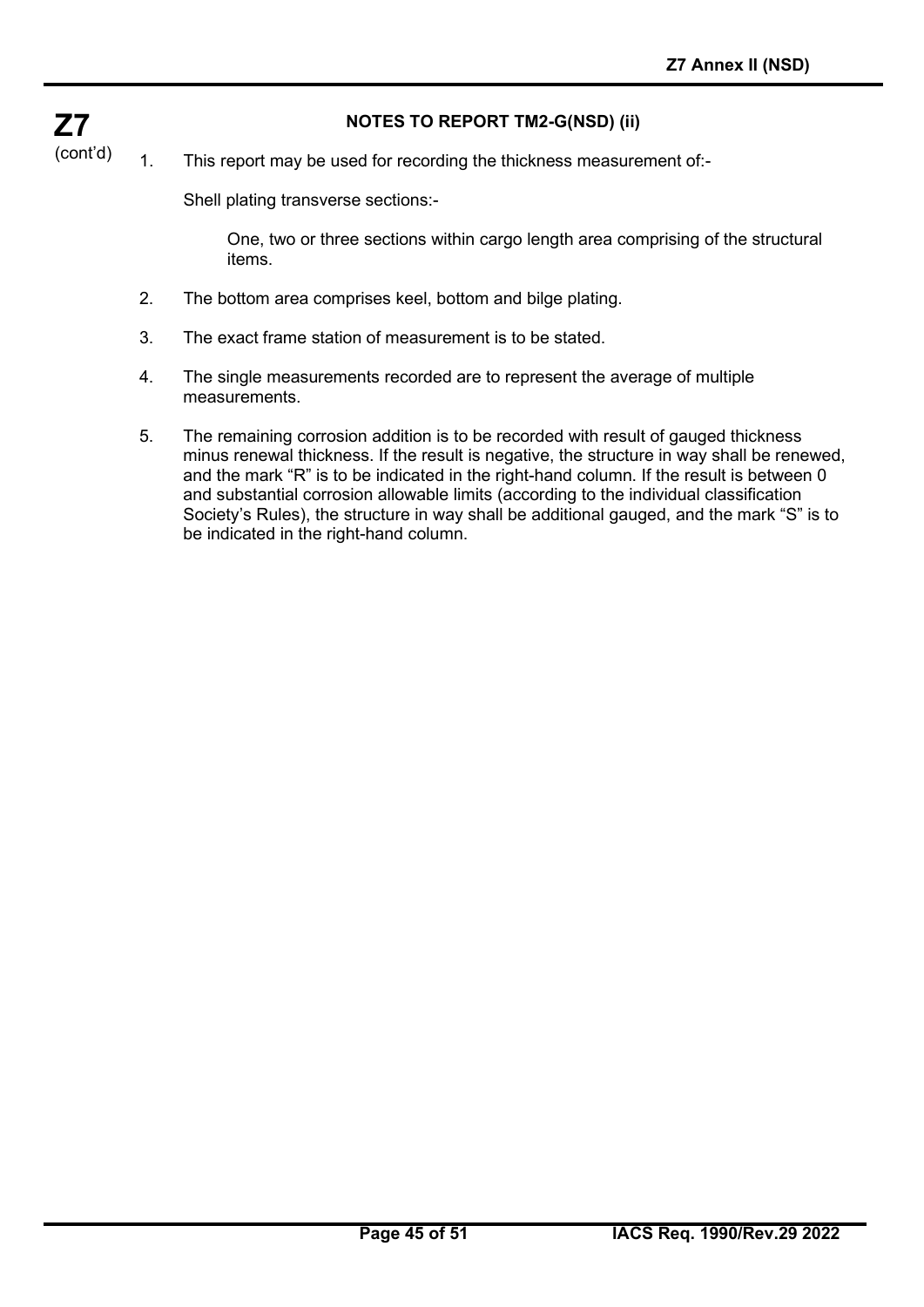#### **Z7 Annex II (NSD)**

#### **TM3-G(NSD) Report on THICKNESS MEASUREMENT OF LONGITUDINAL MEMBERS (one, two or three transverse sections)**

**Sheet 7**

(cont'd)

**Z7**

Ship's name......................... Class Identity No. ......................... Report No. ........................

| FIRST TRANSVERSE SECTION AT FRAME NUMBER<br>Vol.<br>Item<br>As<br>Thk.<br><b>Built</b><br>No.<br>Thk.<br>Add.<br>mm<br>mm |  | Ren.<br>Thk.<br>mm<br>(a) | P | Gauged<br>Thk.<br>mm<br>(b)<br>S | $(b)-(a)$<br>P | Remaining Corr.<br>Addition, mm<br>S | Item<br>No. | As<br><b>Built</b><br>Thk.<br>mm | Vol.<br>Thk.<br>Add.<br>mm | SECOND TRANSVERSE SECTION AT FRAME NUMBER<br>Ren.<br>Thk.<br>mm<br>(a) | Gauged<br>Thk.<br>(b)<br>P | mm<br>S | P | Remaining Corr.<br>Addition, mm<br>$(b)-(a)$<br>S | Item<br>No. | THIRD TRANSVERSE SECTION AT FRAME NUMBER<br>As<br><b>Built</b><br>Thk.<br>mm | Vol.<br>Thk.<br>Add.<br>mm | Ren.<br>Thk.<br>mm<br>(a) | mm<br>P | Gauged<br>Thk.<br>(b)<br>S | Remaining Corr.<br>Addition, mm<br>$(b)-(a)$<br>P | S |  |
|---------------------------------------------------------------------------------------------------------------------------|--|---------------------------|---|----------------------------------|----------------|--------------------------------------|-------------|----------------------------------|----------------------------|------------------------------------------------------------------------|----------------------------|---------|---|---------------------------------------------------|-------------|------------------------------------------------------------------------------|----------------------------|---------------------------|---------|----------------------------|---------------------------------------------------|---|--|
|                                                                                                                           |  |                           |   |                                  |                |                                      |             |                                  |                            |                                                                        |                            |         |   |                                                   |             |                                                                              |                            |                           |         |                            |                                                   |   |  |
|                                                                                                                           |  |                           |   |                                  |                |                                      |             |                                  |                            |                                                                        |                            |         |   |                                                   |             |                                                                              |                            |                           |         |                            |                                                   |   |  |
|                                                                                                                           |  |                           |   |                                  |                |                                      |             |                                  |                            |                                                                        |                            |         |   |                                                   |             |                                                                              |                            |                           |         |                            |                                                   |   |  |
|                                                                                                                           |  |                           |   |                                  |                |                                      |             |                                  |                            |                                                                        |                            |         |   |                                                   |             |                                                                              |                            |                           |         |                            |                                                   |   |  |
|                                                                                                                           |  |                           |   |                                  |                |                                      |             |                                  |                            |                                                                        |                            |         |   |                                                   |             |                                                                              |                            |                           |         |                            |                                                   |   |  |
|                                                                                                                           |  |                           |   |                                  |                |                                      |             |                                  |                            |                                                                        |                            |         |   |                                                   |             |                                                                              |                            |                           |         |                            |                                                   |   |  |
|                                                                                                                           |  |                           |   |                                  |                |                                      |             |                                  |                            |                                                                        |                            |         |   |                                                   |             |                                                                              |                            |                           |         |                            |                                                   |   |  |
|                                                                                                                           |  |                           |   |                                  |                |                                      |             |                                  |                            |                                                                        |                            |         |   |                                                   |             |                                                                              |                            |                           |         |                            |                                                   |   |  |
|                                                                                                                           |  |                           |   |                                  |                |                                      |             |                                  |                            |                                                                        |                            |         |   |                                                   |             |                                                                              |                            |                           |         |                            |                                                   |   |  |
|                                                                                                                           |  |                           |   |                                  |                |                                      |             |                                  |                            |                                                                        |                            |         |   |                                                   |             |                                                                              |                            |                           |         |                            |                                                   |   |  |
|                                                                                                                           |  |                           |   |                                  |                |                                      |             |                                  |                            |                                                                        |                            |         |   |                                                   |             |                                                                              |                            |                           |         |                            |                                                   |   |  |
|                                                                                                                           |  |                           |   |                                  |                |                                      |             |                                  |                            |                                                                        |                            |         |   |                                                   |             |                                                                              |                            |                           |         |                            |                                                   |   |  |
|                                                                                                                           |  |                           |   |                                  |                |                                      |             |                                  |                            |                                                                        |                            |         |   |                                                   |             |                                                                              |                            |                           |         |                            |                                                   |   |  |
|                                                                                                                           |  |                           |   |                                  |                |                                      |             |                                  |                            |                                                                        |                            |         |   |                                                   |             |                                                                              |                            |                           |         |                            |                                                   |   |  |
|                                                                                                                           |  |                           |   |                                  |                |                                      |             |                                  |                            |                                                                        |                            |         |   |                                                   |             |                                                                              |                            |                           |         |                            |                                                   |   |  |
|                                                                                                                           |  |                           |   |                                  |                |                                      |             |                                  |                            |                                                                        |                            |         |   |                                                   |             |                                                                              |                            |                           |         |                            |                                                   |   |  |
|                                                                                                                           |  |                           |   |                                  |                |                                      |             |                                  |                            |                                                                        |                            |         |   |                                                   |             |                                                                              |                            |                           |         |                            |                                                   |   |  |
|                                                                                                                           |  |                           |   |                                  |                |                                      |             |                                  |                            |                                                                        |                            |         |   |                                                   |             |                                                                              |                            |                           |         |                            |                                                   |   |  |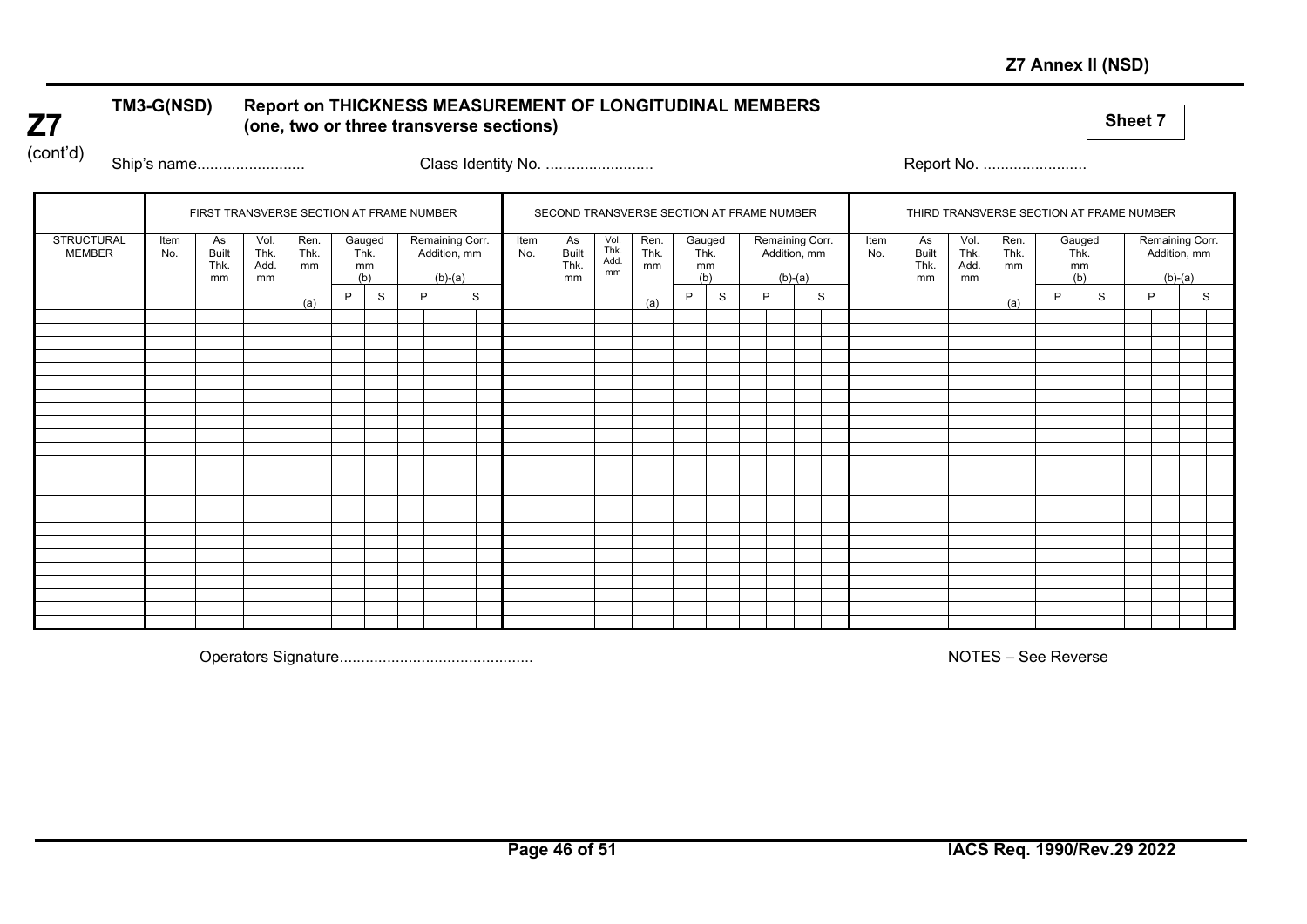#### **NOTES TO REPORT TM3-G(NSD)**

(cont'd) 1. This report may be used for recording the thickness measurement of:-

Longitudinal Members at transverse sections:-

**Z7**

One, two, or three sections within the cargo length area, comprising of the appropriate structural items.

- 2. The exact frame station of measurement is to be stated.
- 3. The single measurements recorded are to represent the average of multiple measurements.
- 4. The remaining corrosion addition is to be recorded with result of gauged thickness minus renewal thickness. If the result is negative, the structure in way shall be renewed, and the mark "R" is to be indicated in the right-hand column. If the result is between 0 and substantial corrosion allowable limits (according to the individual classification Society's Rules), the structure in way shall be additional gauged, and the mark "S" is to be indicated in the right-hand column.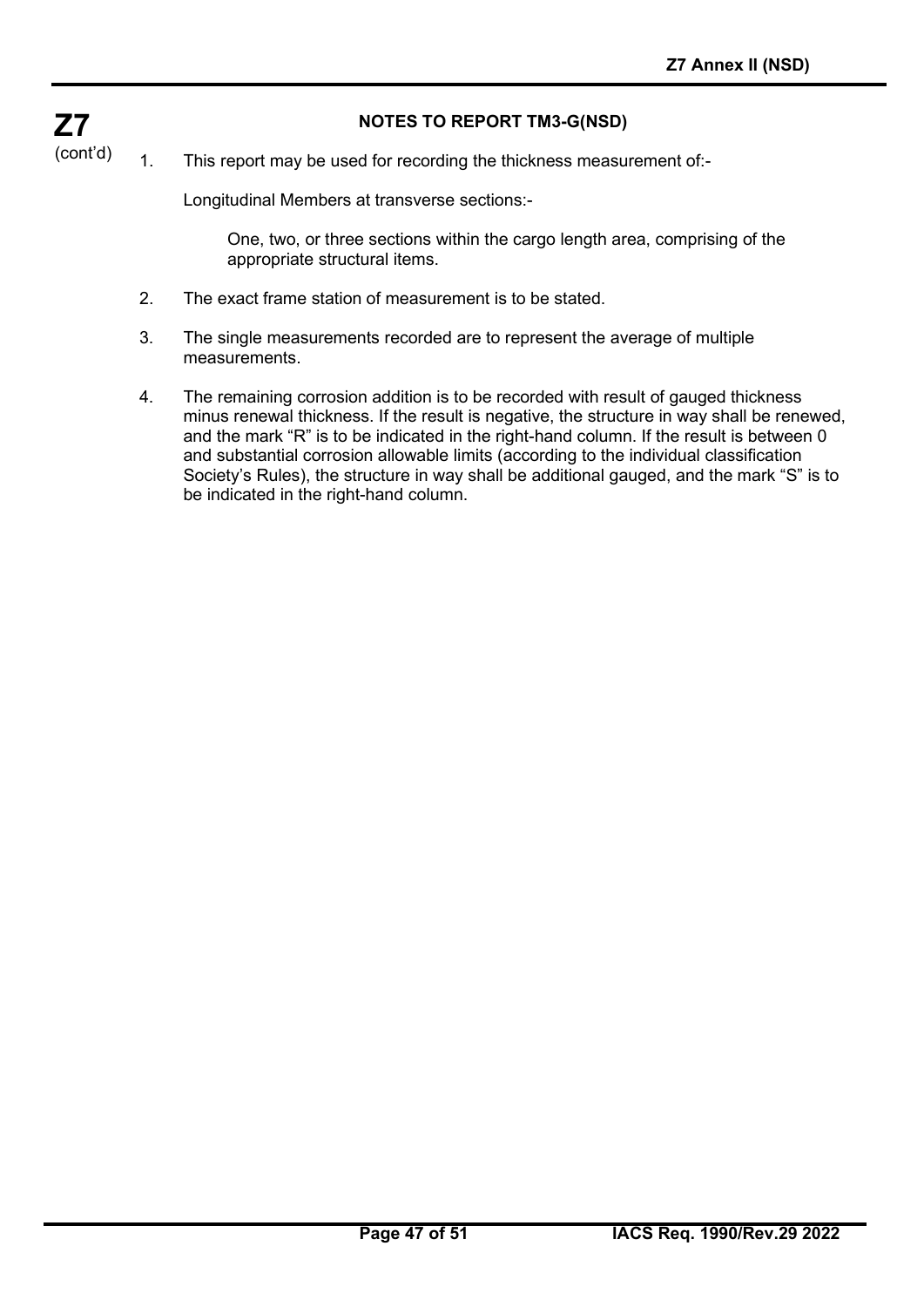### **Z7 Annex II (NSD)**

|                       | TM4-G(NSD)                    | Report on THICKNESS MEASUREMENTS OF TRANSVERSE BULKHEADS |                                    |                                    |                            |                   |                                      |            |                 |                          | Sheet 8 |
|-----------------------|-------------------------------|----------------------------------------------------------|------------------------------------|------------------------------------|----------------------------|-------------------|--------------------------------------|------------|-----------------|--------------------------|---------|
| <b>Z7</b><br>(cont'd) | Ship's name                   |                                                          | Class Identity No.                 |                                    |                            |                   |                                      | Report No. |                 |                          |         |
|                       | <b>LOCATION OF STRUCTURE:</b> |                                                          |                                    |                                    |                            | <b>FRAME NO.:</b> |                                      |            |                 |                          |         |
|                       |                               | STRUCTURAL COMPONENT (PLATING/STIFFENER)                 |                                    |                                    |                            |                   |                                      |            |                 |                          |         |
|                       |                               | STRUCTURAL COMPONENT<br>(PLATING/STIFFENER)              | As Built<br><b>Thickness</b><br>mm | Voluntary<br>Thickness<br>Addition | Renewal<br>Thickness<br>mm |                   | <b>Gauged Thickness</b><br>mm<br>(b) |            | mm<br>$(b)-(a)$ | Remaining Corr. Addition |         |
|                       |                               |                                                          |                                    | mm                                 | (a)                        | P                 | S                                    | P          |                 |                          | S       |
|                       |                               |                                                          |                                    |                                    |                            |                   |                                      |            |                 |                          |         |
|                       |                               |                                                          |                                    |                                    |                            |                   |                                      |            |                 |                          |         |
|                       |                               |                                                          |                                    |                                    |                            |                   |                                      |            |                 |                          |         |
|                       |                               |                                                          |                                    |                                    |                            |                   |                                      |            |                 |                          |         |
|                       |                               |                                                          |                                    |                                    |                            |                   |                                      |            |                 |                          |         |
|                       |                               |                                                          |                                    |                                    |                            |                   |                                      |            |                 |                          |         |
|                       |                               |                                                          |                                    |                                    |                            |                   |                                      |            |                 |                          |         |
|                       |                               |                                                          |                                    |                                    |                            |                   |                                      |            |                 |                          |         |
|                       |                               |                                                          |                                    |                                    |                            |                   |                                      |            |                 |                          |         |
|                       |                               |                                                          |                                    |                                    |                            |                   |                                      |            |                 |                          |         |
|                       |                               |                                                          |                                    |                                    |                            |                   |                                      |            |                 |                          |         |
|                       |                               |                                                          |                                    |                                    |                            |                   |                                      |            |                 |                          |         |
|                       |                               |                                                          |                                    |                                    |                            |                   |                                      |            |                 |                          |         |
|                       |                               |                                                          |                                    |                                    |                            |                   |                                      |            |                 |                          |         |

Operators Signature............................................. NOTES – See Reverse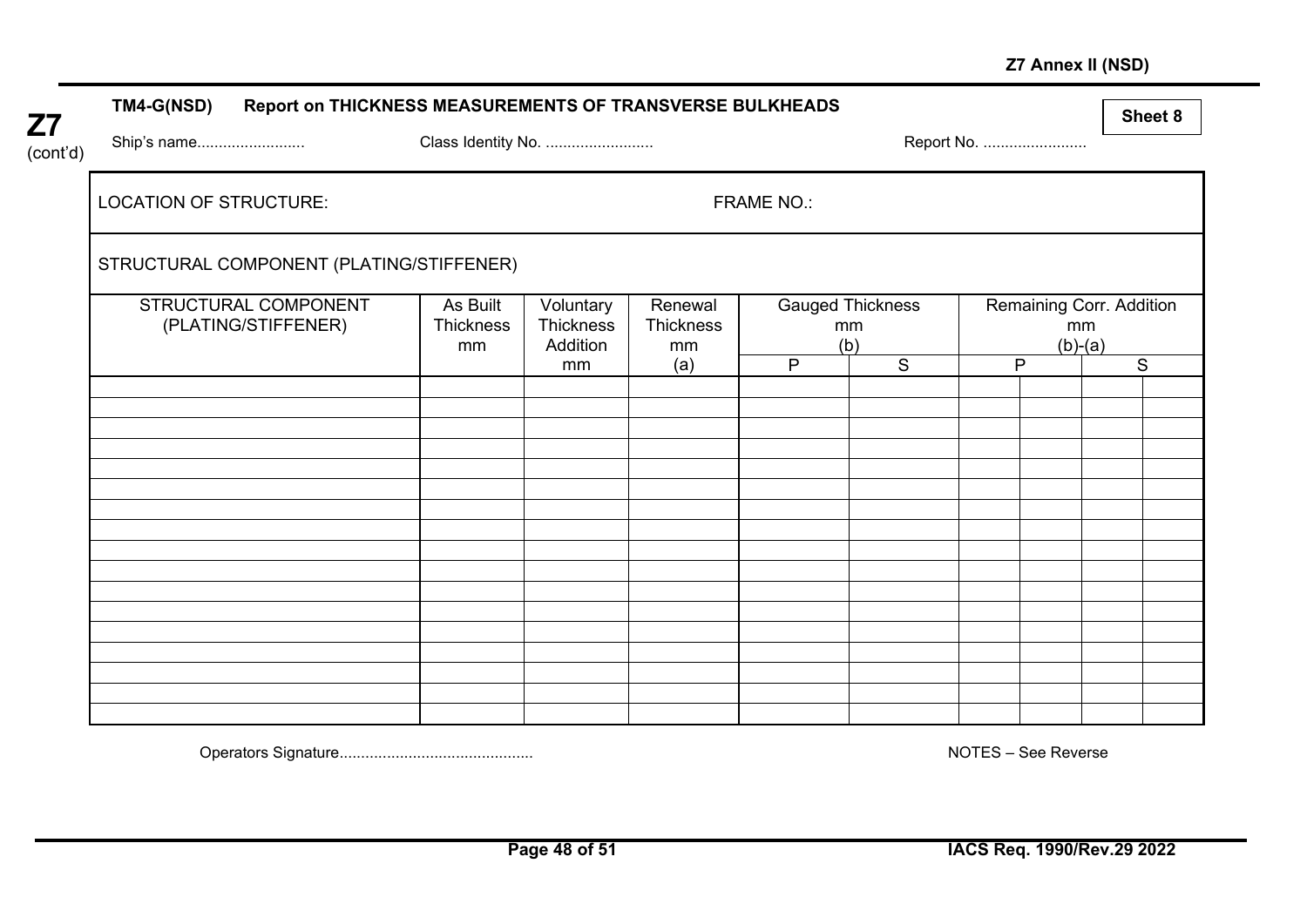#### **NOTES TO REPORT TM4-G(NSD)**

- 1. This report form may be used for recording the thickness measurement of cargo hold transverse bulkheads.
	- 2. The single measurements recorded are to represent the average of multiple measurements.
	- 3. The remaining corrosion addition is to be recorded with result of gauged thickness minus renewal thickness. If the result is negative, the structure in way shall be renewed, and the mark "R" is to be indicated in the right-hand column. If the result is between 0 and substantial corrosion allowable limits (according to the individual classification Society's Rules), the structure in way shall be additional gauged, and the mark "S" is to be indicated in the right-hand column.

**Z7** (cont'd)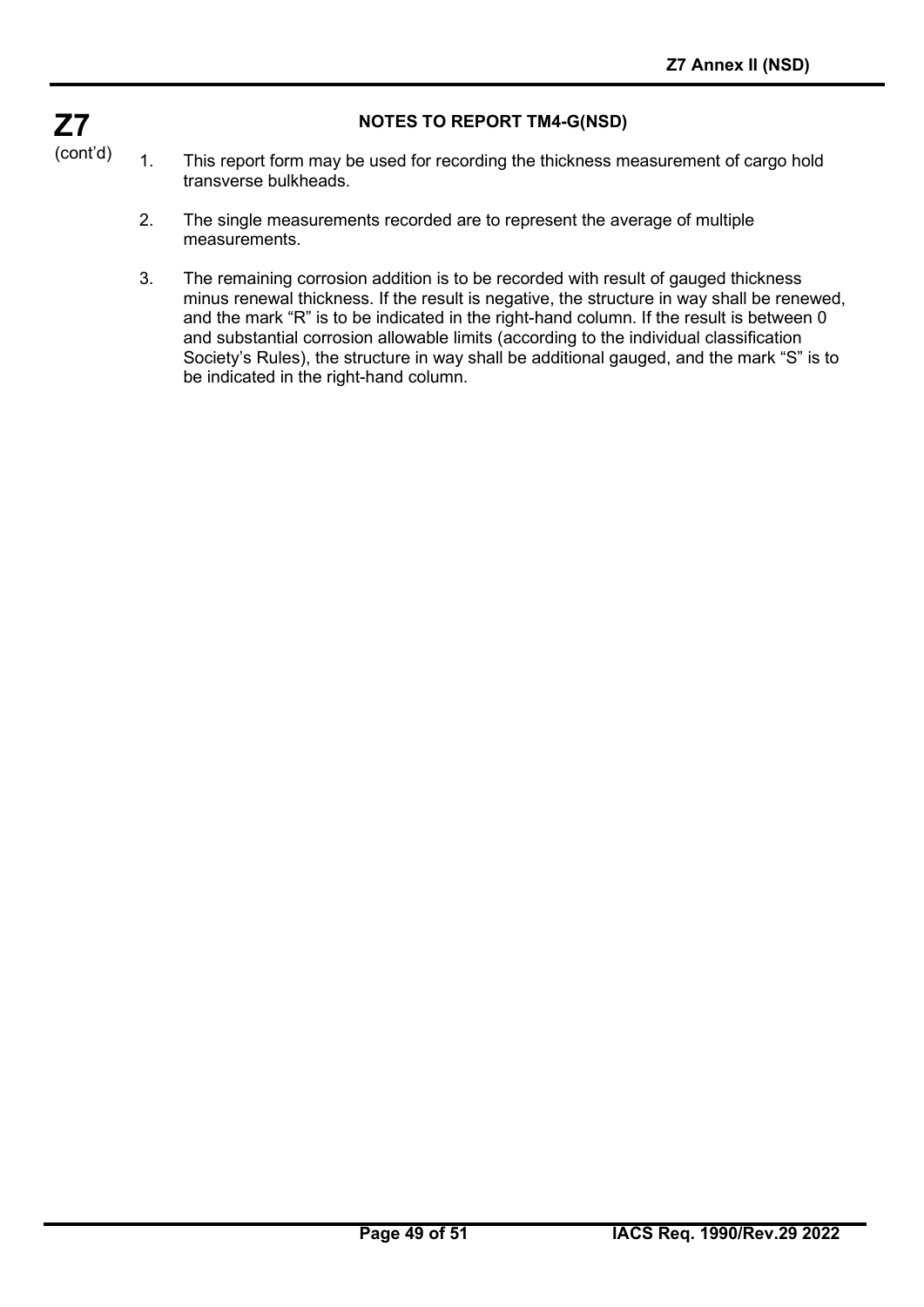### **Z7 Annex II (NSD)**

| <b>Z7</b> | TM5-G(NSD)                    |                                  |                                          |                                   |                                  |   |   |                 |                          | Report on THICKNESS MEASUREMENT OF MISCELLANEOUS STRUCTURAL MEMBERS | Sheet 9 |
|-----------|-------------------------------|----------------------------------|------------------------------------------|-----------------------------------|----------------------------------|---|---|-----------------|--------------------------|---------------------------------------------------------------------|---------|
| (cont'd)  | Ship's name                   |                                  | Class Identity No.                       |                                   |                                  |   |   |                 |                          | Report No.                                                          |         |
|           | STRUCTURAL COMPONENT          |                                  |                                          |                                   |                                  |   |   |                 |                          | <b>SKETCH</b>                                                       |         |
|           | <b>LOCATION OF STRUCTURE:</b> |                                  |                                          |                                   |                                  |   |   |                 |                          |                                                                     |         |
|           | Description                   | As<br><b>Built</b><br>Thk.<br>mm | Voluntary<br>Thickness<br>Addition<br>mm | Renewal<br>Thickness<br>mm<br>(a) | Gauged<br>Thickness<br>mm<br>(b) |   |   | mm<br>$(b)-(a)$ | Remaining Corr. Addition |                                                                     |         |
|           |                               |                                  |                                          |                                   | $\mathsf{P}$                     | S | P |                 | $\mathsf{S}$             |                                                                     |         |
|           |                               |                                  |                                          |                                   |                                  |   |   |                 |                          |                                                                     |         |
|           |                               |                                  |                                          |                                   |                                  |   |   |                 |                          |                                                                     |         |
|           |                               |                                  |                                          |                                   |                                  |   |   |                 |                          |                                                                     |         |
|           |                               |                                  |                                          |                                   |                                  |   |   |                 |                          |                                                                     |         |
|           |                               |                                  |                                          |                                   |                                  |   |   |                 |                          |                                                                     |         |
|           |                               |                                  |                                          |                                   |                                  |   |   |                 |                          |                                                                     |         |
|           |                               |                                  |                                          |                                   |                                  |   |   |                 |                          |                                                                     |         |
|           |                               |                                  |                                          |                                   |                                  |   |   |                 |                          |                                                                     |         |